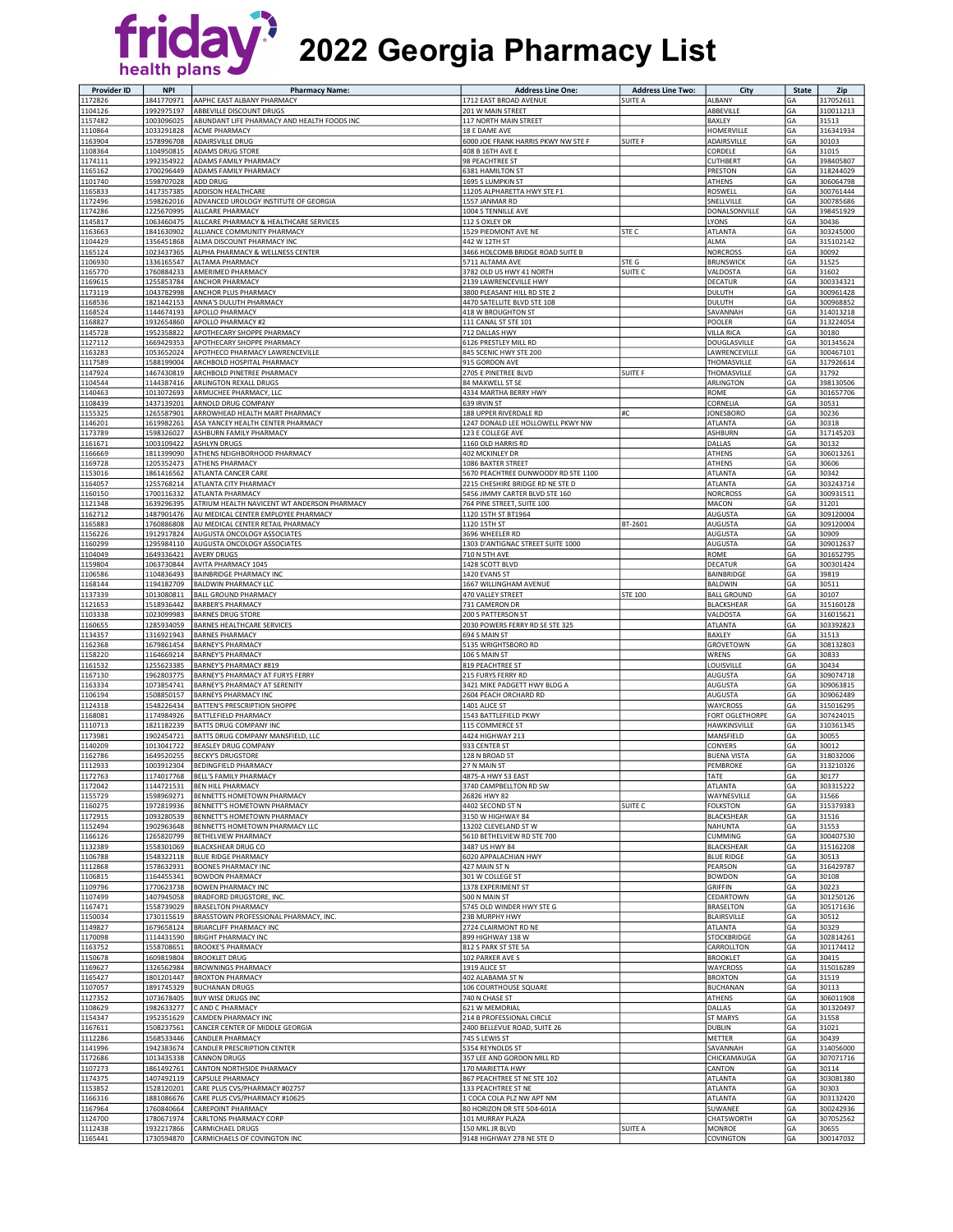| 1169970            | 1992226427               | CARVER DRUG COMPANY                                                | 135 GA. HWY. 32 BYPASS                                     |                                       | ALMA                                        | GA        | 31510                  |
|--------------------|--------------------------|--------------------------------------------------------------------|------------------------------------------------------------|---------------------------------------|---------------------------------------------|-----------|------------------------|
| 1110042            | 1518031012               | <b>CASTLEBERRY DRUG</b>                                            | 67 N LEE ST                                                |                                       | <b>FORSYTH</b>                              | GA        | 31029                  |
| 1107146            | 1801939962               | <b>CENTER DRUGS</b>                                                | 133 2ND AVE SE                                             |                                       | CAIRO                                       | GA        | 39828                  |
| 1116450            | 1366589285               | CENTER PHARMACY                                                    | 1005 TALBOTTON RD                                          |                                       | COLUMBUS                                    | GA        | 31904                  |
| 1154917            | 1366551624               | CENTRAL GA CANCER CARE                                             | 800 1ST ST STE 415                                         |                                       | MACON                                       | GA        | 31201                  |
| 1159436            | 1902134810               | CENTRAL GEORGIA CANCER CARE PHARMACY                               | 114 SUTHERLIN DR                                           | SUITE C-2                             | <b>WARNER ROBINS</b>                        | GA        | 31088                  |
| 1110345<br>1152393 | 1215942925<br>1508964537 | CENTRAL PHARMACY<br><b>CHANCY DRUGS</b>                            | 703 N VETERANS BLVD<br>453 LAKES BLVD                      |                                       | GLENNVILLE<br>LAKE PARK                     | GA<br> GA | 30427<br>31636         |
| 1130385            | 1265437768               | CHANCY DRUGS ADEL LLC                                              | 307 N HUTCHINSON AVE                                       |                                       | ADEL                                        | GA        | 316202344              |
| 1110612            | 1144308552               | CHANCY DRUGS HAHIRA                                                | 205 E MAIN ST                                              |                                       | HAHIRA                                      | GA        | 316321193              |
| 1101930            | 1801931555               | <b>CHANCY DRUGS MOULTRIE</b>                                       | 101 N MAIN ST                                              |                                       | MOULTRIE                                    | GA        | 317683863              |
| 1162471            | 1669738605               | CHANCY DRUGS VALDOSTA LLC                                          | 2333 N ASHLEY ST                                           |                                       | VALDOSTA                                    | GA        | 316022621              |
| 1102158            | 1982742300               | CHAPMAN DRUG CO INC                                                | 615 N CENTRAL AVE                                          |                                       | HAPEVILLE                                   | GA        | 30354                  |
| 1147493            | 1588683445               | CHAPMAN HEALTHCARE PHARMACY                                        | 305 MAPLE DR                                               |                                       | VIDALIA                                     | GA        | 30474                  |
| 1161087            | 1770889040               | CHIPS DISCOUNT DRUGS INC                                           | 240 S TALLAHASSEE ST                                       |                                       | HAZLEHURST                                  | GA        | 315396024              |
| 1168714            | 1063861730               | <b>CHRISTIANS PHARMACY</b>                                         | 1032 MAIN ST                                               |                                       | <b>FOREST PARK</b>                          | GA        | 30297                  |
| 1168726<br>1116498 | 1255780441<br>1003911371 | CHRISTIANS PHARMACY & HEALTH SERVICES<br>CITIZENS PHARMACY         | 4980 PHILLIPS DR<br>5325 ATLANTA HWY                       |                                       | <b>FOREST PARK</b><br><b>FLOWERY BRANCH</b> | GA<br>GA  | 30297<br>305420004     |
| 1115321            | 1881650612               | <b>CITY DRUG STORE</b>                                             | 1704 MEADOWS LN                                            |                                       | VIDALIA                                     | GA        | 304743810              |
| 1111400            | 1497848105               | <b>CITY PHARMACY</b>                                               | 114 MAIN ST                                                |                                       | LINCOLNTON                                  | GA        | 308176300              |
| 1133420            | 1437130374               | CITY PHARMACY OF ZEBULON PC                                        | 460 THOMASTON ST                                           |                                       | ZEBULON                                     | GA        | 30295                  |
| 1174034            | 1619524865               | <b>CLARK DRUG COMPANY</b>                                          | 206 W 6TH ST                                               |                                       | WAYNESBORO                                  | GA        | 308301460              |
| 1133456            | 1033160668               | CLARKESVILLE DRUG                                                  | 596 W LOUISE ST                                            | STE D                                 | CLARKESVILLE                                | GA        | 30523                  |
| 1110559            | 1194807636               | <b>CLAXTON HOBBS PHARMACY</b>                                      | 131 W TAYLOR ST                                            |                                       | GRIFFIN                                     | GA        | 302233046              |
| 1107728            | 1285722710               | <b>CLAYTON PHARMACY</b>                                            | 100 S MAIN ST                                              |                                       | <b>CLAYTON</b>                              | GA        | 305250686              |
| 1106841            | 1629165840               | <b>CLAYTON PHARMACY</b>                                            | 503 ALABAMA AVE S                                          |                                       | <b>BREMEN</b>                               | GA        | 301102099              |
| 1165174<br>1104481 | 1528478328<br>1073582920 | CLEVELAND DRUG CO<br>CLINIC DRUG STORE RETAIL                      | 184 W KYTLE ST STE A<br>1001 E FORSYTH ST                  | SUITE E                               | CLEVELAND<br>AMERICUS                       | GA<br>GA  | 30528<br>31709         |
| 1141441            | 1639115025               | CLINIC PHARMACY                                                    | 58 BIG A ROAD SUITE 101                                    |                                       | TOCCOA                                      | GA        | 30577                  |
| 1123657            | 1245392224               | COASTAL DRUG COMPANY                                               | 204 BUTLER STREET                                          |                                       | MIDWAY                                      | GA        | 31320                  |
| 1102425            | 1164596680               | COLBERT PHARMACY                                                   | 5674 HIGHWAY 72 WEST                                       |                                       | COLBERT                                     | GA        | 306280336              |
| 1122376            | 1912976630               | COLISEUM PARK PROFESSIONAL PHARMACY                                | 380 HOSPITAL DR                                            | SUITE175A                             | MACON                                       | GA        | 312173892              |
| 1116688            | 1649391194               | COLONY DISCOUNT DRUGS                                              | 502 S GRANT ST                                             |                                       | FITZGERALD                                  | GA        | 317503398              |
| 1118430            | 1912099094               | COLQUITT REGIONAL MEDICAL CENTER                                   | 3131 SOUTH MAIN STREET                                     |                                       | MOULTRIE                                    | GA        | 317686701              |
| 1161316            | 1841589355               | COMFORT PHARMACY 2                                                 | 5529 REDAN CIRCLE                                          | STE <sub>B</sub>                      | <b>STONE MOUNTAIN</b>                       | GA        | 30088                  |
| 1169590            | 1679093645<br>1992226385 | COMMUNITY HEALTH CARE SYSTEMS, INC<br>COMMUNITY PHARMACY OF BUFORD | 1008 ATLANTA HWY<br>4795 SOUTH LEE ST                      |                                       | WARRENTON                                   | GA<br>GA  | 308289109<br>30518     |
| 1169665<br>1162243 | 1023381548               | COMMUNITY, A WALGREENS PHARMACY #15304                             | 1874 PIEDMONT AVE NE STE 100A                              |                                       | <b>BUFORD</b><br>ATLANTA                    | GA        | 303244869              |
| 1170024            | 1447764576               | COMMUNITY, A WALGREENS PHARMACY #21146                             | 565 PEACHTREE ST NE STE B                                  |                                       | <b>ATLANTA</b>                              | GA        | 303082230              |
| 1172434            | 1699263921               | COMMUNITY. A WALGREENS PHARMACY #21163                             | 1022 WALTON WAY                                            |                                       | <b>AUGUSTA</b>                              | GA        | 309012861              |
| 1173602            | 1487211934               | COMMUNITY, A WALGREENS PHARMACY #21230                             | 860 JOHNSON FERRY RD STE 230                               |                                       | <b>SANDY SPRINGS</b>                        | GA        | 303421453              |
| 1173309            | 1013471010               | COMPLETECARE PHARMACY                                              | 4050 BUFORD DR                                             |                                       | <b>BUFORD</b>                               | GA        | 305183438              |
| 1149978            | 1144244740               | CONCORD DRUGS                                                      | 550 PEACHTREE ST NE                                        | STE 1450                              | ATLANTA                                     | GA        | 303082225              |
| 1128936            | 1801810155               | CONCORD DRUGS                                                      | 5555 PEACHTREE DUNWOODY RD NE                              | STE G30                               | ATLANTA                                     | GA        | 303421710              |
| 1151276            | 1912921529               | CONCORD PHARMACY                                                   | 575 PROFESSIONAL DRIVE                                     | <b>STE 170</b>                        | LAWRENCEVILLE                               | GA        | 30045                  |
| 1139799            | 1255355855               | CONCORD PHARMACY                                                   | 2500 HOSPITAL BLVD                                         | SUITE 300                             | <b>ROSWELL</b>                              | GA        | 300764918              |
| 1147619<br>1174159 | 1144244757<br>1417598327 | CONCORD PHARMACY-12<br>CONNECT CARE PHARMACY                       | 3890 JOHNS CREEK PKWY. SOUTH<br>2191 HIGHWAY 247 CONNECTOR | STE. 160                              | SUWANEE<br><b>BYRON</b>                     | GA<br>GA  | 30024<br>310085531     |
| 1116981            | 1558427468               | CONVENIENT CARE PHARMACY #1                                        | 203 31ST AVE S E                                           |                                       | MOULTRIE                                    | GA        | 31768                  |
| 1145932            | 1295729861               | CONVENIENT CARE PHARMACY #2                                        | 720 W CENTRAL AVE                                          |                                       | MOULTRIE                                    | GA        | 31768                  |
| 1151682            | 1952467862               | CONVENIENT CARE PHARMACY #3                                        | 519 W JACKSON ST                                           |                                       | THOMASVILLE                                 | GA        | 31792                  |
| 1168992            | 1295283620               | CONVENIENT CARE PHARMACY #4                                        | 640 VETERANS PKWY N                                        |                                       | <b>MOULTRIE</b>                             | GA        | 317884122              |
| 1127097            | 1073521845               | CONYERS PHARMACY                                                   | 1179 WEST AVE                                              |                                       | CONYERS                                     | GA        | 30012                  |
| 1107627            | 1295773356               | CORNER DRUGS                                                       | 430 N 3RD AVE                                              |                                       | CHATSWORTH                                  | GA        | 30705                  |
|                    |                          |                                                                    |                                                            |                                       |                                             |           |                        |
| 1166885            | 1881074169               | CORNER YES PHARMACY                                                | 2550 PLEASANT HILL RD STE 120                              |                                       | DULUTH                                      | GA        | 300969278              |
| 1160326            | 1013224138               | COSTCO PHARMACY #1083                                              | 100 COBB PKWY                                              |                                       | RINGGOLD                                    | GA        | 307368566              |
| 1160314            | 1568779684               | COSTCO PHARMACY #1084                                              | 500 BROOKHAVEN AVE NE                                      |                                       | ATLANTA                                     | GA        | 303193291              |
| 1161734            | 1073895496               | COSTCO PHARMACY #1102                                              | 825 CABELA DR                                              |                                       | <b>AUGUSTA</b>                              | GA        | 309098202              |
| 1165489            | 1205249984               | COSTCO PHARMACY #1175                                              | 1211 BALD RIDGE MARINA RD                                  |                                       | CUMMING                                     | GA        | 300418484              |
| 1172585<br>1173753 | 1487142584<br>1659931160 | COSTCO PHARMACY #1295<br>COSTCO PHARMACY #1361                     | 113 LINCOLN ST<br>40 FISCHER CROSSING DR                   |                                       | WOODSTOCK<br>SHARPSBURG                     | GA<br>GA  | 301887800<br>30277     |
| 1143180            | 1164532776               | COSTCO PHARMACY #187                                               | 3980 VENTURE DR                                            |                                       | DULUTH                                      | GA        | 300965077              |
| 1143192            | 1073623682               | COSTCO PHARMACY #188                                               | 6350 PEACHTREE DUNWOODY RD                                 |                                       | ATLANTA                                     | GA        | 303284527              |
| 1144081            | 1982714598               | COSTCO PHARMACY #189                                               | 645 BARRETT PKWY NW                                        |                                       | KENNESAW                                    | GA        | 301444922              |
| 1154258            | 1427168038               | COSTCO PHARMACY #366                                               | 1550 MALL OF GEORGIA BLVD                                  |                                       | <b>BUFORD</b>                               | GA        | 305196551              |
| 1155046            | 1124101282               | COSTCO PHARMACY #631                                               | 2900 CUMBERLAND MALL SE                                    |                                       | ATLANTA                                     | GA        | 303398107              |
| 1153042<br>1170151 | 1609986215<br>1679088785 | COSTCO PHARMACY #743<br>COWETA PHARMACY                            | 2855 JORDAN CT<br>101 GREISON TRL STE A                    |                                       | ALPHARETTA<br>NEWNAN                        | GA<br>GA  | 300043869<br>302631442 |
| 1127326            | 1316081045               | COX PHARMACY INC                                                   | 300 2ND AVE SE                                             |                                       | CAIRO                                       | GA        | 39828                  |
| 1110953            |                          | 1659385060 CRAWFORD W LONG PHARMACY INC                            | <b>86 N PUBLIC SQUARE</b>                                  |                                       | JEFFERSON                                   | GA        | 30549                  |
| 1111412            | 1306929468               | CRAWFORD-BREAZEALE DRUG CO.                                        | 125 N WASHINGTON ST                                        |                                       | LINCOLNTON                                  | GA        | 308170009              |
| 1173931            | 1770041956               | CREEKSIDE PHARMACY CORPORATION                                     | 220 ATLANTA RD                                             |                                       | CUMMING                                     | GA        | 300402610              |
| 1162584            | 1679836142               | CRISP REGIONAL HOSPITAL                                            | 216 HOSPITAL DRIVE                                         |                                       | CORDELE                                     | GA        | 310153234              |
| 1152622            | 1679784680               | CRMC OUT-PATIENT PHARMACY                                          | 1101 OCILLA RD                                             |                                       | <b>DOUGLAS</b>                              | GA        | 31533                  |
| 1162813            | 1932450293               | CROSSROADS FAMILY PHARMACY                                         | 7838 HIGHWAY 48                                            |                                       | MENLO                                       | GA        | 307316337              |
| 1169223<br>1166188 | 1447797063<br>1245629906 | <b>CROSSROADS PHARMACY</b><br>CROWLEY DRUG CO., INC.               | 4654 HIGHWAY 115<br>1201 DEWS POND ROAD                    | UNIT <sub>1</sub><br>STE <sub>1</sub> | <b>DEMOREST</b><br>CALHOUN                  | GA<br>GA  | 30535<br>30701         |
| 1101942            | 1790877942               | <b>CRYSTAL PHARMACY</b>                                            | 705 S MAIN ST                                              |                                       | <b>MOULTRIE</b>                             | GA        | 317685432              |
| 1147885            | 1720031644               | CURANT HEALTH GEORGIA LLC                                          | 200 TECHNOLOGY CT SE STE B                                 |                                       | SMYRNA                                      | GA        | 300825201              |
| 1136731            | 1376756023               | CURTIS V COOPER PHARMACY HEALTH CARE INC                           | 2 ROBERTS ST                                               |                                       | SAVANNAH                                    | GA        | 31408                  |
| 1149803            | 1700099454               | CURTIS V COOPER PRIMARY HEALTH CARE INC                            | 106 E. BROAD ST                                            |                                       | SAVANNAH                                    | GA        | 31401                  |
| 1122504            | 1396848057               | <b>CVS PHARMACY</b>                                                | 1802 ROANOKE RD                                            |                                       | LA GRANGE                                   | GA        | 30240                  |
| 1149548            | 1083718910               | <b>CVS PHARMACY</b>                                                | 3637 PEACHTREE RD NE                                       |                                       | <b>ATLANTA</b>                              | GA        | 30319                  |
| 1150387            | 1215031158               | <b>CVS PHARMACY</b>                                                | 895 HOLCOMB BRIDGE RD                                      |                                       | ROSWELL                                     | GA        | 30076                  |
| 1141554<br>1155856 | 1891898656<br>1538367537 | <b>CVS PHARMACY</b><br><b>CVS PHARMACY</b>                         | 100 OAK ST<br>3940 JONESBORO RD                            |                                       | <b>BOWDON</b><br><b>UNION CITY</b>          | GA<br>GA  | 30108<br>30291         |
| 1155666            | 1114135654               | <b>CVS PHARMACY#</b>                                               | 200 GLYNN ISLE                                             |                                       | <b>BRUNSWICK</b>                            | GA        | 31525                  |
| 1156149            | 1598959132               | CVS PHARMACY #00060                                                | 7300 GA HIGHWAY 21                                         |                                       | PORT WENTWORTH                              | GA        | 31407                  |
| 1156694            | 1073796538               | CVS PHARMACY #00079                                                | 2098 HIGHWAY 20 WEST                                       |                                       | MCDONOUGH                                   | GA        | 30253                  |
| 1156238            | 1174718373               | CVS PHARMACY #00081                                                | 1455 MORELAND AVE                                          |                                       | <b>ATLANTA</b>                              | GA        | 30316                  |
| 1155604            | 1740406248               | CVS PHARMACY #00154                                                | 6031 FAIRBURN RD                                           |                                       | DOUGLASVILLE                                | GA        | 30134                  |
| 1154676            | 1306955083               | CVS PHARMACY #00191                                                | 5510 CASTLEBERRY RD                                        |                                       | CUMMING                                     | GA        | 30040                  |
| 1156719            | 1164605630               | CVS PHARMACY #00279                                                | 2605 HAMILTON MILL RD                                      |                                       | <b>BUFORD</b>                               | GA        | 30519                  |
| 1155591            | 1184840142               | CVS PHARMACY #00792                                                | 4050 WINDER RD                                             |                                       | <b>FLOWERY BRANCH</b>                       | GA        | 305423021              |
| 1156707<br>1155375 | 1700069275<br>1720122880 | CVS PHARMACY #00945<br>CVS PHARMACY #00962                         | 1044 FURYS FERRY RD<br>1035 LOWER FAYETTEVILLE RD          |                                       | <b>EVANS</b><br>NEWNAN                      | GA<br>GA  | 30809<br>30265         |
| 1158787            | 1912131335               | CVS PHARMACY #01359                                                | 5384 HIGHWAY 20 S                                          |                                       | COVINGTON                                   | GA        | 300164403              |
| 1155363            | 1023152188               | CVS PHARMACY #01374                                                | 800 HWY 96                                                 |                                       | <b>WARNER ROBINS</b>                        | GA        | 310882734              |
| 1154652            | 1730197575               | CVS PHARMACY #01586                                                | 3001 RICHARD B RUSSELL PKWY                                |                                       | <b>WARNER ROBINS</b>                        | GA        | 31088                  |
| 1143015            | 1891899712               | CVS PHARMACY #02081                                                | 8430 HOLCOMB BRIDGE RD                                     |                                       | ALPHARETTA                                  | GA        | 30022                  |
| 1143798            | 1700980638               | CVS PHARMACY #02082                                                | 1943 PEACHTREE RD                                          |                                       | ATLANTA                                     | GA        | 30309                  |
| 1142897            | 1538263454               | CVS PHARMACY #02083                                                | 3439 ASHFORD DUNWOODY RD NE                                |                                       | <b>BROOKHAVEN</b>                           | GA        | 303192546              |
| 1142847            | 1275637191               | CVS PHARMACY #02084                                                | 5575 LAWRENCEVILLE HWY                                     |                                       | LILBURN                                     | GA        | 30047                  |
| 1142835<br>1144500 | 1821195306<br>1467556399 | CVS PHARMACY #02086<br>CVS PHARMACY #02087                         | 2014 POWERS FERRY RD NW<br>3930 SHALLOWFORD RD NE          |                                       | ATLANTA<br>MARIETTA                         | GA<br>GA  | 30339<br>30062         |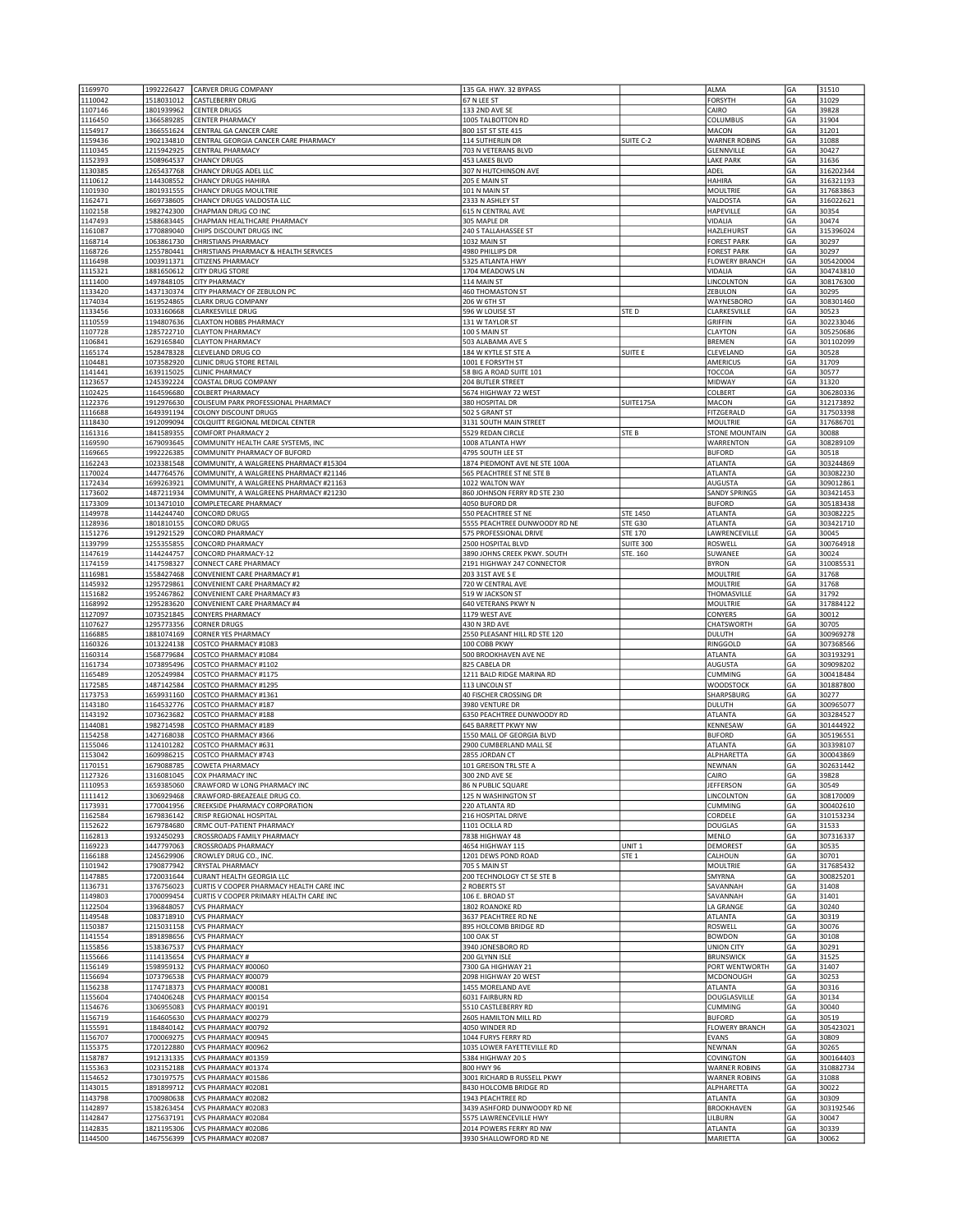| 1143039            | 1730286212               | <b>CVS PHARMACY #02088</b>                            | 6716 MT ZION BLVD                               | <b>MORROW</b>                    | GA       | 30260              |
|--------------------|--------------------------|-------------------------------------------------------|-------------------------------------------------|----------------------------------|----------|--------------------|
|                    | 1649377128               | CVS PHARMACY #02089                                   | 4300 PACES FERRY RD SE STE 170                  | <b>ATLANTA</b>                   | GA       | 30339              |
| 1142912            | 1174627095               | CVS PHARMACY #02101                                   | 3010 HWY 124                                    | SNELLVILLE                       | GA       | 30039              |
| 1142859            | 1992809818               | CVS PHARMACY #02102                                   | 300 POWDER SPRINGS RD                           | MARIETTA                         | GA       | 30064              |
| 1144601            | 1376647206               | CVS PHARMACY #02103                                   | 2935 FIVE FORKS TRICKUM RD                      | LAWRENCEVILLE                    | GA       | 30044              |
| 1143433            | 1346344264               | CVS PHARMACY #02105                                   | 4595 HWY 92                                     | ACWORTH                          | GA       | 30102              |
| 1142900            | 1356445274               | CVS PHARMACY #02107                                   | 3051 SANDY PLAINS RD                            | MARIETTA<br><b>NORCROSS</b>      | GA       | 30066              |
| 1142861<br>1143243 | 1710081633<br>1528162443 | CVS PHARMACY #02108<br>CVS PHARMACY #02116            | 5095 PEACHTREE PARKWAY<br>7207 ROCKBRIDGE RD    | <b>STONE MOUNTAIN</b>            | GA<br>GA | 30092<br>30087     |
| 1143926            | 1164526091               | CVS PHARMACY #02146                                   | 4345 SOUTH COBB DRIVE SE                        | SMYRNA                           | GA       | 30080              |
| 1143887            | 1346344272               | CVS PHARMACY #02147                                   | 2782 COBB PKWY NW                               | KENNESAW                         | GA       | 301523472          |
| 1143801            | 1528162450               | CVS PHARMACY #02175                                   | 2738 N DECATUR RD                               | <b>DECATUR</b>                   | GA       | 30033              |
| 1143546            | 1982708806               | CVS PHARMACY #02178                                   | 12070 CRABAPPLE RD                              | ROSWELL                          | GA       | 30075              |
| 1144663            | 1902900830               | CVS PHARMACY #02183                                   | 485 CONCORD RD                                  | SMYRNA                           | GA       | 30082              |
| 1144120            | 1821192758               | CVS PHARMACY #02184                                   | 1029 FOREST PKWY                                | <b>FOREST PARK</b>               | GA       | 30297              |
| 1145122            | 1720182652               | CVS PHARMACY #02185                                   | 184 N MAIN ST                                   | ALPHARETTA                       | GA       | 300093623          |
| 1145540            | 1457455388               | CVS PHARMACY #02186                                   | 2350 CHESHIRE BRIDGE RD                         | ATLANTA                          | GA       | 30324              |
| 1144625            | 1093819922               | CVS PHARMACY #02187                                   | 5846 5856 MABLETON PARKWAY                      | <b>MABLETON</b>                  | GA       | 30126              |
| 1145108            | 1093812588               | CVS PHARMACY #02202                                   | 4358 BURNS RD<br>7055 OLD NATIONAL HWY          | LILBURN                          | GA       | 30047              |
| 1144106<br>1144156 | 1609970532<br>1730283664 | CVS PHARMACY #02213<br>CVS PHARMACY #02215            | 1172 MILFORD CHURCH RD SW                       | RIVERDALE<br>MARIETTA            | GA<br>GA | 30296<br>30060     |
| 1144118            | 1912001843               | CVS PHARMACY #02227                                   | 11710 ALPHARETTA HWY                            | ROSWELL                          | GA       | 30076              |
| 1144093            | 1982708814               | CVS PHARMACY #02228                                   | 5304 N BUFORD HWY                               | <b>NORCROSS</b>                  | GA       | 30071              |
| 1144409            | 1649374570               | CVS PHARMACY #02236                                   | 1600 TOWNE LAKE PKWY                            | <b>WOODSTOCK</b>                 | GA       | 30189              |
| 1145033            | 1811091747               | CVS PHARMACY #02279                                   | 5370 LAUREL SPRINGS PARKWAY                     | SUWANEE                          | GA       | 30024              |
| 1144497            | 1558465484               | CVS PHARMACY #02281                                   | 10307 TARA BLVD                                 | <b>JONESBORO</b>                 | GA       | 30236              |
| 1148748            | 1356445282               | CVS PHARMACY #02309                                   | 3020 WINDWARD PLZ                               | ALPHARETTA                       | GA       | 30005              |
| 1144613            | 1285738112               | CVS PHARMACY #02310                                   | 1230 BUFORD HWY                                 | CUMMING                          | GA       | 30041              |
| 1145691            | 1366546293               | CVS PHARMACY #02359                                   | 3527 OLD PETERSBURG RD                          | MARTINEZ                         | GA       | 30907              |
| 1146100            | 1992809826               | CVS PHARMACY #02367                                   | 225 WEST PONCE DELEON AVE                       | <b>DECATUR</b>                   | GA       | 30030              |
| 1145881            | 1275637100               | CVS PHARMACY #02407                                   | 4385 HEREFORD FARM RD                           | EVANS                            | GA       | 30809              |
| 1145211<br>1148027 | 1639273568<br>1447354378 | CVS PHARMACY #02468<br>CVS PHARMACY #02470            | 581 FLINT RIVER RD<br>3785 SIXES RD             | RIVERDALE<br>CANTON              | GA<br>GA | 30274<br>30114     |
| 1145223            | 1548364474               | CVS PHARMACY #02472                                   | 1390 PIO NONO AVE                               | MACON                            | GA       | 31204              |
| 1146718            | 1710081641               | CVS PHARMACY #02504                                   | 2586 LAWRENCEVILLE HWY                          | <b>DECATUR</b>                   | GA       | 30033              |
| 1158422            | 1114166287               | CVS PHARMACY #02509                                   | SSC BLDG C, FLR 2, 2455 PACES FERRY RD, NW      | ATLANTA                          | GA       | 30339              |
| 1145968            | 1184728016               | CVS PHARMACY #02526                                   | 3615 CLAIRMONT RD                               | ATLANTA                          | GA       | 30319              |
| 1146629            | 1801990734               | CVS PHARMACY #02539                                   | 5740 ATLANTA HWY                                | ALPHARETTA                       | GA       | 30004              |
| 1150197            | 1306940242               | CVS PHARMACY #02544                                   | 101 LEXINGTON CIRCLE                            | PEACHTREE CITY                   | GA       | 30269              |
| 1146960            | 1629172556               | CVS PHARMACY #02570                                   | 2650 CRUSE RD                                   | LAWRENCEVILLE                    | GA       | 30044              |
| 1160770            | 1891098547               | CVS PHARMACY #02593                                   | 1193 US HIGHWAY 19 S                            | LEESBURG                         | GA       | 317634825          |
| 1146693            | 1215046784               | CVS PHARMACY #02686                                   | 560 AMSTERDAM AVE STE E                         | ATLANTA                          | GA       | 30306              |
| 1149233            | 1174627004               | CVS PHARMACY #02841                                   | 5710 SUGARLOAF PARKWAY                          | LAWRENCEVILLE                    | GA       | 30043              |
| 1150022            | 1992809834               | CVS PHARMACY #02943                                   | 842 PEACHTREE ST NE                             | <b>ATLANTA</b>                   | GA<br>GA | 30308<br>30004     |
| 1157723<br>1158282 | 1245488386<br>1740427244 | CVS PHARMACY #02945<br>CVS PHARMACY #02946            | 13933 ALPHARETTA HWY<br>1367 DOUBLE CHURCHES RD | <b>MILTON</b><br>COLUMBUS        | GA       | 31904              |
| 1149031            | 1265536197               | CVS PHARMACY #02965                                   | 1380 WOODSTOCK RD                               | ROSWELL                          | GA       | 30075              |
| 1145449            | 1811094303               | CVS PHARMACY #03013                                   | 3905 DUE WEST NW RD                             | MARIETTA                         | GA       | 30064              |
| 1161215            | 1871892463               | CVS PHARMACY #03082                                   | 1597 HOGANSVILLE RD.                            | LAGRANGE                         | GA       | 30241              |
| 1159397            | 1518296318               | CVS PHARMACY #03086                                   | 1162 WEST AVE                                   | CARTERSVILLE                     | GA       | 301206138          |
| 1159943            | 1699095869               | CVS PHARMACY #03348                                   | 1800 BRUNSWICK HWY                              | <b>WAYCROSS</b>                  | GA       | 315011061          |
| 1139434            | 1649373408               | CVS PHARMACY #03378                                   | 1520 WALTON WAY                                 | AUGUSTA                          | GA       | 30904              |
| 1140398            | 1639272495               | CVS PHARMACY #03392                                   | 266 E CHURCH ST                                 | <b>JASPER</b>                    | GA       | 30143              |
| 1139511            | 1558464313               | CVS PHARMACY #03646                                   | 1685 ATLANTA HWY                                | AUBURN                           | GA       | 30011              |
| 1140588            | 1548363302               | CVS PHARMACY #03678                                   | 196 ALPS RD STE 20 B                            | ATHENS                           | GA       | 30606              |
| 1140247            | 1811090673               | CVS PHARMACY #03687                                   | 1295 POWDER SPRINGS RD                          | MARIETTA                         | GA       | 30064              |
| 1103201<br>1150109 | 1578666228<br>1538266028 | CVS PHARMACY #03760<br>CVS PHARMACY #03766            | 887 BATTLEFIELD PKWY<br>3027 JIM MOORE RD       | FT OGLETHORPE<br>DACULA          | GA<br>GA | 30742<br>30019     |
|                    |                          |                                                       | 2791 CLEVELAND HWY                              | DALTON                           | GA       | 30721              |
|                    |                          |                                                       |                                                 |                                  |          |                    |
| 1123417            | 1356444715               | CVS PHARMACY #03767                                   |                                                 |                                  |          |                    |
| 1101980            | 1598868010               | CVS PHARMACY #03770                                   | 911 SHORTER AVE SW                              | ROME                             | GA       | 30165              |
| 1101497<br>1103732 | 1396848040<br>1225131980 | CVS PHARMACY #03771<br>CVS PHARMACY #03772            | 395 NORTH AVE<br>4291 MERCER UNIVERSITY DR      | ATHENS<br>MACON                  | GA<br>GA | 306012255<br>31204 |
| 1103744            | 1033212550               | CVS PHARMACY #03773                                   | 802 N HOUSTON RD                                | <b>WARNER ROBINS</b>             | GA       | 31093              |
| 1102285            | 1669575312               | CVS PHARMACY #03776                                   | 232 ELBERT ST                                   | <b>ELBERTON</b>                  | GA       | 30635              |
| 1103922            | 1861595522               | CVS PHARMACY #03777                                   | 312 S BROAD ST                                  | <b>MONROE</b>                    | GA       | 30655              |
| 1103667            | 1295838944               | CVS PHARMACY #03778                                   | 317 LIBERTY STREET (NEC)                        | WAYNESBORO                       | GA       | 30830              |
| 1122491            | 1588767248               | CVS PHARMACY #03798                                   | 549 N MAIN ST                                   | CORNELIA                         | GA       | 30531              |
| 1161203            | 1437458593               | CVS PHARMACY #03874                                   | 3595 ATLANTA HWY                                | ATHENS                           | GA       | 30606              |
| 1159955            | 1245550417               | CVS PHARMACY #03878                                   | 680 PONCE DE LEON AVE NE                        | ATLANTA                          | GA       | 303081808          |
| 1157571            | 1083879571               | CVS PHARMACY #03882                                   | 450 PEACHTREE PKWY                              | <b>CUMMING</b>                   | GA       | 300416818          |
| 1141174<br>1141162 | 1356444111<br>1447353206 | CVS PHARMACY #03979<br>CVS PHARMACY #03991            | 4717 C EAST HWY 80<br>1525 BUFORD DRIVE         | SAVANNAH<br>LAWRENCEVILLE        | GA<br>GA | 31410<br>30043     |
| 1156214            | 1144415431               | CVS PHARMACY #04113                                   | 3095 OLD ATLANTA RD                             | <b>CUMMING</b>                   | GA       | 30041              |
| 1103679            | 1184727547               | CVS PHARMACY #04119                                   | 2902 PEACH ORCHARD RD                           | <b>AUGUSTA</b>                   | GA       | 30906              |
| 1156795            | 1205012085               | CVS PHARMACY #04138                                   | 2720 LOGANVILLE HWY                             | LOGANVILLE                       | GA       | 30052              |
| 1155957            | 1831380039               | CVS PHARMACY #04147                                   | 5815 CAMPBELLTRON RD                            | <b>ATLANTA</b>                   | GA       | 30331              |
| 1155743            | 1386847614               | CVS PHARMACY #04160                                   | 6381 ZEBULON RD                                 | MACON                            | GA       | 31220              |
| 1161962            | 1447528039               | CVS PHARMACY #04164                                   | 1680 OLD PENDERGRASS RD                         | <b>JEFFERSON</b>                 | GA       | 305492701          |
| 1101714<br>1100180 | 1205939956<br>1215030960 | CVS PHARMACY #04178<br>CVS PHARMACY #04187            | 895 RALPH ABERNATHY BLVD<br>119 BULL ST         | ATLANTA<br>SAVANNAH              | GA<br>GA | 30310              |
| 1101790            | 1114020864               | CVS PHARMACY #04190                                   | 959 BIG A RD                                    | TOCCOA                           | GA       | 31401<br>30577     |
| 1123811            | 1841393501               | CVS PHARMACY #04203                                   | 1027 SOUTH MAIN ST                              | <b>MOULTRIE</b>                  | GA       | 31768              |
| 1127681            | 1427151265               | CVS PHARMACY #04206                                   | 2700 OSBORNE RD                                 | <b>SAINT MARYS</b>               | GA       | 31558              |
| 1103706            | 1316040074               | CVS PHARMACY #04209                                   | 3231 WRIGHTSBORO RD                             | <b>AUGUSTA</b>                   | GA       | 30909              |
| 1123227            | 1023111788               | CVS PHARMACY #04217                                   | 401 N DUVAL ST                                  | CLAXTON                          | GA       | 30417              |
| 1116828            | 1942303607               | CVS PHARMACY #04229                                   | 12012 ABERCORN ST                               | SAVANNAH                         | GA       | 31419              |
| 1101156            | 1093818452               | CVS PHARMACY #04230                                   | 150 JOHNNY MERCER BLVD                          | SAVANNAH                         | GA       | 31410              |
| 1101120            | 1679676324               | CVS PHARMACY #04243                                   | 1100 WASHINGTON ST                              | PERRY                            | GA       | 31069              |
| 1100623            | 1851494504               | CVS PHARMACY #04251                                   | 423 S WAYNE ST                                  | MILLEDGEVILLE                    | GA       | 31061              |
| 1140780<br>1100596 | 1992808752<br>1942303698 | CVS PHARMACY #04255<br>CVS PHARMACY #04257            | 3012 HARTLEY BRIDGE RD<br>712 STEPHENSON AVE    | MACON<br>SAVANNAH                | GA<br>GA | 312165728<br>31405 |
| 1100584            | 1033212782               | CVS PHARMACY #04258                                   | 100 MINIS AVE                                   | <b>GARDEN CITY</b>               | GA       | 31408              |
| 1100560            | 1871696393               | CVS PHARMACY #04260                                   | 4725 WATERS AVE                                 | SAVANNAH                         | GA       | 31404              |
| 1100558            | 1124121876               | CVS PHARMACY #04261                                   | 2055 E VICTORY DR                               | SAVANNAH                         | GA       | 31404              |
| 1124332            | 1083717813               | CVS PHARMACY #04267                                   | 214 E 16TH AVE                                  | CORDELE                          | GA       | 31015              |
| 1141364            | 1174626931               | CVS PHARMACY #04337                                   | <b>30 MARKET STREET</b>                         | ST SIMONS ISLAND                 | GA       | 31522              |
| 1122934            | 1114020872               | CVS PHARMACY #04389                                   | <b>6 WEST MAY ST</b>                            | WINDER                           | GA       | 30680              |
| 1140677            | 1366545121               | CVS PHARMACY #04404                                   | 736 SOUTH HILL STREET                           | GRIFFIN                          | GA       | 30224              |
| 1141047            | 1629171483               | CVS PHARMACY #04409                                   | 9920 JONES BRIDGE RD                            | ALPHARETTA                       | GA       | 30022              |
| 1141302<br>1128063 | 1265535025<br>1336242171 | CVS PHARMACY #04424<br>CVS PHARMACY #04502            | 2907 MAIN ST<br>1915 MAPLE AVE SE               | <b>EAST POINT</b><br><b>ROME</b> | GA<br>GA | 303444203<br>30161 |
| 1102007            | 1023111770               | CVS PHARMACY #04504                                   | 6330 ROSWELL RD                                 | <b>SANDY SPRINGS</b>             | GA       | 30328              |
| 1102019            | 1932202686               | CVS PHARMACY #04505                                   | 5764 PEACHTREE INDUSTRIAL BLVD                  | CHAMBLEE                         | GA       | 30341              |
| 1128861<br>1101310 | 1699878439               | CVS PHARMACY #04506<br>1780787200 CVS PHARMACY #04507 | 402 N WALL ST<br>103 JESSE JEWEL PARKWAY        | CALHOUN<br>GAINESVILLE           | GA<br>GA | 30701<br>30501     |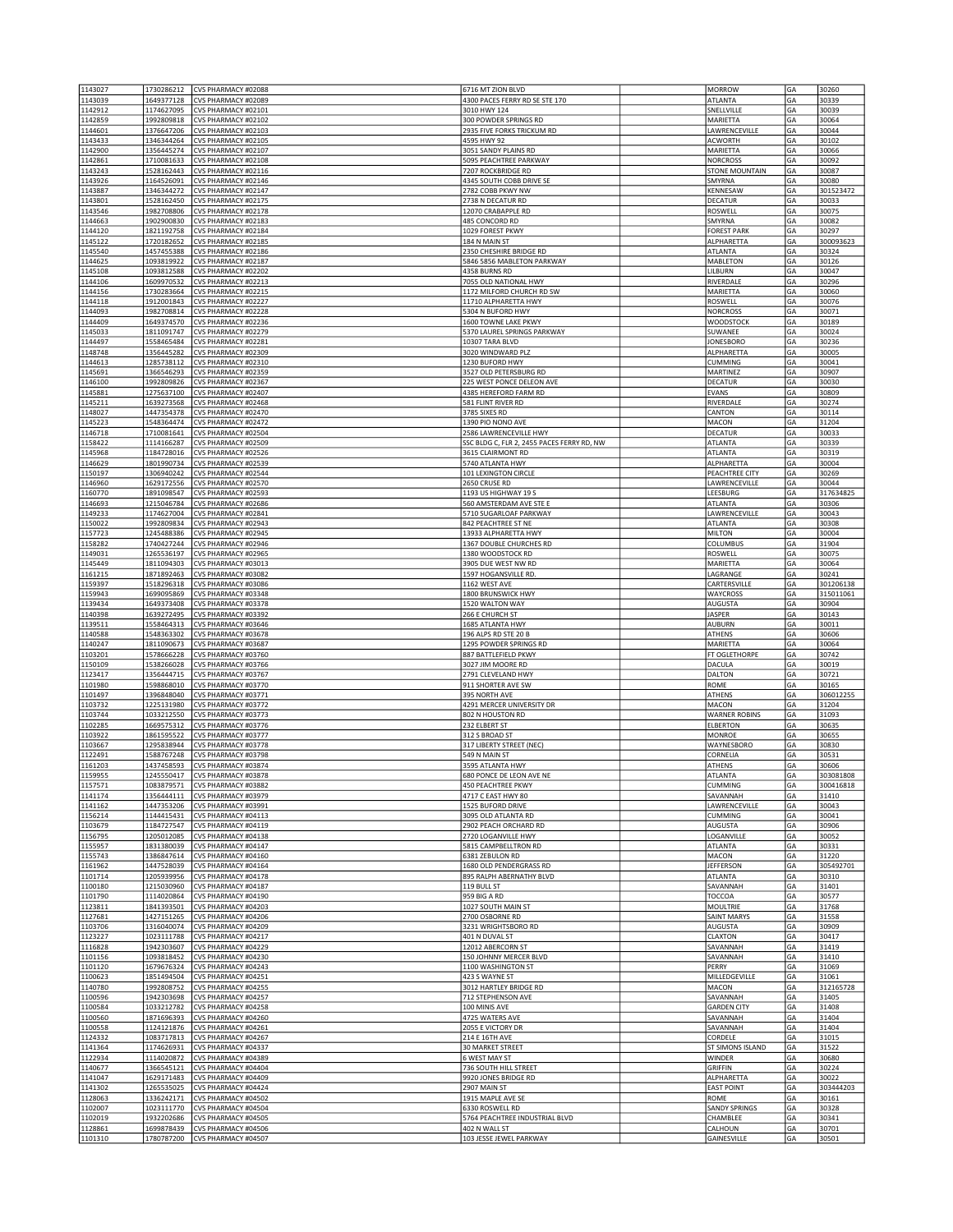| 1123885            | 1669575320               | CVS PHARMACY #04512                                   | 1938 SCENIC HWY N                                      | SNELLVILLE                        | GA       | 30078                  |
|--------------------|--------------------------|-------------------------------------------------------|--------------------------------------------------------|-----------------------------------|----------|------------------------|
| 1102069            | 1316040835               | CVS PHARMACY #04513                                   | 2830 N DRUID HILLS RD NE                               | <b>ATLANTA</b>                    | GA       | 30329                  |
| 1102071            | 1750484408               | CVS PHARMACY #04514                                   | 111 E 8TH ST                                           | <b>TIFTON</b>                     | GA       | 31794                  |
| 1101384            | 1588767230               | CVS PHARMACY #04515                                   | 14857 US HWY 19 SOUTH                                  | THOMASVILLE                       | GA       | 31792                  |
| 1122059            | 1760585426               | CVS PHARMACY #04518                                   | 920 EAST ROBERT TOOMBS AVE                             | WASHINGTON                        | GA       | 30673                  |
| 1157519            | 1629231923               | CVS PHARMACY #04522                                   | 800 EAST WEST CONNECTOR                                | AUSTELL                           | GA       | 30106                  |
| 1102110            | 1225131741               | CVS PHARMACY #04530                                   | 2458 CANDLER RD                                        | <b>DECATUR</b>                    | GA       | 30032                  |
| 1130450            | 1619070448               | CVS PHARMACY #04531                                   | 506 EAST 3RD ST                                        | <b>JACKSON</b>                    | GA       | 30233                  |
| 1130448            | 1700989530               | CVS PHARMACY #04532                                   | 2125 MAPLE ST                                          | CARROLLTON                        | GA       | 30117                  |
| 1130599<br>1131010 | 1437252269<br>1164525994 | CVS PHARMACY #04534<br>CVS PHARMACY #04535            | 2205 N ASHLEY ST<br>817 EAST SHOTWELL ST               | VALDOSTA<br>BAINBRIDGE            | GA<br>GA | 316022621<br>398194145 |
| 1122489            | 1679676332               | CVS PHARMACY #04537                                   | 1610 MT VERNON RD STE100                               | ATLANTA                           | GA       | 30338                  |
| 1131541            | 1982707717               | CVS PHARMACY #04542                                   | 3481 GEORGIA HWY 20                                    | CONYERS                           | GA       | 30013                  |
| 1116424            | 1124121884               | CVS PHARMACY #04545                                   | 1615 FOREST HILL RD                                    | MACON                             | GA       | 31210                  |
| 1103908            | 1952404618               | CVS PHARMACY #04549                                   | 8139 TARA BLVD                                         | <b>JONESBORO</b>                  | GA       | 30236                  |
| 1132529            | 1427151257               | CVS PHARMACY #04552                                   | 912 W WARD ST                                          | <b>DOUGLAS</b>                    | GA       | 31533                  |
| 1103960            | 1770686438               | CVS PHARMACY #04553                                   | 202 GRAYSON HWY                                        | LAWRENCEVILLE                     | GA       | 30045                  |
| 1104013            | 1689777344               | CVS PHARMACY #04555                                   | 4044 LEXINGTON RD                                      | ATHENS                            | GA       | 30605                  |
| 1103972            | 1538262993               | CVS PHARMACY #04556                                   | 109 W HILL ST                                          | THOMSON                           | GA       | 30824                  |
| 1133230            | 1972606705               | CVS PHARMACY #04560                                   | 1509 RADIUM SPRINGS RD                                 | ALBANY                            | GA       | 31705                  |
| 1116234            | 1215030978               | CVS PHARMACY #04564                                   | <b>535 OAK ST</b>                                      | EASTMAN                           | GA       | 31023                  |
| 1117096            | 1942303466               | CVS PHARMACY #04565                                   | 960 N COLUMBIA ST                                      | MILLEDGEVILLE                     | GA       | 31061                  |
| 1121413            | 1851494512               | CVS PHARMACY #04567                                   | 5421 NEW JESUP HWY                                     | <b>BRUNSWICK</b>                  | GA       | 31523                  |
| 1116551            | 1033212790               | CVS PHARMACY #04568                                   | 546 BANKHEAD HWY                                       | CARROLLTON                        | GA       | 30117                  |
| 1133242<br>1121362 | 1881797611<br>1124179080 | CVS PHARMACY #04569<br>CVS PHARMACY #04571            | 609 N WESTOVER BLVD<br>92 S TALLAHASSEE ST             | ALBANY<br>HAZLEHURST              | GA<br>GA | 31707<br>31539         |
| 1122857            | 1447353800               | CVS PHARMACY #04575                                   | 1605 FREDERICA RD                                      | ST SIMONS ISLAND                  | GA       | 31522                  |
| 1137377            | 1790888543               | CVS PHARMACY #04576                                   | 107 SPRING ST                                          | <b>TALLAPOOSA</b>                 | GA       | 30176                  |
| 1137733            | 1609979459               | CVS PHARMACY #04577                                   | 800 BLAKELY ST                                         | CUTHBERT                          | GA       | 39840                  |
| 1140045            | 1093818858               | CVS PHARMACY #04579                                   | 1622 SOUTH LUMPKIN RD                                  | COLUMBUS                          | GA       | 31903                  |
| 1140728            | 1275636037               | CVS PHARMACY #04580                                   | 330 EAST GREEN ST                                      | MONTICELLO                        | GA       | 31064                  |
| 1114456            | 1306949060               | CVS PHARMACY #04582                                   | 9849 ROME BLVD                                         | SUMMERVILLE                       | GA       | 30747                  |
| 1141148            | 1538262399               | CVS PHARMACY #04583                                   | 2703 WASHINGTON RD                                     | AUGUSTA                           | GA       | 30909                  |
| 1110143            | 1497858153               | CVS PHARMACY #04585                                   | 104 VINEVILLE ST                                       | <b>FORT VALLEY</b>                | GA       | 31030                  |
| 1142669            | 1477656247               | CVS PHARMACY #04589                                   | 869 HORIZON SOUTH PKWY                                 | GROVETOWN                         | GA       | 30813                  |
| 1122528            | 1205939964               | CVS PHARMACY #04590                                   | 1099 JOHNSON FERRY RD                                  | MARIETTA                          | GA       | 30068                  |
| 1123467            | 1932202694               | CVS PHARMACY #04593                                   | 206 S HARRIS ST                                        | SANDERSVILLE                      | GA       | 31082                  |
| 1123859            | 1750484416               | CVS PHARMACY #04595                                   | 7550 COVINGTON HWY                                     | LITHONIA                          | GA       | 30058                  |
| 1140348<br>1139802 | 1720181589<br>1467555227 | CVS PHARMACY #04600<br>CVS PHARMACY #04603            | 1144 S INDIAN CREEK DRIVE                              | <b>STONE MOUNTAIN</b>             | GA<br>GA | 30083<br>31750         |
| 1140792            | 1801999669               | CVS PHARMACY #04604                                   | 816 SGRANT ST<br>865 N HIGHLAND AVE NE                 | FITZGERALD<br>ATLANTA             | GA       | 30306                  |
| 1142304            | 1871696336               | CVS PHARMACY #04618                                   | 4860 STONE MOUNTAIN HWY                                | LILBURN                           | GA       | 30047                  |
| 1133696            | 1326141151               | CVS PHARMACY #04661                                   | 2555 BOLTON RD NW                                      | ATLANTA                           | GA       | 30318                  |
| 1133747            | 1144323973               | CVS PHARMACY #04665                                   | 3401 NSIDE PKWY NW                                     | ATLANTA                           | GA       | 30327                  |
| 1133797            | 1053414888               | CVS PHARMACY #04668                                   | 2091 LOST MOUNTAIN RD                                  | POWDER SPRINGS                    | GA       | 30127                  |
| 1133812            | 1962505792               | CVS PHARMACY #04669                                   | 684 N COBB PARKWAY                                     | MARIETTA                          | GA       | 30062                  |
| 1133836            | 1720181571               | CVS PHARMACY #04671                                   | 3127 MACON RD                                          | COLUMBUS                          | GA       | 31906                  |
| 1133850            | 1639272487               | CVS PHARMACY #04672                                   | 1036 E FORSYTH ST                                      | AMERICUS                          | GA       | 31709                  |
| 1133874            | 1548363393               | CVS PHARMACY #04674                                   | 7042 MOON RD                                           | COLUMBUS                          | GA       | 31909                  |
| 1133901            | 1366545113               | CVS PHARMACY #04677                                   | 3617 HILTON AVE                                        | COLUMBUS                          | GA       | 31904                  |
| 1133913            | 1285793331               | CVS PHARMACY #04678                                   | 320 20TH ST E                                          | <b>TIFTON</b>                     | GA       | 31794                  |
| 1133937            | 1992808455               | CVS PHARMACY #04679                                   | 4561 RIVER RD                                          | COLUMBUS                          | GA       | 31904                  |
| 1158054            | 1457505760               | CVS PHARMACY #04682                                   | 4895 POST RD                                           | CUMMING                           | GA       | 30040                  |
|                    | 1275636029               | CVS PHARMACY #04684                                   | 4037 GLENWOOD RD                                       | DECATUR                           | GA       | 30032                  |
| 1133987            |                          |                                                       |                                                        |                                   |          |                        |
| 1134078            | 1184727935               | CVS PHARMACY #04692                                   | 4317 CHAMBLEE TUCKER RD                                | <b>TUCKER</b>                     | GA       | 30084                  |
| 1134105            | 1801999651               | CVS PHARMACY #04694                                   | 1541 GEORGIA HWY 20 NE                                 | CONYERS                           | GA       | 30012                  |
| 1143116            | 1912000787               | CVS PHARMACY #04695                                   | 4183 HWY 278 NE                                        | COVINGTON                         | GA       | 30014                  |
| 1134179            | 1710080569               | CVS PHARMACY #04698                                   | 5755 ROCKBRIDGE RD                                     | <b>STONE MOUNTAIN</b>             | GA       | 30087                  |
| 1134220            | 1629171475               | CVS PHARMACY #04709<br>CVS PHARMACY #04717            | 77 HUDSON PLZ                                          | <b>FAIRBURN</b>                   | GA       | 30213                  |
| 1142099            | 1740383512               | CVS PHARMACY #04718                                   | 2429 MARTIN LUTHER KING JR DR                          | ATLANTA                           | GA       | 30311                  |
| 1142760<br>1134321 | 1194828962<br>1356444103 | CVS PHARMACY #04719                                   | 11625 JONES BRIDGE RD<br>2080 HOG MOUNTAIN RD          | ALPHARETTA<br>WATKINSVILLE        | GA<br>GA | 300052539<br>30677     |
| 1134333            | 1265535017               | CVS PHARMACY #04720                                   | 1554 N DECATUR RD                                      | <b>ATLANTA</b>                    | GA       | 30307                  |
| 1134345            | 1174626923               | CVS PHARMACY #04721                                   | 4233 MCEVER ROAD                                       | <b>OAKWOOD</b>                    | GA       | 30566                  |
| 1136058            | 1528161379               | CVS PHARMACY #04723                                   | 439 HIGHLAND AVE NE                                    | ATLANTA                           | GA       | 30312                  |
| 1138634            | 1518060367               | CVS PHARMACY #04729                                   | 6370 POWERS FERRY RD                                   | ATLANTA                           | GA       | 30339                  |
| 1157278            | 1366617433               | CVS PHARMACY #04730                                   | 1187 GRAYSON HWY                                       | LAWRENCEVILLE                     | GA       | 30045                  |
| 1138672            | 1336242189               | CVS PHARMACY #04733                                   | 2500 MT VERNON RD                                      | <b>DUNWOODY</b>                   | GA       | 30338                  |
| 1138711            | 1154424901               | CVS PHARMACY #04737                                   | 620 WEST PIKE ST                                       | LAWRENCEVILLE                     | GA       | 30045                  |
| 1138747            | 1972606721               | CVS PHARMACY #04740                                   | 2994 ATLANTIC RD                                       | SMYRNA                            | GA       | 30080                  |
| 1138761            | 1194828954               | CVS PHARMACY #04742                                   | 2444 WESLEY CHAPEL RD                                  | <b>DECATUR</b>                    | GA       | 30035                  |
| 1138812<br>1138975 | 1003919861<br>1821191685 | CVS PHARMACY #04747<br>CVS PHARMACY #04760            | 1544 PIEDMONT AVE NE<br>480 N GLYNN ST                 | ATLANTA<br>FAYETTEVILLE           | GA<br>GA | 30324<br>30214         |
| 1139028            | 1730282591               | CVS PHARMACY #04765                                   | 4080 BLOOMFIELD RD                                     | MACON                             | GA       | 31206                  |
| 1155250            | 1841356300               | CVS PHARMACY #05051                                   | 4250 ROSWELL RD NE                                     | MARIETTA                          | GA       | 30062                  |
| 1157595            | 1992961296               | CVS PHARMACY #05071                                   | 3709 THOMPSON BRIDGE RD                                | GAINESVILLE                       | GA       | 30506                  |
| 1139941            | 1518060078               | CVS PHARMACY #05351                                   | 301 MONTGOMERY CROSS RD                                | SAVANNAH                          | GA       | 31406                  |
| 1136907            | 1982707733               | CVS PHARMACY #05352                                   | 4110 PLEASANT HILL RD                                  | <b>DULUTH</b>                     | GA       | 30096                  |
| 1136894            | 1073616827               | CVS PHARMACY #05353                                   | 1025 HILLCREST PARKWAY                                 | <b>DUBLIN</b>                     | GA       | 31021                  |
| 1136387            | 1437252285               | CVS PHARMACY #05355                                   | 603 CANTON HWY                                         | CUMMING                           | GA       | 30040                  |
| 1136515            | 1255434007               | CVS PHARMACY #05356                                   | 511 N MAIN ST                                          | CEDARTOWN                         | GA       | 30125                  |
| 1142645            | 1568565331               | CVS PHARMACY #05376                                   | 2910 BUFORD HWY                                        | <b>ATLANTA</b>                    | GA       | 30329                  |
| 1145362            | 1902903495               | CVS PHARMACY #05395                                   | 2237 CASCADE RD SW                                     | ATLANTA                           | GA       | 30311                  |
| 1133735            | 1235232067               | CVS PHARMACY #05411                                   | 3788 ROSWELL RD NE STE F100<br>1201 TURNER MCCALL BLVD | <b>SANDY SPRINGS</b>              | GA       | 303424417              |
| 1138850<br>1158408 | 1609979160               | CVS PHARMACY #05417<br>CVS PHARMACY #05418            | 1905 MARTHA BERRY BLVD                                 | <b>ROME</b><br>ROME               | GA<br>GA | 30161                  |
| 1162407            | 1508004169<br>1811256605 | CVS PHARMACY #05444                                   | 3674 HIGHWAY 5                                         | DOUGLASVILLE                      | GA       | 301651649<br>301352364 |
| 1137884            | 1346343803               | CVS PHARMACY #05520                                   | 5401 ABERCORN ST                                       | SAVANNAH                          | GA       | 314056901              |
| 1162659            | 1710232913               | CVS PHARMACY #05523                                   | 5900 WATSON BLVD                                       | <b>WARNER ROBINS</b>              | GA       | 31093                  |
| 1124546            | 1801999644               | CVS PHARMACY #05606                                   | 104 W FRANKLIN STREET                                  | SYLVESTER                         | GA       | 31791                  |
| 1125271            | 1083717821               | CVS PHARMACY #05608                                   | 2501 E WALNUT AVE                                      | DALTON                            | GA       | 30721                  |
| 1125283            | 1891898631               | CVS PHARMACY #05613                                   | 21 NORTH CAROLINA ST                                   | HARTWELL                          | GA       | 30643                  |
| 1124623            | 1710080551               | CVS PHARMACY #05618                                   | 11685 COLUMBIA ST                                      | BLAKELY                           | GA       | 39823                  |
| 1124863            | 1538262373               | CVS PHARMACY #05621                                   | 3030 HEADLAND DRIVE                                    | ATLANTA                           | GA       | 30311                  |
| 1124534            | 1992808737               | CVS PHARMACY #05622                                   | 495 CHARLES HARDY HWY                                  | DALLAS                            | GA       | 30157                  |
| 1124875            | 1447353289               | CVS PHARMACY #05626                                   | 1400 PARK HILL DRIVE                                   | GAINESVILLE                       | GA       | 30501                  |
| 1125067            | 1356444194               | CVS PHARMACY #05628                                   | 5415 N HENRY BLVD                                      | <b>STOCKBRIDGE</b>                | GA       | 30281                  |
| 1125245            | 1174626915               | CVS PHARMACY #05631                                   | 805 RUSSELL PARKWAY                                    | <b>WARNER ROBINS</b><br>ELLENWOOD | GA       | 31088                  |
| 1135703            | 1619070463               | CVS PHARMACY #05633                                   | 80 FAIRVIEW RD                                         |                                   | GA       | 30294                  |
| 1135400<br>1135688 | 1891898649<br>1700989555 | CVS PHARMACY #05637<br>CVS PHARMACY #05640            | 736 HWY 78 WEST<br>6327 HWY 53 EAST                    | <b>VILLA RICA</b><br>DAWSONVILLE  | GA<br>GA | 30180<br>30534         |
| 1125079            | 1265535009               | CVS PHARMACY #05653                                   | 1950 BUFORD HWY                                        | <b>BUFORD</b>                     | GA       | 30518                  |
| 1125877            | 1437252277               | CVS PHARMACY #05658                                   | 2041 N ELM ST                                          | COMMERCE                          | GA       | 30529                  |
| 1126336<br>1140665 | 1073616819               | CVS PHARMACY #05673<br>1457454217 CVS PHARMACY #05682 | 501 SPAULDING RD<br>2 N ZACK HINTON PKWY               | MONTEZUMA<br>MC DONOUGH           | GA<br>GA | 31063<br>30253         |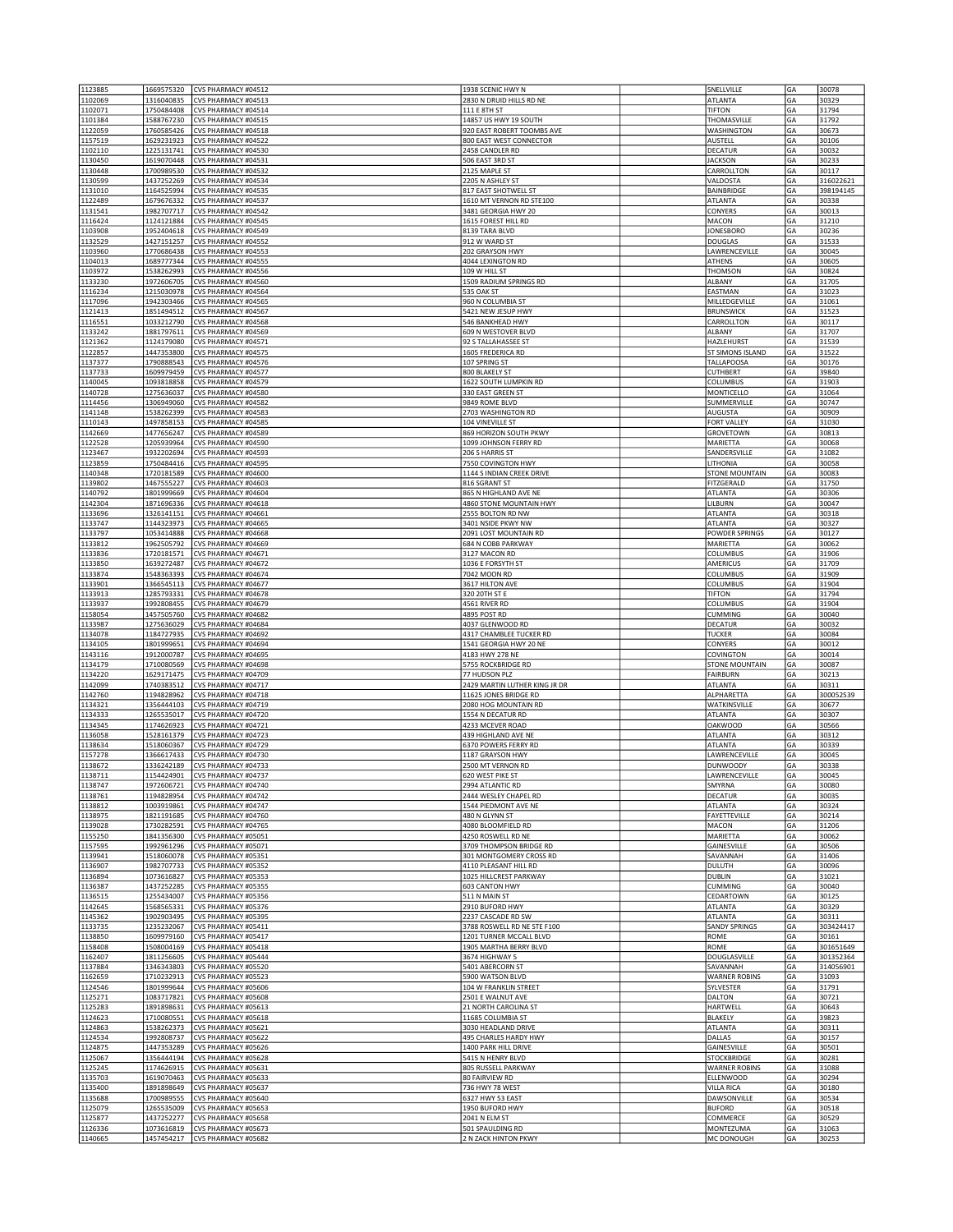| 1126007            | 1346343183               | CVS PHARMACY #05683                        | 622 VETERANS PARKWAY                    | BARNESVILLE               | GA       | 30204          |
|--------------------|--------------------------|--------------------------------------------|-----------------------------------------|---------------------------|----------|----------------|
| 1125752            | 1619070455               | CVS PHARMACY #05684                        | 348 WEST PINE STREET                    | <b>JESUP</b>              | GA       | 31545          |
| 1127364            | 1518060359               | CVS PHARMACY #05692                        | 13 N TENNESSEE ST                       | CARTERSVILLE              | GA       | 30120          |
| 1126261            | 1164525903               | CVS PHARMACY #05699                        | 4476 COLUMBIA RD                        | MARTINEZ                  | GA       | 30907          |
|                    | 1801022918               |                                            | 795 OGLETHORPE AVE                      |                           |          |                |
| 1158802            |                          | CVS PHARMACY #05704<br>CVS PHARMACY #05731 |                                         | ATHENS                    | GA       | 306062242      |
| 1158597            | 1568605400               |                                            | 3221 PEACHTREE ROAD NE                  | ATLANTA                   | GA       | 303052414      |
| 1133153            | 1063515898               | CVS PHARMACY #05737                        | 1402 BOONE ST                           | KINGSLAND                 | GA       | 31548          |
| 1150779            | 1124122064               | CVS PHARMACY #05789                        | 485 PEACHTREE INDUSTRIAL BLVD           | SUWANEE                   | GA       | 30024          |
| 1154664            | 1982614863               | CVS PHARMACY #05995                        | 7395 SPOUT SPRINGS RD                   | <b>FLOWERY</b>            | GA       | 30542          |
| 1153092            | 1679677512               | CVS PHARMACY #06012                        | 51 SEVEN HILLS RD                       | DALLAS                    | GA       | 30132          |
| 1155060            | 1033271333               | CVS PHARMACY #06106                        | 100 PIEDMONT RD                         | MARIETTA                  | GA       | 30066          |
| 1155868            | 1205034204               | CVS PHARMACY #06369                        | 5690 OGEECHEE RD                        | SAVANNAH                  | GA       | 31405          |
| 1163031            | 1548504343               | CVS PHARMACY #06861                        | 441 FAIR RD                             | STATESBORO                | GA       | 304584913      |
| 1153383            | 1396849238               | CVS PHARMACY #06956                        | 114 E GEN SCREVEN WAY                   | HINESVILLE                | GA       | 31313          |
| 1159044            | 1730312190               | CVS PHARMACY #07044                        | 687 JOHNSON FERRY RD                    | MARIETTA                  | GA       | 300684628      |
| 1152646            | 1942304886               | CVS PHARMACY #07064                        | 5095 MOUNT ZION PKWY                    | <b>STOCKBRIDGE</b>        | GA       | 30281          |
|                    |                          |                                            |                                         |                           |          |                |
| 1151973            | 1033213970               | CVS PHARMACY #07068                        | 100 CARRIAGE OAKS DRIVE                 | TYRONE                    | GA       | 30290          |
| 1125308            | 1700989548               | CVS PHARMACY #07200                        | 202 E DYKES ST                          | COCHRAN                   | GA       | 31014          |
| 1126689            | 1982707725               | CVS PHARMACY #07212                        | 1271 GRAY HWY                           | MACON                     | GA       | 31211          |
| 1152711            | 1447357934               | CVS PHARMACY #07214                        | 2305 HWY 34 EAST                        | NEWNAN                    | GA       | 30265          |
| 1128140            | 1245333087               | CVS PHARMACY #07216                        | 239 TEMPLE AVE                          | NEWNAN                    | GA       | 30263          |
| 1127263            | 1790888535               | CVS PHARMACY #07223                        | 807 N MAIN ST                           | LAFAYETTE                 | GA       | 30728          |
| 1127302            | 1609979442               | CVS PHARMACY #07227                        | 1420 HWY 76                             | CHATSWORTH                | GA       | 30705          |
| 1129522            | 1437252251               | CVS PHARMACY #07228                        | 7360 SKIDAWAY RD                        | SAVANNAH                  | GA       | 31406          |
| 1129661            | 1346343167               | CVS PHARMACY #07245                        | 3357 MARTHA BERRY HWY NW                | ROME                      | GA       | 30165          |
| 1128669            | 1881797629               | CVS PHARMACY #07265                        | 208 HIGHWAY 515 E                       | <b>BLAIRSVILLE</b>        | GA       | 30512          |
| 1128328            | 1154424992               | CVS PHARMACY #07273                        | 129 MARIETTA HWY                        | CANTON                    | GA       | 30114          |
| 1128342            | 1972606713               | CVS PHARMACY #07294                        | <b>19 E PARKER ST</b>                   | BAXLEY                    | GA       | 31513          |
| 1140590            | 1427151984               | CVS PHARMACY #07312                        | 1140 N HAIRSTON RD                      | STONE MOUNTAIN            |          | 30083          |
|                    |                          |                                            |                                         |                           | GA       |                |
| 1140110            | 1902909765               | CVS PHARMACY #07336                        | 520 BLVD SE                             | ATLANTA                   | GA       | 30312          |
| 1156808            | 1639355340               | CVS PHARMACY #07501                        | 2305 JONESBORO RD                       | MCDONOUGH                 | GA       | 30253          |
| 1158080            | 1295980456               | CVS PHARMACY #07504                        | 4585 HARTLEY BRIDGE RD                  | MACON                     | GA       | 31216          |
| 1141477            | 1083717847               | CVS PHARMACY #07615                        | 300 MORGAN ST                           | LA GRANGE                 | GA       | 30241          |
| 1142520            | 1659474427               | CVS PHARMACY #07622                        | 22 UPPER RIVERDALE RD                   | RIVERDALE                 | GA       | 30274          |
| 1143217            | 1821191693               | CVS PHARMACY #07633                        | 1190 INDIAN TRAIL                       | <b>NORCROSS</b>           | GA       | 30093          |
| 1157735            | 1275781361               | CVS PHARMACY #07637                        | 5848 HWY 124 WEST                       | <b>HOSCHTON</b>           | GA       | 30548          |
| 1143712            | 1730282500               | CVS PHARMACY #07665                        | 3513 BAKER RD STE 500                   | <b>ACWORTH</b>            | GA       | 30101          |
| 1143560            | 1780787242               | CVS PHARMACY #07666                        | 4432 MILLER RD                          | COLUMBUS                  | GA       | 31909          |
| 1143750            | 1649373416               | CVS PHARMACY #07673                        | 1557 WATSON BLVD                        | <b>WARNER ROBINS</b>      | GA       | 31093          |
| 1163017            | 1528302403               | CVS PHARMACY #07689                        | 1520 AVENUE PL STE B-100                | ATLANTA                   | GA       | 303294015      |
| 1130967            | 1255434080               | CVS PHARMACY #07701                        | 30 ORVIN LANCE CONNECTOR                | <b>BLUE RIDGE</b>         | GA       | 30513          |
|                    |                          |                                            |                                         |                           |          |                |
| 1130020            | 1164525986               | CVS PHARMACY #07706                        | 430 TIFT COLLEGE DR                     | FORSYTH                   | GA       | 31029          |
| 1132707            | 1245333079               | CVS PHARMACY #07712                        | 4377 ATLANTA HWY                        | LOGANVILLE                | GA       | 30052          |
| 1129471            | 1508969346               | CVS PHARMACY #07717                        | 1201 EAST FIRST ST                      | VIDALIA                   | GA       | 30474          |
| 1129483            | 1417050253               | CVS PHARMACY #07721                        | 206 ALABAMA AVE                         | <b>BREMEN</b>             | GA       | 30110          |
| 1131515            | 1073616801               | CVS PHARMACY #07736                        | 601 HOWARD SIMMONS RD                   | <b>EAST ELLIJAY</b>       | GA       | 305408173      |
| 1130246            | 1982707709               | CVS PHARMACY #07744                        | 809 OAK ST                              | <b>EATONTON</b>           | GA       | 31024          |
| 1130145            | 1073616892               | CVS PHARMACY #07745                        | 6945 NASHVILLE ST                       | RINGGOLD                  | GA       | 30736          |
| 1129976            | 1255434072               | CVS PHARMACY #07746                        | 2559 WINDSOR SPRING RD                  | <b>AUGUSTA</b>            | GA       | 30906          |
| 1130892            | 1346343175               | CVS PHARMACY #07755                        | 5431 HWY 136                            | <b>TRENTON</b>            | GA       | 30752          |
| 1131527            | 1134220684               | CVS PHARMACY #07758                        | 410 S COLUMBIA AVE                      | RINCON                    | GA       | 31326          |
| 1131705            | 1609979434               | CVS PHARMACY #07759                        | 308 SOUTH US HWY 441                    | <b>CLAYTON</b>            | GA       | 30525          |
| 1144776            | 1285731778               | CVS PHARMACY #07772                        | 10710 STATE BRIDGE RD                   | ALPHARETTA                | GA       | 30022          |
|                    |                          |                                            |                                         |                           |          |                |
| 1132454            | 1518060342               | CVS PHARMACY #07778                        | 3820 N DECATUR RD                       | DECATUR                   | GA       | 30032          |
| 1136440            | 1346343191               | CVS PHARMACY #07782                        | 8895 HWY 29 SOUTH                       | HULL                      | GA       | 30646          |
| 1135397            | 1083717839               | CVS PHARMACY #07783                        | 2324 US HWY 17                          | RICHMOND HILL             | GA       | 31324          |
| 1155072            | 1184836033               | CVS PHARMACY #07885                        | 4825 BATTLEFIELD PARKWAY                | RINGGOLD                  | GA       | 30736          |
| 1153270            | 1588768428               | CVS PHARMACY #07888                        | 6120 HICKORY FLAT HWY                   | CANTON                    | GA       | 30115          |
| 1153105            | 1356448849               | CVS PHARMACY #07893                        | 1960 E MAIN ST                          | SNELLVILLE                | GA       | 30078          |
| 1159068            | 1689807018               | CVS PHARMACY #07974                        | 7355 ROSWELL RD NE                      | SANDY SPRINGS             | GA       | 303281044      |
| 1154929            | 1215010376               | CVS PHARMACY #08395                        | 2720 HIGHWAY 42 N                       | MCDONOUGH                 | GA       | 302534301      |
| 1153698            | 1205930146               | CVS PHARMACY #08418                        | 10267 HWY 36                            | COVINGTON                 | GA       | 30014          |
| 1153080            | 1760586606               | CVS PHARMACY #08419                        | 4192 SALEM RD                           | COVINGTON                 | GA       | 30016          |
| 1153078            | 1851495790               | CVS PHARMACY #08424                        | 6201 LAKE OCONEE PKWY                   | GREENSBORO                | GA       | 30642          |
| 1160744            | 1316240427               | CVS PHARMACY #08907                        | 395 JACKSON ST                          | NEWNAN                    | GA       | 30263          |
| 1161164            | 1932407095               | CVS PHARMACY #08934                        | 1870 HIGHWAY 81 E                       | MCDONOUGH                 | GA       | 30252          |
|                    |                          |                                            |                                         |                           |          |                |
| 1159929            | 1861711947               | CVS PHARMACY #08960                        | 5101 WASHINGTON RD                      | EVANS                     | GA       | 308096445      |
| 1159537            | 1427388453               | CVS PHARMACY #08976                        | 965 JOE FRANK HARRIS PKWY SE            | CARTERSVILLE              | GA       | 301202130      |
| 1162279            | 1801153093               | CVS PHARMACY #10043                        | 235 PEACHTREE ST NE                     | ATLANTA                   | GA       | 303031401      |
| 1164021            | 1104251834               | CVS PHARMACY #10357                        | 1544 BASS RD                            | MACON                     | GA       | 312107510      |
| 1103580            | 1598798712               | CVS PHARMACY #10358                        | 503 W MAIN ST                           | MANCHESTER                | GA       | 31816          |
| 1168308            | 1164883757               | CVS PHARMACY #10865                        | 170 WEST BROAD ST                       | ATHENS                    | GA       | 306012815      |
| 1169184            | 1578009130               | CVS PHARMACY #11017                        | 500 POOLER PKWY                         | POOLER                    | GA       | 31322          |
| 1153523            | 1396767182               | CVS PHARMACY #16144                        | 2201 COBB PKWY SE                       | SMYRNA                    | GA       | 30080          |
| 1156137            | 1033303961               | CVS PHARMACY #16226                        | 5950 STATE BRIDGE RD                    | <b>DULUTH</b>             | GA       | 30097          |
| 1156086            | 1780878793               | CVS PHARMACY #16243                        | 107 PAVILION PKWY                       | FAYETTEVILLE              | GA       | 30214          |
| 1152963            | 1679595466               | CVS PHARMACY #16341                        | 1905 SCENIC HWY N                       | SNELLVILLE                | GA       | 30078          |
| 1152975            | 1588686372               | CVS PHARMACY #16377                        | 6000 N POINT PKWY                       | ALPHARETTA                | GA       | 30022          |
| 1154842            | 1760564900               | CVS PHARMACY #16378                        | 740 ERNEST W BARRETT PKWY NW            | KENNESAW                  | GA       | 30144          |
| 1156098            | 1407040413               | CVS PHARMACY #16468                        | 235 ROBERT C DANIEL JR PKWY             | <b>AUGUSTA</b>            | GA       | 30909          |
| 1145867            | 1447272091               | CVS PHARMACY #16525                        | 4125 AUSTELL RD                         | AUSTELL                   | GA       | 30106          |
|                    |                          | CVS PHARMACY #16526                        |                                         |                           |          |                |
| 1145413            | 1629090279               |                                            | 2535 DALLAS HWY SW                      | MARIETTA                  | GA       | 30064          |
| 1145401            | 1710909361               | CVS PHARMACY #16532                        | 2950 CHAPEL HILL RD                     | DOUGLASVILLE              | GA       | 30135          |
| 1145855            | 1538181185               | CVS PHARMACY #16537                        | 1591 BRADLEY PARK DR                    | COLUMBUS                  | GA       | 31904          |
| 1146477            | 1174545727               | CVS PHARMACY #16561                        | 3205 WOODWARD CROSSING BLVD, STE B      | <b>BUFORD</b>             | GA       | 30519          |
| 1146465            | 1265454813               | CVS PHARMACY #16578                        | 555 BULLSBORO DR                        | NEWNAN                    | GA       | 30265          |
| 1148964            | 1407878291               | CVS PHARMACY #16719                        | 2929 WATSON BLVD                        | <b>WARNER ROBINS</b>      | GA       | 31093          |
| 1148976            | 1316969108               | CVS PHARMACY #16729                        | 4241 LAVISTA RD                         | <b>TUCKER</b>             | GA       | 30084          |
| 1149459            | 1689696478               | CVS PHARMACY #16733                        | 1525 MARKET PLACE BLVD                  | CUMMING                   | GA       | 30041          |
| 1149447            | 1134141922               | CVS PHARMACY #16739                        | 5220 JIMMY LEE SMITH PKWY, STE 118      | HIRAM                     | GA       | 30141          |
| 1151238            | 1215959002               | CVS PHARMACY #16785                        | 3065 ATLANTA HWY                        | <b>ATHENS</b>             | GA       | 30606          |
| 1149853            | 1043232838               | CVS PHARMACY #16793                        | 1850 JONESBORO RD                       | MCDONOUGH                 | GA       | 30253          |
| 1150060            | 1952323743               | CVS PHARMACY #16818                        | 2400 N DRUID HILLS RD NE                | ATLANTA                   | GA       | 30329          |
| 1150969            | 1306868195               | CVS PHARMACY #16874                        | 3660 MARKETPLACE BLVD                   | <b>EAST POINT</b>         | GA       | 30344          |
|                    |                          |                                            |                                         |                           |          |                |
| 1146958            | 1083636633               | CVS PHARMACY #16887                        | 1135 WOODSTOCK RD                       | ROSWELL                   | GA       | 30075          |
| 1148510            | 1801818463               | CVS PHARMACY #16905                        | 140 WOODSTOCK SQUARE AVE                | <b>WOODSTOCK</b>          | GA       | 30189          |
| 1152216            | 1851313647               | CVS PHARMACY #17028                        | 14065 ABERCORN ST                       | SAVANNAH                  | GA       | 31419          |
| 1152761            | 1760404552               | CVS PHARMACY #17080                        | 1275 CAROLINE ST NE                     | ATLANTA                   | GA       | 30307          |
| 1153547            | 1114949906               | CVS PHARMACY #17120                        | 4223 WASHINGTON RD                      | <b>EVANS</b>              | GA       | 30809          |
| 1153559            | 1023030814               | CVS PHARMACY #17129                        | 100 PERIMETER CENTER PL NE              | <b>ATLANTA</b>            | GA       | 30346          |
| 1153561            | 1932121720               | CVS PHARMACY #17145                        | 2625 PEACHTREE PKWY                     | SUWANEE                   | GA       | 30024          |
| 1154498            | 1548201445               | CVS PHARMACY #17179                        | 3378 COBB PKWY NW                       | <b>ACWORTH</b>            | GA       | 30101          |
| 1156101            |                          |                                            |                                         |                           |          |                |
|                    |                          |                                            |                                         |                           |          |                |
|                    | 1013101195               | CVS PHARMACY #17204                        | 1401 JOHNSON FERRY RD                   | MARIETTA                  | GA       | 30062          |
| 1154501<br>1156113 | 1831132125<br>1831383801 | CVS PHARMACY #17212<br>CVS PHARMACY #17220 | 1209 N PEACHTREE PKWY<br>375 18TH ST NW | PEACHTREE CITY<br>ATLANTA | GA<br>GA | 30269<br>30363 |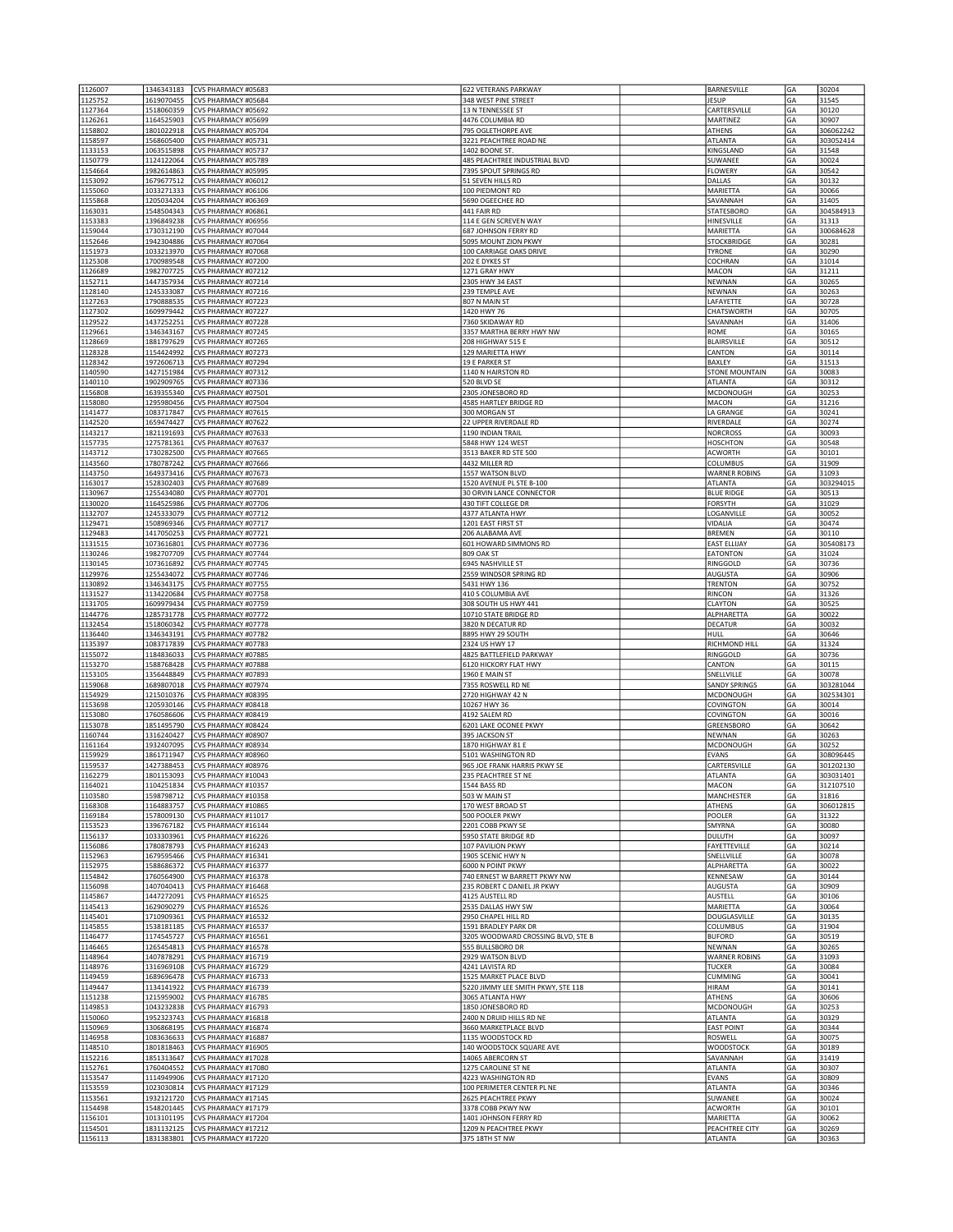| 1154854            | 1023190261               | CVS PHARMACY #17251                                                                                      | 2539 PIEDMONT RD NE                                      |                            | ATLANTA                                | GA        | 30324                  |
|--------------------|--------------------------|----------------------------------------------------------------------------------------------------------|----------------------------------------------------------|----------------------------|----------------------------------------|-----------|------------------------|
| 1154866<br>1156125 | 1669554804<br>1164616249 | CVS PHARMACY #17254<br>CVS PHARMACY #17397                                                               | 2195 HWY 20 SE<br>1907 E VICTORY DR                      |                            | CONYERS<br>SAVANNAH                    | GA<br>GA  | 30013<br>31404         |
| 1157646            | 1174771521               | CVS PHARMACY #17399                                                                                      | 5570 ROSWELL RD                                          |                            | SANDY SPRINGS                          | GA        | 30342                  |
| 1156771<br>1157432 | 1881870806<br>1083875173 | CVS PHARMACY #17450<br>CVS PHARMACY #17488                                                               | 5865 SPOUT SPRINGS RD<br>13055 HWY 9 N                   |                            | <b>FLOWERY BRANCH</b><br><b>MILTON</b> | GA<br>GA  | 30542<br>30004         |
| 1158193            | 1831336213               | CVS PHARMACY #17527                                                                                      | 2022 CUMMING HWY                                         |                            | CANTON                                 | GA        | 30115                  |
| 1158181            | 1285871897               | CVS PHARMACY #17539                                                                                      | 916 LOGANVILLE HWY                                       | <b>STE 400</b>             | BETHLEHEM                              | GA        | 30620                  |
| 1170202<br>1157812 | 1295242477<br>1619128493 | <b>D &amp; B PHARMACY</b><br>D & B PHARMACY                                                              | 579 CONCORD RD SE SUITE 400<br>9459 HIGHWAY 5 STE U      |                            | SYMRNA<br>DOUGLASVILLE                 | GA<br>GA  | 30082<br>30135         |
| 1136692            | 1780761601               | <b>DACULA PHARMACY</b>                                                                                   | 2555 2ND AVE N                                           |                            | DACULA                                 | GA        | 30019                  |
| 1108706<br>1126817 | 1184660722<br>1003867904 | DART DRUGS AND SURGICAL<br>DAVIDS DRUG AND SURGICAL SHOP                                                 | 1101 MEMORIAL DR<br>315 S 8TH ST                         |                            | <b>DALTON</b><br>GRIFFIN               | GA<br>GA  | 307202563<br>30224     |
| 1167128            | 1457734410               | <b>DAWSON PHARMACY</b>                                                                                   | 66 S.400 CENTER LANE, SUITE 125                          |                            | DAWSONVILLE                            | GA        | 30534                  |
| 1108833            | 1598833782               | DAWSON PHARMACY INC                                                                                      | 101 E LEE ST                                             |                            | DAWSON                                 | GA        | 39842                  |
| 1114254<br>1163435 | 1841362084<br>1417391194 | <b>DENNARD DRUGS</b><br>DIAGNOSTIC CLINIC PHARMACY                                                       | 794 2ND ST<br>1240 JESSE JEWELL PKWY SE STE 550          |                            | SOPERTON<br>GAINESVILLE                | GA<br>GA  | 30457<br>305013862     |
| 1108009            | 1497890024               | DINGLEWOOD PHARMACY                                                                                      | 1939 WYNNTON RD                                          |                            | COLUMBUS                               | GA        | 319062991              |
| 1162039<br>1172787 | 1780953737<br>1205329943 | <b>DISCOUNT PHARMACY</b><br>DOCTOR'S PHARMACY                                                            | 827 N HAIRSTON RD STE D<br>116 WALNUT ST                 |                            | <b>STONE MOUNTAIN</b><br>MONTEZUMA     | GA<br>GA  | 300833441<br>310631903 |
| 1152595            | 1598774705               | DOCTOR'S PHARMACY                                                                                        | 611-B EAST LAMAR ST                                      |                            | AMERICUS                               | GA        | 31709                  |
| 1154412            | 1336184514               | DOGWOOD PHARMACY                                                                                         | 501 N DAVIS ST                                           |                            | NASHVILLE                              | GA        | 31639                  |
| 1169677<br>1170036 | 1528581402<br>1932612991 | DOGWOOD PHARMACY<br><b>DRUGBUDDIES PHARMACY</b>                                                          | 1909 US HIGHWAY 82 W STE 11<br>6457 TARA BLVD, STE 7     |                            | <b>TIFTON</b><br><b>JONESBORO</b>      | GA<br>GA  | 317938213<br>30236     |
| 1169766            | 1346771284               | DUBLIN DRUG COMPANY                                                                                      | 1911 MARION ST. STE. A                                   |                            | <b>DUBLIN</b>                          | GA        | 31021                  |
| 1163649<br>1164742 | 1245670777<br>1285050823 | DUE WEST PHARMACY<br><b>DULUTH PHARMACY</b>                                                              | 3880 DUE WEST RD<br>3890 PLEASANT HILL RD STE # 103      |                            | MARIETTA<br><b>DULUTH</b>              | GA<br>GA  | 300641058<br>300964807 |
| 1101194            | 1568473064               | DUNWOODY PHARMACY                                                                                        | 4675 N SHALLOWFORD RD                                    | STE 101                    | <b>DUNWOODY</b>                        | GA        | 30338                  |
| 1108011            | 1619982220               | <b>DURHAMS PHARMACY</b>                                                                                  | 1420 17TH ST                                             |                            | COLUMBUS                               | GA        | 319012022              |
| 1125980<br>1153206 | 1033273081<br>1972539443 | <b>DYKES PHARMACY</b><br><b>EAGLE PHARMACY</b>                                                           | 129 N SECOND ST<br>936 E WINTHROPE AVE                   |                            | COCHRAN<br>MILLEN                      | GA<br>GA  | 310141619<br>30442     |
| 1143851            | 1366576001               | EAGLES LANDING PHARMACY                                                                                  | 3796 HIGHWAY 42                                          |                            | <b>LOCUST GROVE</b>                    | GA        | 30248                  |
| 1137834<br>1112072 | 1558585463<br>1396747580 | EAGLES LANDING PROFESSIONAL<br>EAST MARIETTA DRUG INC                                                    | 1090 EAGLES LANDING PARKWAY<br>1480 ROSWELL RD           |                            | STOCKBRIDGE<br>MARIETTA                | GA<br>GA  | 30281<br>300623670     |
| 1120601            | 1174538722               | EAST POINT GRADY HEALTH CENTER PHARMACY                                                                  | 1595 W CLEVELAND AVE                                     |                            | <b>EAST POINT</b>                      | GA        | 303442558              |
| 1109582            | 1700830387               | <b>EASTMAN DRUGS</b>                                                                                     | 1221 PLAZA AVE STE B                                     |                            | EASTMAN                                | GA        | 31023                  |
| 1165528<br>1169499 | 1164839577<br>1306370556 | EASTSIDE FAMILY PHARMACY<br>ECONOMY DISCOUNT PHARMACY                                                    | 1795 PRESIDENTIAL CIR<br>9881 COMMERCE STREET, SUITE A   |                            | SNELLVILLE<br>SUMMERVILLE              | GA<br>GA  | 300785644<br>30747     |
| 1100825            | 1609811884               | <b>ECONOMY DRUG STORE</b>                                                                                | 380 W FRANKLIN ST                                        |                            | HARTWELL                               | GA        | 30643                  |
| 1173448<br>1128087 | 1295294239<br>1548304009 | <b>EDEN PHARMACY</b><br><b>ELBERTON PHARMACY</b>                                                         | 1634 JONESBORO RD SE<br>556 ELBERT ST                    | <b>SUITE A</b>             | <b>ATLANTA</b><br><b>ELBERTON</b>      | GA<br>GA  | 303155260<br>306352347 |
| 1162419            | 1417216128               | ENCOMPASSRX                                                                                              | 2700 NORTHEAST EXPY NE                                   | <b>SUITE B-800</b>         | ATLANTA                                | GA        | 303451828              |
| 1135258            | 1942345673               | EULONIA PHARMACY INC                                                                                     | 15268 US HIGHWAY 17                                      |                            | TOWNSEND                               | GA        | 313319803              |
| 1169982<br>1147342 | 1114430493<br>1891830303 | EXCELSIOR SPECIALTY PHARMACY INC<br><b>EXPRESS DRUGS</b>                                                 | 3652 CHAMBLEE DUNWOODY RD STE 3<br>212 EDGEWOOD AVE NE   |                            | ATLANTA<br>ATLANTA                     | GA<br>GA  | 303412120<br>30303     |
| 1172674            | 1912483611               | <b>EXPRESS DRUGS SAVANNAH PHARMACY</b>                                                                   | 824 E DE RENNE AVE                                       |                            | SAVANNAH                               | GA        | 314056717              |
| 1164235            | 1275963209               | EXPRESS FOOD & PHARMACY                                                                                  | 50 UPPER ALABAMA ST SW STE 92                            |                            | ATLANTA                                | GA        | 303033105              |
| 1165782<br>1166114 | 1295138204<br>1285022277 | EXPRESS FOOD & PHARMACY<br>EXPRESS FOOD AND PHARMACY                                                     | 3685 BRASELTON HWY STE 101/102<br>2111 CAMPBELLTON RD SW |                            | DACULA<br>ATLANTA                      | GA<br>GA  | 300195920<br>303114605 |
| 1165542            | 1255749248               | <b>EXPRESS PHARMACY</b>                                                                                  | 3330 PEACHTREE CORNERS CIR STE G                         |                            | <b>NORCROSS</b>                        | GA        | 300923610              |
| 1165655<br>1169932 | 1710392790<br>1285145789 | <b>EXPRESS PHARMACY</b><br><b>EXPRESS PHARMACY</b>                                                       | 3182 STEVE REYNOLDS BLVD<br>296 NORTHSIDE DR SW          | #106                       | <b>DULUTH</b><br><b>ATLANTA</b>        | GA<br>GA  | 30096<br>303131228     |
| 1158434            | 1356595417               | EXPRESS RX PHARMACY LLC                                                                                  | 743 SHURLING DR                                          |                            | MACON                                  | GA        | 31211                  |
| 1146112            | 1578611760               | EXPRESSMED INC                                                                                           | 410 A W LOUISE ST                                        |                            | CLARKSVILLE                            | GA        | 30523                  |
| 1133076<br>1134775 | 1386704070<br>1245691534 | <b>FAIRMOUNT DRUGS</b><br>FAIRYLAND PHARMACY                                                             | 2688 HWY 411 SE<br>100 MCFARLAND RD                      |                            | FAIRMOUNT<br>LOOKOUT MTN               | GA<br>GA  | 301390471<br>307503194 |
| 1152127            | 1821084682               | FAITH PHARMACY, INC                                                                                      | 1720 PHOENIX BLVD STE 400                                |                            | COLLEGE PARK                           | GA        | 30349                  |
| 1128176<br>1170050 | 1144207549<br>1891209615 | <b>FAMILY PHARMACY</b><br>FAMILY WELLNESS PHARMACY                                                       | 1100 E WALNUT AVE<br>558 OLD NORCROSS RD, STE 201        | SUITE 17                   | DALTON<br>LAWRENCEVILLE                | GA<br>GA  | 30721<br>300464385     |
| 1162976            | 1467705004               | <b>FIEVET PHARMACY</b>                                                                                   | 115 E ROBERT TOOMBS AVE                                  |                            | <b>WASHINGTON</b>                      | GA        | 30673                  |
| 1161669            | 1992097349               | FIRST CARE PHARMACY                                                                                      | 209 TURNER MCCALL BLVD NW                                |                            | ROME                                   | GA        | 301652545              |
| 1173107<br>1144372 | 1609353945<br>1740373349 | FIVE POINTS PHARMACY<br><b>FLINTSTONE PHARMACY</b>                                                       | 115 COMMERCIAL HEIGHTS<br>3255 CHATTANOOGA VALLEY RD     |                            | FORT VALLEY<br><b>FLINTSTONE</b>       | GA<br>GA  | 31030<br>30725         |
| 1173335            | 1538625686               | <b>FOLKSTON PHARMACY</b>                                                                                 | 3885 MAIN ST.                                            |                            | <b>FOLKSTON</b>                        | GA        | 315377543              |
| 1172989<br>1174274 | 1023584513<br>1649812322 | FOOD CITY PHARMACY #211<br>FOOD CITY PHARMACY #212                                                       | 1308 W WALNUT AVENUE<br>225 LOVERS LANE RD SE            |                            | DALTON<br>CALHOUN                      | GA<br>GA  | 30720<br>307014633     |
| 1172977            | 1649746132               | FOOD CITY PHARMACY #214                                                                                  | 150 HIGHWAY 41                                           |                            | RINGGOLD                               | GA        | 30736                  |
| 1167433            | 1760850085               | FOOD CITY PHARMACY #217                                                                                  | 820 MISSION RIDGE ROAD                                   |                            | ROSSVILLE                              | GA        | 30741                  |
| 1167445<br>1167419 | 1306214630<br>1912376492 | FOOD CITY PHARMACY #230<br><b>FOOD CITY PHARMACY #233</b>                                                | 502 GI MADDOX PARKWAY<br>112 CRIMSON DRIVE               |                            | CHATSWORTH<br><b>TRENTON</b>           | GA<br> GA | 30705<br>30752         |
| 1167421            | 1679941991               | FOOD CITY PHARMACY #249                                                                                  | 531 BATTLEFIELD PKWY                                     |                            | FT OGLETHORPE                          | GA        | 30742                  |
| 1173537<br>1164855 | 1891358750<br>1184040974 | FOOD CITY PHARMACY #252<br>FOOD LION PHARMACY                                                            | 311 N MAIN ST<br>107 PRINCE ST                           |                            | LA FAYETTE<br><b>AMERICUS</b>          | GA<br>GA  | 307282409<br>31709     |
| 1115408            | 1174651541               | FORBES DRUG COMPANY INC                                                                                  | 101 S THIRD ST                                           |                            | VIENNA                                 | GA        | 310920301              |
| 1160174            | 1104132521               | <b>FORD'S PHARMACY</b>                                                                                   | 7441 ADAIRSVILLE HWY                                     |                            | ADAIRSVILLE                            | GA        | 30103                  |
| 1154450<br>1169920 | 1821191396<br>1235648817 | FOREST HEIGHTS PHARMACY<br>FOUR CORNERS PRIMARY CARE CENTERS INC                                         | 4439 COUNTRY CLUB ROAD<br>5300 OAKBROOK PKWY STE 130     |                            | <b>STATESBORO</b><br><b>NORCROSS</b>   | GA<br>GA  | 304589188<br>300932261 |
| 1110066            | 1114091584               | <b>FRANKLIN PHARMACY</b>                                                                                 | 271 E COURT SQUARE                                       |                            | <b>FRANKLIN</b>                        | GA        | 30217                  |
| 1123570<br>1173323 | 1700925500<br>1710441621 | <b>FULCO DISCOUNT DRUGS</b><br><b>FULGHUM DRUGS</b>                                                      | 301 SHIRLEY AVE<br>73 PARK AVE SW                        |                            | <b>DOUGLAS</b><br>BAXLEY               | GA<br>GA  | 315333609<br>31513     |
| 1173804            | 1710548664               | <b>GAINESVILLE PHARMACY</b>                                                                              | 1079 JESSE JEWELL PKWY SW                                |                            | GAINESVILLE                            | GA        | 305016103              |
| 1106853            | 1720175342               | <b>GARRETT DRUG COMPANY</b>                                                                              | 116 BUCHANAN ST N                                        |                            | <b>BREMEN</b>                          | GA        | 30110                  |
| 1146895<br>1172078 | 1033224068<br>1720587926 | <b>GEORGETOWN DRUG COMPANY</b><br>GEORGIA DISCOUNT PHARMACY                                              | 1080 KING GEORGE BLVD<br>6330 PRIMROSE HILL CT           |                            | SAVANNAH<br><b>NORCROSS</b>            | GA<br>GA  | 31419<br>300924544     |
| 1166253            | 1053702191               | GEORGIA HIGHLANDS MEDICAL SERVICES, INC.                                                                 | 260 ELM STREET                                           |                            | CUMMING                                | GA        | 30040                  |
| 1173486            | 1265995724               | <b>GEORGIA UROLOGY</b><br><b>GEORGIA UROLOGY</b>                                                         | 5900 HILLANDALE DR STE 200<br>1357 HEMBREE RD            | <b>SUITE 250</b>           | LITHONIA<br>ROSWELL                    | GA<br>GA  | 300583858<br>30076     |
| 1165150<br>1109758 | 1528308988<br>1689734253 | <b>GILL DRUG CO</b>                                                                                      | <b>54 E OGLETHORPE ST</b>                                |                            | ELLAVILLE                              | GA        | 318069230              |
| 1162774            | 1801142112               | <b>GLENN'S CORNER PHARMACY</b>                                                                           | 631 E FRANKLIN ST                                        |                            | SYLVESTER                              | GA        | 317917231              |
| 1163485<br>1147025 | 1952736514<br>1831230796 | <b>GLOBAL CARE PHARMACY INC.</b><br><b>GLOBAL PHARMACY</b>                                               | 773 HIGHWAY 138 SW STE 13<br>926-B MONTREAL RD           | STE <sub>2</sub>           | RIVERDALE<br>CLARKSTON                 | GA<br>GA  | 302961599<br>30021     |
| 1104114            | 1588778559               | <b>GMC PHARMACY LLC</b>                                                                                  | 3402 ALA HWY                                             |                            | ROME                                   | GA        | 30165                  |
| 1168461            | 1033563077               | <b>GOLDEN ISLES PHARMACY</b>                                                                             | 3010 ALTAMA AVE                                          |                            | <b>BRUNSWICK</b>                       | GA        | 315204607              |
| 1167849<br>1102514 | 1407174675<br>1174609655 | GOOD SAMARITAN HEALTH & WELLNESS CENTER INC.<br><b>GOODSON PHARMACY</b>                                  | 175 SAMARITAN DR<br>116 W MAPLE ST                       |                            | JASPER<br>CUMMING                      | GA<br>GA  | 301431964<br>30040     |
| 1122530            | 1457454720               | <b>GOODSON'S PHARMACY</b>                                                                                | <b>159 HWY</b>                                           |                            | DAWSONVILLE                            | GA        | 30534                  |
| 1110383<br>1162469 | 1184718942<br>1730448457 | <b>GORDON DRUG COMPANY</b><br><b>GORDON'S PHARMACY</b>                                                   | 240 MILLEDGEVILLE RD<br>3010 US HWY 80                   | UNIT B                     | <b>GORDON</b><br>BLOOMINGDALE          | GA<br>GA  | 31031<br>31302         |
| 1174438            | 1982243499               | GRACE PHARMACY AND WELLNESS LLC                                                                          | 4404 HUGH HOWELL RD STE 17                               |                            | <b>TUCKER</b>                          | GA        | 300844916              |
| 1162697            | 1316294713               | GRADY BEHAVIORAL HEALTH CENTER PHARMACY                                                                  | 10 PARK PLACE                                            |                            | ATLANTA                                | GA        | 30303                  |
| 1159676<br>1173070 | 1972826766<br>1124598362 | GRADY HEALTH SYSTEM - SENIOR CARE PHARMACY<br>GRADY HEALTH SYSTEM CANCER CENTER PHARMACY                 | 80 JESSE HILL JR DR SE<br>80 JESSE HILL JR DRIVE SE      | ROOM GF003<br>ROOM 10B-043 | ATLANTA<br><b>ATLANTA</b>              | GA<br>GA  | 303033031<br>30303     |
| 1140778            | 1083629638               | GRADY INFECTIOUS DISEASE PHARMACY                                                                        | 341 PONCE DE LEON AVE, ROOM 110                          |                            | <b>ATLANTA</b>                         | GA        | 30308                  |
| 1159652            | 1427373224               | GRADY MEMORIAL HOSPITAL CORPORATION CENTRAL REFILL PHARMACY<br><b>GRADY MEMORIAL OUTPATIENT PHARMACY</b> | 1575 NORTHSIDE DR NW BLDG 400                            | ATLANTA TECH CENTER S      | <b>ATLANTA</b><br><b>ATLANTA</b>       | GA        | 303184235<br>303033043 |
| 1105065            | 1205872223               |                                                                                                          | 48-50 COCA COLA PLACE                                    |                            |                                        | GA        |                        |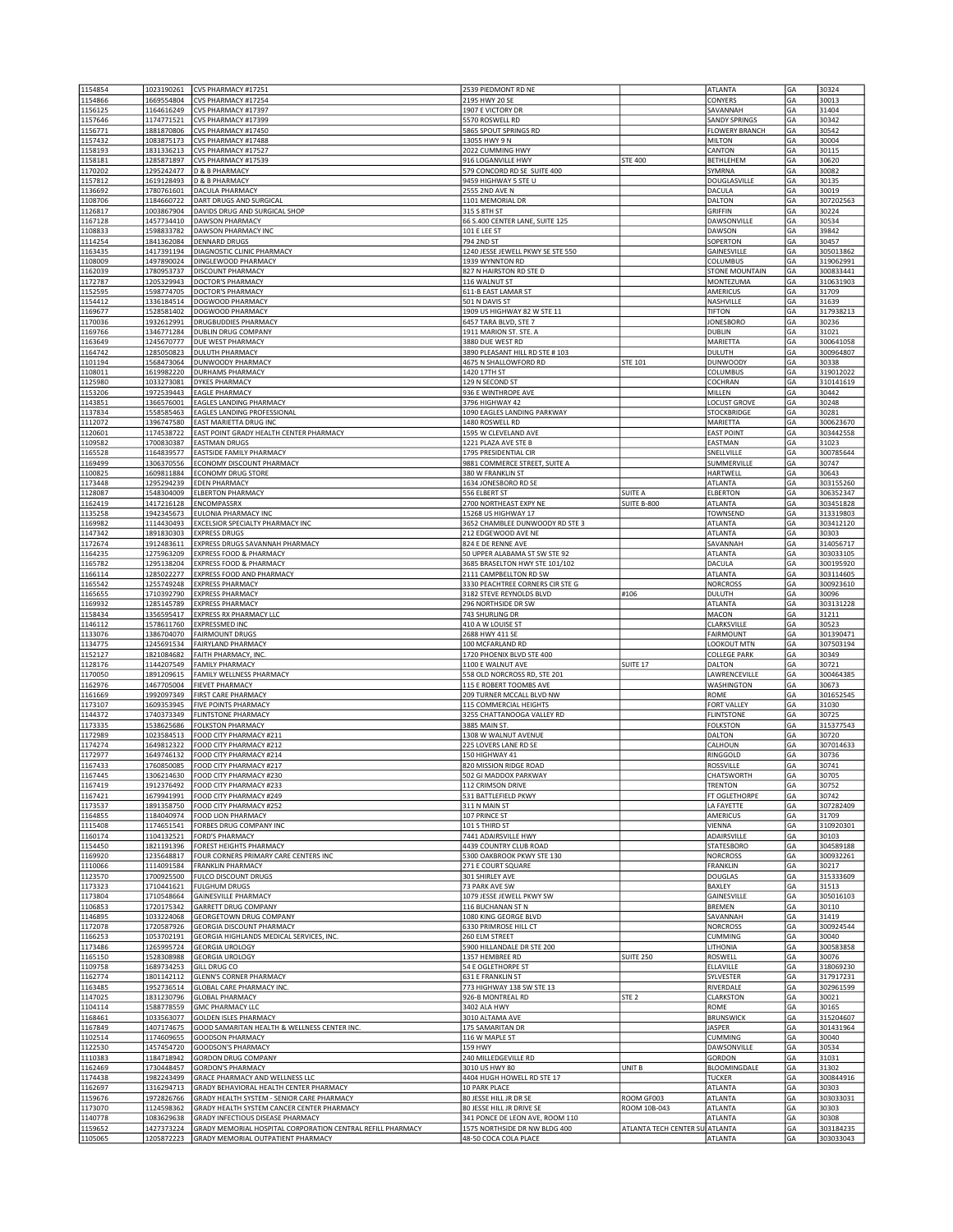| 1124089<br>1110410 | 1265516991<br>1003884248 | <b>GRAVES PHARMACY</b><br><b>GRAY DRUG COMPANY</b>                   | 770 PINE ST<br>157 BILL CONN PARKWAY                     | <b>SUITE 100</b> | MACON<br>GRAY                               | GA<br>GA | 312017561<br>31032     |
|--------------------|--------------------------|----------------------------------------------------------------------|----------------------------------------------------------|------------------|---------------------------------------------|----------|------------------------|
| 1174008            | 1508413360               | <b>GREENSBORO PHARMACY</b>                                           | 111 N MAIN ST                                            |                  | GREENSBORO                                  | GA       | 306421143              |
| 1125360            | 1356309348               | GRIFFINS PRESCRIPTION SHOP INC                                       | 1408 TEBEAU ST                                           |                  | WAYCROSS                                    | GA       | 31501                  |
| 1106548<br>1155844 | 1841320801<br>1558560326 | <b>GRIMSLEY PHARMACY CENTER</b><br><b>GWINNETT CLINIC PHARMACY</b>   | 1508 E EVANS ST<br>475 PHILIP BLVD                       |                  | BAINBRIDGE<br>LAWERENCEVILLE                | GA<br>GA | 39819<br>30046         |
| 1164019            | 1023441466               | <b>GWINNETT DRUGS</b>                                                | 905 PARKSIDE WALK LN STE 108                             |                  | LAWRENCEVILLE                               | GA       | 300437314              |
| 1159599            | 1184946196               | <b>GWINNETT PHARMACY</b>                                             | 1880 BRASELTON HWY STE 121                               |                  | LAWRENCEVILLE                               | GA       | 300432877              |
| 1165388            | 1801974175               | GWINNETT PULMONARY RX DISPENSARY                                     | 631 PROFESSIONAL DRIVE                                   | <b>SUITE 350</b> | LAWRENCEVILLE                               | GA       | 300463370              |
| 1126576<br>1106764 | 1174613152<br>1629132113 | H AND M DRUGS INC<br>HALL DRUG CO.                                   | 295 HAMMOCK RD<br>90 COURT SQ                            |                  | MILLEDGEVILLE<br>BLAKELY                    | GA<br>GA | 310613288<br>39823     |
| 1167926            | 1528426657               | HANA PLUS PHARMACY                                                   | 3590 PEACHTREE INDUSTRIAL BLVD                           |                  | DULUTH                                      | GA       | 300964817              |
| 1107348            | 1982765673<br>1184923492 | HANEYS DRUG CORNER                                                   | 623 DIXIE ST                                             |                  | CARROLLTON<br><b>ROME</b>                   | GA       | 301174507              |
| 1161227<br>1137620 | 1427183136               | HARBIN CLINIC CANCER CENTER PHARMACY<br>HARBIN CLINIC INFUSIONS      | 255 WEST 5TH STREET<br>1825 MARTHA BERRY BLVD            |                  | ROME                                        | GA<br>GA | 30165<br>301651625     |
| 1110751            | 1730171513               | <b>HARDIES DRUG STORE</b>                                            | 38 S TALLAHASSEE ST                                      | STE <sub>1</sub> | HAZLEHURST                                  | GA       | 315392734              |
| 1173195            | 1932684032               | <b>HARLEM PHARMACY</b>                                               | 170 W MILLEDGEVILLE RD                                   |                  | HARLEM                                      | GA       | 308145125              |
| 1155755<br>1135967 | 1154546646<br>1851473649 | <b>HARTWELL DRUGS</b><br>HAWTHORNE DRUG COMPANY                      | 118 ATHENS ST<br>975 HAWTHORNE AVE                       | SUITE A          | HARTWELI<br>ATHENS                          | GA<br>GA | 306431904<br>306062139 |
| 1174402            | 1396383444               | HAZELTON PHARMACY                                                    | 2080 NEWNAN CROSSING BLVD STE 100                        | STE. 100         | <b>NEWNAN</b>                               | GA       | 30265                  |
| 1169754            | 1700304623               | HEALTH DELIVERY PHARMACY                                             | 1326 EISENHOWER DR BLDG 1                                |                  | SAVANNAH                                    | GA       | 314063928              |
| 1173258<br>1113238 | 1164986485<br>1609959766 | HEALTHLINK PHARMACY<br>HEART PHARMACY, INC.                          | 299 FLINT RIVER RD.<br>706 SPRINGDALE DR                 |                  | <b>JONESBORO</b><br>RIVERDALE               | GA<br>GA | 30238<br>30274         |
| 1172965            | 1679056584               | HEPHZIBAH PHARMACY                                                   | 4819 WINDSOR SPRING RD                                   |                  | HEPHZIBAH                                   | GA       | 30815                  |
| 1170175            | 1558877365               | HIAWASSEE HOMETOWN PHARMACY                                          | 230 CHATUGE WAY                                          |                  | HIAWASSEE                                   | GA       | 305463438              |
| 1173068<br>1117161 | 1356838890<br>1679529309 | <b>HICKORY DRUGS</b><br>HINES PRESCRIPTION SHOP                      | 6679 HICKORY FLAT HWY<br>302 COLLEGE DR                  |                  | CANTON<br>BARNESVILLE                       | GA<br>GA | 301159225<br>30204     |
| 1104075            | 1184618894               | HINESVILLE PHARMACY                                                  | 481 ELMA G MILES PKWY                                    |                  | HINESVILLE                                  | GA       | 313133615              |
| 1155933            | 1821247164               | <b>HMC RX CARE</b>                                                   | 1200 MEMORIAL DRIVE                                      |                  | <b>DALTON</b>                               | GA       | 307202529              |
| 1161556<br>1122352 | 1912293770<br>1891842944 | HODGSON'S PHARMACY<br><b>HOGAN'S PHARMACY</b>                        | 1260 S MILLEDGE AVE<br>2704 NORTH OAK ST                 | STEF-1<br>STE B1 | ATHENS<br>VALDOSTA                          | GA<br>GA | 30605<br>31602         |
| 1111171            | 1376557678               | HOLMES PHARMACY                                                      | 136 COMMERCE AVE                                         |                  | LA GRANGE                                   | GA       | 30240                  |
| 1149663            | 1588679468               | HOLMES PHARMACY AT HAMILTON                                          | 141 NORTH COLLEGE STREET                                 |                  | <b>HAMILTON</b>                             | GA       | 31811                  |
| 1170048            | 1326553090               | HOLMES PHARMACY AT SAWMILL                                           | 1861 ROANOKE ROAD SUITE A                                |                  | LAGRANGE                                    | GA       | 30240                  |
| 1125120<br>1151404 | 1558482000<br>1487653283 | HOLTS PHARMACY INC<br>HOME CARE PHARMACY FORSYTH                     | 406 GRASSDALE RD<br>1200 NORTHSIDE FORSYTH DR            |                  | CARTERSVILLE<br><b>CUMMING</b>              | GA<br>GA | 30121<br>30041         |
| 1122453            | 1669440962               | <b>HOMER DRUGS</b>                                                   | 1228 HISTORIC HOMER HWY                                  |                  | HOMER                                       | GA       | 30547                  |
| 1142796            | 1023182490               | HOMETOWN PHARMACY                                                    | 236 W CLINTON ST                                         |                  | GRAY                                        | GA       | 31032                  |
| 1157329<br>1101598 | 1538330972<br>1437208964 | <b>HOMETOWN PHARMACY</b><br><b>HORTONS DRUG STORE</b>                | 407 E MCPHERSON AVE<br>101 E CLAYTON ST                  |                  | NASHVILLE<br><b>ATHENS</b>                  | GA<br>GA | 31639<br>306012789     |
| 1110535            | 1295871051               | HOSPITAL DISCOUNT DRUGS                                              | 622 S 8TH ST                                             |                  | <b>GRIFFIN</b>                              | GA       | 30224                  |
| 1120699            | 1144375015               | <b>HOSPITAL DISCOUNT DRUGS</b>                                       | 308 WESTSIDE DR                                          |                  | <b>DOUGLAS</b>                              | GA       | 31533                  |
| 1132656<br>1103388 | 1578629846<br>1790864338 | <b>HUDSON BRIDGE PHARMACY</b><br><b>HUFFS DRUG STORE</b>             | 1110 EAGLES LANDING PKY<br>136 INDUSTRIAL BLVD           |                  | <b>STOCKBRIDGE</b><br>ELLIJAY               | GA<br>GA | 302815012<br>305403713 |
| 1146198            | 1811018369               | HUGHES SPALDING CHILDREN'S HOSPITAL PHARMACY                         | 35 JESSE HILL JR DR                                      |                  | ATLANTA                                     | GA       | 303033032              |
| 1173397            | 1669939070               | -CARE PHARMACY                                                       | 541 OLD HISTORIC HWY 441 N STE 1                         |                  | <b>DEMOREST</b>                             | GA       | 30535                  |
| 1111525<br>1145564 | 1669532693<br>1215912886 | <b>IDEAL PHARMACY</b><br>IHS PHARMACY #1                             | 160 S VICTORY DR<br>150 S LEROY ST                       |                  | LYONS<br>METTER                             | GA<br>GA | 30436<br>30439         |
| 1155654            | 1033329602               | <b>IHS PHARMACY #3</b>                                               | 13762 HWY 80                                             |                  | JEFFERSONVILLE                              | GA       | 31044                  |
| 1148332            | 1043225998               | <b>INGLES PHARMACY</b>                                               | 825 WEST AVE                                             |                  | CARTERSVILLE                                | GA       | 30120                  |
| 1156644            | 1245411800               | <b>INGLES PHARMACY</b>                                               | 1502 ATLANTA HWY NW                                      |                  | <b>AUBURN</b>                               | GA       | 30011<br>30110         |
| 1157608<br>1157658 | 1437315942<br>1386890861 | <b>INGLES PHARMACY</b><br><b>INGLES PHARMACY</b>                     | 2865 MUSIC MILL RD<br>631 HWY 341 SOUTH                  |                  | <b>BREMAN</b><br>BARNESVILLE                | GA<br>GA | 30204                  |
| 1158042            | 1477798429               | <b>INGLES PHARMACY</b>                                               | <b>488 CARROLLTON ST</b>                                 |                  | TEMPLE                                      | GA       | 30179                  |
| 1160364            | 1497063275               | <b>INGLES PHARMACY</b><br><b>INGLES PHARMACY</b>                     | 94 N MAIN ST<br>100 OLD ORCHARD SQ                       |                  | HIAWASSEE<br>ELLIJAY                        | GA<br>GA | 305462254<br>305408172 |
| 1162623<br>1163497 | 1801151287<br>1467899542 | <b>INGLES PHARMACY</b>                                               | 1197 BIG A RD                                            |                  | TOCCOA                                      | GA       | 305776028              |
| 1150844            | 1689689531               | <b>INGLES PHARMACY</b>                                               | 2455 SALEM RD SE                                         |                  | CONYERS                                     | GA       | 30013                  |
| 1157999            | 1588817274               | <b>INGLES PHARMACY</b>                                               | 1817 DALLAS NEBO RD                                      |                  | <b>DOUGLASVILLE</b>                         | GA       | 30134                  |
| 1158256<br>1161758 | 1467698886<br>1669754255 | <b>INGLES PHARMACY</b><br><b>INGLES PHARMACY</b>                     | 903 ELBERT ST<br>199 HABERSHAM COUNTY SHOPPING CTR       |                  | <b>ELBERTON</b><br>CORNELIA                 | GA<br>GA | 30635<br>305313412     |
| 1150666            | 1770598625               | <b>INGLES PHARMACY</b>                                               | 4920 BILL GARDNER PKWY                                   |                  | <b>LOCUST GROVE</b>                         | GA       | 30248                  |
| 1150870            | 1497760342               | <b>INGLES PHARMACY</b>                                               | 1449 WEST CHURCH ST                                      |                  | JASPER                                      | GA       | 30143                  |
| 1152583<br>1154537 | 1215942164<br>1033124987 | <b>INGLES PHARMACY</b><br><b>INGLES PHARMACY</b>                     | 55 HELEN HWY<br>283 N BROAD ST                           |                  | CLEVELAND<br><b>WINDER</b>                  | GA<br>GA | 30528<br>30680         |
| 1156252            | 1174718175               | <b>INGLES PHARMACY</b>                                               | 1000 EAST FRANKLIN ST                                    |                  | HARTWELL                                    | GA       | 30643                  |
| 1156997            | 1841468287               | <b>INGLES PHARMACY</b>                                               | 220 HWY 334                                              |                  | COMMERCE                                    | GA       | 305304835              |
| 1151098<br>1154296 | 1306851258<br>1124033071 | <b>INGLES PHARMACY</b><br><b>INGLES PHARMACY</b>                     | 964 GI MADDOX PARKWAY<br>199 E LOUISE ST                 |                  | CHATSWORTH<br>CLARKESVILLE                  | GA<br>GA | 30705<br>30523         |
| 1155058            |                          | 1033292198  INGLES PHARMACY                                          | 9161 HWY 29 SOUTH                                        |                  | HULL                                        | GA       | 30646                  |
| 1155806            | 1528265808               | <b>INGLES PHARMACY</b>                                               | 5679 APPALACHIAN HWY                                     |                  | <b>BLUE RIDGE</b>                           | GA       | 30513                  |
| 1161289<br>1162495 | 1104115203<br>1447519269 | <b>INGLES PHARMACY</b><br><b>INGLES PHARMACY</b>                     | 879 JOE FRANK HARRIS PARKWAY SE<br>1441 EATONTON RD      |                  | CARTERSVILLE<br>MADISON                     | GA<br>GA | 30120<br>306504630     |
| 1160667            | 1114228558               | <b>INGLES PHARMACY</b>                                               | 207B HIGHWAY 515                                         |                  | <b>BLAIRSVILLE</b>                          | GA       | 30512                  |
| 1162318            | 1003173030               | <b>INGLES PHARMACY</b>                                               | 1735 ZEBULON RD                                          |                  | GRIFFIN                                     | GA       | 30223                  |
| 1163764<br>1164829 | 1598107393<br>1538585179 | <b>INGLES PHARMACY</b><br><b>INGLES PHARMACY</b>                     | 261 W CLINTON ST<br>730 N CHURCH ST                      |                  | GRAY<br>THOMASTON                           | GA<br>GA | 310326123<br>302863618 |
| 1148914            | 1952316804               | <b>INGLES PHARMACY</b>                                               | 1090 BUFORD HWY                                          |                  | <b>CUMMING</b>                              | GA       | 30041                  |
| 1157850            | 1679724405               | <b>INGLES PHARMACY</b>                                               | 176 HWY 441 N                                            |                  | CLAYTON                                     | GA       | 30525                  |
| 1157266<br>1160352 | 1083888531<br>1518275957 | <b>INGLES PHARMACY</b><br><b>INGLES PHARMACY</b>                     | 4260 WINDER HWY<br>3701 WALT STEPHENS RD                 |                  | <b>FLOWERY BRANCH</b><br><b>STOCKBRIDGE</b> | GA<br>GA | 30542<br>302814224     |
| 1159727            | 1972829364               | J & M DRUGS                                                          | 4851 RUSSELL PKWY STE 100                                |                  | <b>WARNER ROBINS</b>                        | GA       | 310889300              |
| 1169211            | 1205373305               | <b>J&amp;J PHARMACY</b>                                              | 1 ALABAMA ST                                             |                  | <b>CAVE SPRING</b>                          | GA       | 301242611              |
| 1165592<br>1120992 | 1073922670<br>1205872660 | JACKSON PHARMACY<br>JASPER DRUG STORE                                | 170 JOHN RANDOLPH DR<br>1 N MAIN ST                      |                  | <b>HOSCHTON</b><br>JASPER                   | GA<br>GA | 305481502<br>301431500 |
| 1157343            | 1104083450               | JASPER DRUG STORE AT FOOTHILLS                                       | 80 FOOTHILLS PKWY                                        |                  | MARBLE HILL                                 | GA       | 30148                  |
| 1155262            | 1003979626               | JEFFERSON DRUGS                                                      | 23 LEE ST                                                |                  | <b>JEFFERSON</b>                            | GA       | 30549                  |
| 1165085<br>1135018 | 1538586516<br>1114087541 | JENNINGS MILL DRUG COMPANY<br>JERRY WHITES PHARMACY                  | 1360 CADUCEUS WAY, BLDG 400, SUITE 105<br>3741 GA HWY 17 |                  | WATKINSVILLE<br><b>TOCCOA</b>               | GA<br>GA | 306777300<br>30577     |
| 1167940            | 1689032757               | JOHNSON PHARMACY                                                     | 205 E COLLEGE ST                                         |                  | <b>BOWDON</b>                               | GA       | 301081108              |
| 1160984            | 1477859452               | JOHNSON'S RIVER PLACE PHARMACY                                       | 2625 OLD WINDER HWY STE H                                |                  | <b>BRASELTON</b>                            | GA       | 305177021              |
| 1136818<br>1129180 | 1972680361<br>1528024940 | JONES PHARMACY<br>JONES PRESCRIPTION SHOP                            | 575 GLYNN ST N<br>101 PEACHTREE ST                       |                  | FAYETTEVILLE<br>JESUP                       | GA<br>GA | 302141198<br>315455233 |
| 1173296            | 1891269189               | JOSH PHARMACY                                                        | 1776 PANOLA RD                                           |                  | ELLENWOOD                                   | GA       | 302942856              |
| 1164033            | 1508292103               | K & Y PHARMACY LLC                                                   | 1815 S COBB DR SE STE 103                                |                  | MARIETTA                                    | GA       | 300604958              |
| 1166013            | 1558767731               | <b>KAYTON PHARMACY</b>                                               | 541 FOREST PKWY STE 4                                    |                  | <b>FOREST PARK</b>                          | GA       | 302972147              |
| 1107716<br>1172511 | 1427128503<br>1992296339 | <b>KEMPS PHARMACY</b><br><b>KENNESAW PHARMACY</b>                    | 107 S DUVAL ST<br>2851 COBB PKWY NW STE 107              | STE A            | CLAXTON<br>KENNESAW                         | GA<br>GA | 30417<br>301522718     |
| 1170113            | 1437674959               | KILLIAN HILL PHARMACY                                                | 1025 KILLIAN HILL RD SW STE A                            |                  | LILBURN                                     | GA       | 30047                  |
| 1131539            | 1639103575               | <b>KIMS PHARMACY</b>                                                 | 5280 BUFORD HWY                                          | STE A            | <b>DORAVILLE</b>                            | GA       | 303401117              |
| 1172636<br>1146237 | 1912492091<br>1225162894 | KING'S HOMETOWN PHARMACY<br>KIRKWOOD FAMILY MEDICINE CENTER PHARMACY | 178 BRACKETTS WAY STE 7<br>1863 MEMORIAL DR SE           |                  | <b>BLAIRSVILLE</b><br><b>ATLANTA</b>        | GA<br>GA | 305122984<br>303172103 |
| 1123582            | 1629012380               | <b>KNIGHT'S PHARMACY</b>                                             | 2 E WILLIAM WAINWRIGHT ST                                |                  | <b>REYNOLDS</b>                             | GA       | 31076                  |
| 1145689            | 1811921703               | KROGER DRUGSTORE #0483                                               | 1670 HIGHWAY 124                                         | STE F            | SNELLVILLE                                  | GA       | 30078                  |
| 1129940            | 1316971146               | KROGER DRUGSTORE #291                                                | 6199 HIGHWAY 92                                          | <b>STE 176</b>   | <b>ACWORTH</b>                              | GA       | 30102                  |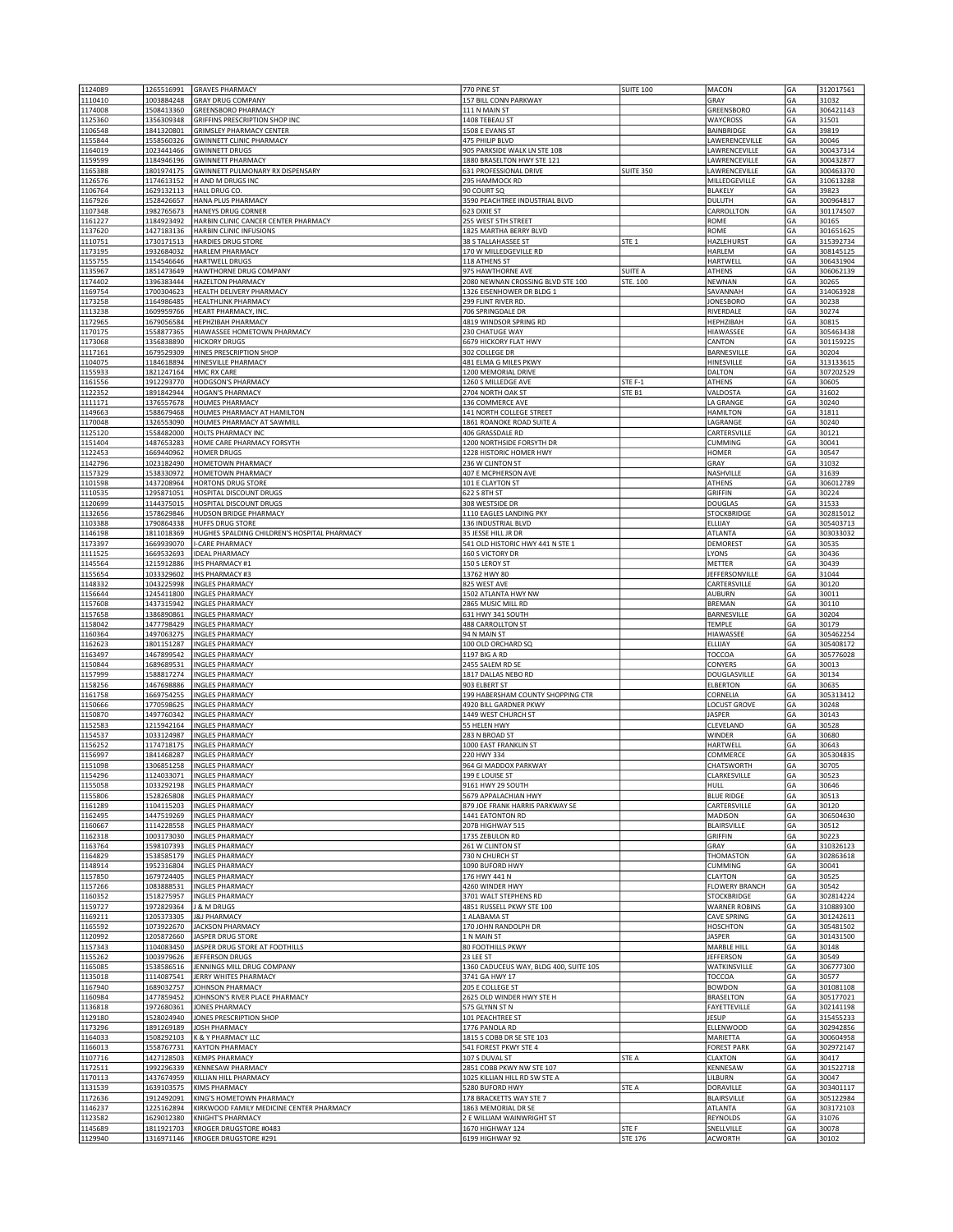| 1125497            |                          |                                                            |                                                      |                 |                                   |          |                    |
|--------------------|--------------------------|------------------------------------------------------------|------------------------------------------------------|-----------------|-----------------------------------|----------|--------------------|
| 1126994            | 1942234794<br>1225062045 | KROGER DRUGSTORE #294<br>KROGER DRUGSTORE #298             | 4115 COLUMBIA ROAD<br>1700 MONROE DRIVE NE           |                 | MARTINEZ<br><b>ATLANTA</b>        | GA<br>GA | 30907<br>30324     |
| 1139559            | 1144254970               | KROGER DRUGSTORE #303                                      | 3479 MEMORIAL DRIVE                                  |                 | <b>DECATUR</b>                    | GA       | 30032              |
| 1132050            | 1023033701               | KROGER DRUGSTORE #315                                      | 134 BANKS XING                                       |                 | FAYETTEVILLE                      | GA       | 30214              |
| 1126970            | 1689699464               | KROGER DRUGSTORE #318                                      | 2205 LAVISTA ROAD                                    |                 | <b>ATLANTA</b>                    | GА       | 30329              |
| 1130866            | 1124052956               | KROGER DRUGSTORE #319                                      | 7125 HIGHWAY 85                                      |                 | RIVERDALE                         | GА       | 30274              |
| 1129659<br>1126639 | 1598799322<br>1508890328 | KROGER DRUGSTORE #320<br>KROGER DRUGSTORE #324             | 1745 HIGHWAY 138<br>2090 DUNWOODY CLUB DR            |                 | CONYERS<br><b>ATLANTA</b>         | GA<br>GA | 30013<br>30350     |
| 1130563            | 1306870134               | KROGER DRUGSTORE #328                                      | 660 NORTH AVE                                        |                 | MACON                             | GA       | 312111494          |
| 1126982            | 1316971138               | KROGER DRUGSTORE #330                                      | 1122 POWERS FERRY ROAD                               |                 | MARIETTA                          | GA       | 30067              |
| 1131399            | 1942234778               | KROGER DRUGSTORE #335                                      | 4880 LOWER ROSWELL ROAD                              |                 | MARIETTA                          | GA       | 30068              |
| 1129926            | 1407880230               | KROGER DRUGSTORE #339                                      | 203A COMMERCE STREET                                 |                 | LAGRANGE                          | GA       | 30240              |
| 1132478            | 1194740878               | KROGER DRUGSTORE #344                                      | 3000 OLD ALABAMA ROAD                                |                 | ALPHARETTA                        | GА       | 30022              |
| 1129306<br>1132048 | 1861426686<br>1922032754 | KROGER DRUGSTORE #346<br>KROGER DRUGSTORE #350             | 1715 HOWELL MILL ROAD NW<br>4920 ROSWELL ROAD        |                 | ATLANTA<br>ATLANTA                | GA<br>GA | 30318<br>30342     |
| 1134799            | 1376577106               | KROGER DRUGSTORE #352                                      | 455 HIGHWAY 20                                       |                 | LAWRENCEVILLE                     | GA       | 30046              |
| 1130195            | 1528092228               | KROGER DRUGSTORE #354                                      | 1232 SOUTH HAIRSTON RD                               |                 | <b>STONE MT</b>                   | GА       | 30088              |
| 1130551            | 1497789226               | KROGER DRUGSTORE #355                                      | 4650 FORSYTH ROAD                                    |                 | MACON                             | GА       | 31201              |
| 1132288            | 1932124617               | KROGER DRUGSTORE #356                                      | 3600 DALLAS HIGHWAY                                  |                 | MARIETTA                          | GA       | 30064              |
| 1131957<br>1139181 | 1588698310<br>1518991348 | KROGER DRUGSTORE #363<br>KROGER DRUGSTORE #364             | 48 BULLSBORO DRIVE<br>2685 METROPOLITAN PKWY         |                 | NEWNAN<br>ATLANTA                 | GA<br>GA | 30263<br>30315     |
| 1135575            | 1457376139               | KROGER DRUGSTORE #365                                      | 3595 CANTON ROAD                                     |                 | MARIETTA                          | GA       | 30066              |
| 1130664            | 1306861182               | KROGER DRUGSTORE #366                                      | 3251 HIGHWAY 5                                       |                 | DOUGLASVILLE                      | GА       | 30135              |
| 1132252            | 1831123660               | KROGER DRUGSTORE #367                                      | 1355 SOUTH PARK ST                                   |                 | CARROLLTON                        | GА       | 30117              |
| 1137327            | 1356375182               | KROGER DRUGSTORE #369                                      | 3618 HIGHWAY 138 SE                                  |                 | <b>STOCKBRIDGE</b>                | GA       | 30281              |
| 1130854<br>1135513 | 1215952098<br>1285668012 | KROGER DRUGSTORE #373<br>KROGER DRUGSTORE #374             | 8059 TARA BOULEVARD<br>2100 RIVERSIDE PARKWAY        |                 | <b>JONESBORO</b><br>LAWRENCEVILLE | GA<br>GA | 30236<br>30043     |
| 1131945            | 1679507404               | KROGER DRUGSTORE #375                                      | 2385 WESLEY CHAPEL RD                                |                 | <b>DECATUR</b>                    | GA       | 30035              |
| 1141263            | 1831123678               | KROGER DRUGSTORE #376                                      | <b>630 THORNTON ROAD</b>                             |                 | LITHIA SPRINGS                    | GA       | 30122              |
| 1132668            | 1639194319               | KROGER DRUGSTORE #378                                      | 220 TOM HILL SR BLVD                                 |                 | MACON                             | GА       | 31210              |
| 1133088            | 1548285224               | KROGER DRUGSTORE #381                                      | 3455 PEACHTREE IND BLVD                              |                 | DULUTH                            | GА       | 30096              |
| 1134383<br>1139547 | 1558395384               | KROGER DRUGSTORE #388<br>KROGER DRUGSTORE #389             | 564 CROSSTOWN DRIVE                                  |                 | PEACHTREE CITY<br><b>NORCROSS</b> | GA<br>GA | 30269<br>300931923 |
| 1139066            | 1336173160<br>1528083201 | KROGER DRUGSTORE #390                                      | 6050 SINGLETON RD<br>10945 STATE BRIDGE RD           |                 | ALPHARETTA                        | GA       | 30022              |
| 1131173            | 1124043906               | KROGER DRUGSTORE #391                                      | 8501 HOSPITAL DRIVE                                  |                 | DOUGLASVILLE                      | GA       | 30133              |
| 1142506            | 1467486209               | KROGER DRUGSTORE #393                                      | 136 WEST BELMONT DRIVE SW                            |                 | CALHOUN                           | GA       | 30701              |
| 1137808            | 1619992393               | KROGER DRUGSTORE #394                                      | 3050 FIVE FORKS TRICKUM RD SW                        |                 | LILBURN                           | GА       | 30047              |
| 1136414            | 1093749822               | KROGER DRUGSTORE #397                                      | 3330 COBB PARKWAY NW                                 |                 | <b>ACWORTH</b>                    | GA       | 30101              |
| 1141718<br>1140805 | 1568496305<br>1013941855 | KROGER DRUGSTORE #400<br>KROGER DRUGSTORE #402             | 4321 HARTLEY BRIDGE RD<br>4045 MARIETTA HIGHWAY      |                 | MACON<br>CANTON                   | GA<br>GA | 312165641<br>30114 |
| 1140538            | 1255356937               | KROGER DRUGSTORE #405                                      | 301 JONESBORO RD                                     |                 | MCDONOUGH                         | GA       | 30253              |
| 1138038            | 1174557904               | KROGER DRUGSTORE #407                                      | 1367 SAM NUNN BLVD                                   |                 | PERRY                             | GА       | 31069              |
| 1150262            | 1700810512               | KROGER DRUGSTORE #408                                      | 8020 CUMMING HWY                                     |                 | CANTON                            | GA       | 30115              |
| 1149411            | 1356375166               | KROGER DRUGSTORE #411                                      | 4628 PRESIDENTIAL PARKWAY                            |                 | MACON                             | GA       | 31206              |
| 1141287<br>1149271 | 1659305498<br>1457385262 | KROGER DRUGSTORE #412<br>KROGER DRUGSTORE #413             | 590 CASCADE AVENUE SW                                |                 | ATLANTA<br><b>JONESBORO</b>       | GA<br>GA | 30310<br>30236     |
| 1139535            | 1427082254               | KROGER DRUGSTORE #414                                      | 10375 TARA BLVD<br>4355 WASHINGTON RD                |                 | <b>EVANS</b>                      | GA       | 30809              |
| 1141720            | 1982629663               | KROGER DRUGSTORE #415                                      | 12460 CRABAPPLE ROAD                                 |                 | ALPHARETTA                        | GА       | 30004              |
| 1151036            | 1245264050               | KROGER DRUGSTORE #416                                      | 7380 SPOUT SPRINGS ROAD                              |                 | <b>FLOWERY BRANCH</b>             | GA       | 30542              |
| 1141275            | 1740214584               | KROGER DRUGSTORE #418                                      | 311 EAST GWINNETT ST                                 |                 | SAVANNAH                          | GA       | 31401              |
| 1140223            | 1437174117               | KROGER DRUGSTORE #419                                      | 12050 HWY 92 SUITE 112                               |                 | <b>WOODSTOCK</b>                  | GA       | 30188              |
| 1141085<br>1143142 | 1417981119<br>1336164011 | KROGER DRUGSTORE #420<br>KROGER DRUGSTORE #422             | 3150 EAST HIGHWAY 34<br>1101 PEACHTREE PKWY NORTH    |                 | <b>NEWNAN</b><br>PEACHTREE CITY   | GA<br>GA | 30265<br>30269     |
|                    |                          |                                                            |                                                      |                 |                                   |          |                    |
|                    |                          |                                                            |                                                      |                 |                                   |          |                    |
| 1141097<br>1141299 | 1164447843<br>1073538757 | KROGER DRUGSTORE #424<br>KROGER DRUGSTORE #425             | 1475 BUFORD DRIVE<br>5928 ZEBULON RD                 |                 | LAWRENCEVILLE<br>MACON            | GA<br>GА | 30044<br>31210     |
| 1141732            | 1477587210               | KROGER DRUGSTORE #426                                      | 400 PEACHTREE INDUSTRIAL BLVD                        | <b>STE 17</b>   | SUWANEE                           | GА       | 30024              |
| 1143661            | 1639103476               | KROGER DRUGSTORE #427                                      | 101 FAIRVIEW ROAD                                    |                 | ELLENWOOD                         | GА       | 30294              |
| 1152204            | 1285659060               | KROGER DRUGSTORE #428                                      | 191 ALPS ROAD                                        |                 | ATHENS                            | GA       | 30606              |
| 1140324            | 1104850940               | KROGER DRUGSTORE #429                                      | 730 NORTH MAIN STREET                                |                 | CEDARTOWN                         | GA       | 30125              |
| 1150426<br>1151339 | 1437183241<br>1376568154 | KROGER DRUGSTORE #430<br>KROGER DRUGSTORE #431             | 5339 OLD HWY 5<br>570 EAST CROSSVILLE ROAD           |                 | <b>WOODSTOCK</b><br>ROSWELL       | GA<br>GA | 30188<br>30076     |
| 1143875            | 1548294382               | KROGER DRUGSTORE #432                                      | 2345 BETHEL VIEW                                     |                 | <b>CUMMING</b>                    | GА       | 30040              |
| 1149550            | 1174557987               | KROGER DRUGSTORE #433                                      | 5900 EAST LAKE PKWY                                  |                 | MCDONOUGH                         | GA       | 30253              |
| 1141821            | 1790700474               | KROGER DRUGSTORE #434                                      | 3651 PEACHTREE PARKWAY                               |                 | SUWANEE                           | GA       | 30024              |
| 1147037            | 1730113549               | KROGER DRUGSTORE #435                                      | 1720 EPPS BRIDGE ROAD                                |                 | ATHENS                            | GA       | 30606              |
| 1143899<br>1148685 | 1457385296<br>1902830714 | KROGER DRUGSTORE #436<br>KROGER DRUGSTORE #437             | 5341 HIGHWAY 20 SOUTH<br>3630 THOMPSON BRIDGE ROAD   |                 | COVINGTON<br>GAINSVILLE           | GA<br>GA | 30016<br>30506     |
| 1128645            | 1952335770               | KROGER DRUGSTORE #438                                      | 4155 HIGHWAY 29/BEAVER RUIN                          |                 | LILBURN                           | GА       | 30047              |
| 1143041            | 1902830748               | KROGER DRUGSTORE #439                                      | 1606 MEMORIAL DRIVE                                  |                 | WAYCROSS                          | GA       | 31501              |
| 1142417            | 1558395392               | KROGER DRUGSTORE #440                                      | 950 HERRINGTON RD                                    |                 | LAWRENCEVILLE                     | GA       | 300447217          |
| 1146631            | 1912931726<br>1518982297 | KROGER DRUGSTORE #441                                      | 2300 HOLCOMB BRIDGE ROAD                             |                 | ROSWELL                           | GA       | 300763481          |
| 1142493<br>1142049 | 1386678126               | <b>KROGER DRUGSTORE #442</b><br>KROGER DRUGSTORE #443      | 1720 MARS HILL RD<br>910 ATHENS HIGHWAY              |                 | <b>ACWORTH</b><br>LOGANVILLE      | GA<br>GA | 30101<br>30052     |
| 1143130            | 1811921653               | KROGER DRUGSTORE #444                                      | 5665 GEORGIA HIGHWAY 9                               |                 | ALPHARETTA                        | GA       | 30004              |
| 1142621            | 1285668020               | <b>KROGER DRUGSTORE #446</b>                               | 3895 CHEROKEE STREET NW                              |                 | KENNESAW                          | GA       | 30144              |
| 1150868            | 1164456976               | KROGER DRUGSTORE #451                                      | 4715 ATLANTA ROAD SE                                 |                 | SMYRNA                            | GA       | 30080              |
| 1151149            | 1467477240               | KROGER DRUGSTORE #453                                      | 4150 MACLAND ROAD                                    |                 | POWDER SPRINGS                    | GA       | 30127              |
| 1143053<br>1125827 | 1427073105<br>1568496446 | KROGER DRUGSTORE #454<br>KROGER DRUGSTORE #455             | 2100 ROSWELL RD<br>1000 WHITLOCK AVE                 | <b>STE 2140</b> | MARIETTA<br>MARIETTA              | GA<br>GA | 30062<br>30064     |
| 1150630            | 1255365060               | KROGER DRUGSTORE #456                                      | 4400 BROWNSVILLE ROAD                                |                 | POWDER SPRINGS                    | GA       | 30127              |
| 1142619            | 1376577114               | KROGER DRUGSTORE #457                                      | 2700 BRASELTON HIGHWAY                               |                 | DACULA                            | GA       | 30019              |
| 1146427            | 1740214550               | KROGER DRUGSTORE #458                                      | 1365 WEST WALNUT AVE                                 |                 | DALTON                            | GA       | 30720              |
| 1149512<br>1153117 | 1265466072<br>1881628691 | KROGER DRUGSTORE #460<br>KROGER DRUGSTORE #461             | 7 DIAMOND CAUSEWAY<br>1225 CAROLINE STREET           |                 | SAVANNAH<br>ATLANTA               | GA<br>GA | 31406<br>30307     |
| 1150185            | 1649295429               | KROGER DRUGSTORE #462                                      | 3030 HEADLAND DRIVE                                  |                 | ATLANTA                           | GA       | 30311              |
| 1143659            | 1720012560               | KROGER DRUGSTORE #463                                      | 2295 TOWNE LAKE PARKWAY                              |                 | <b>WOODSTOCK</b>                  | GA       | 30189              |
| 1147227            | 1649204454               | <b>KROGER DRUGSTORE #465</b>                               | 3425 CASCADE RD SW                                   |                 | <b>ATLANTA</b>                    | GA       | 30311              |
| 1127869            | 1134153950               | KROGER DRUGSTORE #467                                      | 227 SANDY SPRINGS PL                                 |                 | <b>SANDY SPRINGS</b>              | GA       | 30328              |
| 1149839            | 1891729604               | KROGER DRUGSTORE #469                                      | 11877 DOUGLAS ROAD                                   |                 | ALPHARETTA                        | GA       | 30005              |
| 1145893<br>1146097 | 1548294432<br>1831123645 | KROGER DRUGSTORE #469<br>KROGER DRUGSTORE #471             | 2875 NORTH DECATUR ROAD<br>6055 OLD NATIONAL HIGHWAY |                 | DECATUR<br><b>COLLEGE PARK</b>    | GA<br>GA | 30033<br>30349     |
| 1150008            | 1730104514               | KROGER DRUGSTORE #473                                      | 2655 FREEDOM PARKWAY                                 |                 | CUMMING                           | GA       | 30041              |
| 1147859            | 1376577189               | <b>KROGER DRUGSTORE #475</b>                               | 4915 FLAT SHOALS PARKWAY                             |                 | <b>DECATUR</b>                    | GА       | 30034              |
| 1145742            | 1720012610               | KROGER DRUGSTORE #476                                      | 6555 SUGARLOAF PARKWAY STE 200                       |                 | DULUTH                            | GA       | 30097              |
| 1147607            | 1558395368               | KROGER DRUGSTORE #477                                      | 2121 LAWRENCEVILLE SUWANEE RD                        |                 | SUWANEE                           | GA       | 30024              |
| 1148053<br>1149219 | 1285668095<br>1538193347 | KROGER DRUGSTORE #478<br>KROGER DRUGSTORE #480             | 3162 JOHNSON FERRY ROAD<br>1911 GRAYSON HIGHWAY      |                 | MARIETTA<br>GRAYSON               | GA<br>GA | 30062<br>30017     |
| 1146011            | 1952335861               | <b>KROGER DRUGSTORE #482</b>                               | 4357 LAWRENCEVILLE HIGHWAY                           |                 | <b>TUCKER</b>                     | GA       | 30084              |
| 1145956            | 1043244957               | <b>KROGER DRUGSTORE #484</b>                               | 3035 CENTERVILLE HIGHWAY                             | <b>STE 19</b>   | SNELLVILLE                        | GA       | 30039              |
| 1145095            | 1194759076               | <b>KROGER DRUGSTORE #485</b>                               | 3875 CHAPEL HILL ROAD                                |                 | <b>DOUGLASVILLE</b>               | GA       | 30135              |
| 1149132            | 1639103443               | KROGER DRUGSTORE #486                                      | 1595 PEACHTREE PARKWAY                               |                 | CUMMING                           | GA       | 30041              |
| 1144384<br>1149687 | 1366476103<br>1083648893 | KROGER DRUGSTORE #487<br>KROGER DRUGSTORE #488             | 555 WEST OGLETHORPE HWY<br>1160 MORELAND AVE         |                 | HINESVILLE<br>ATLANTA             | GA<br>GA | 31313<br>30316     |
| 1145918<br>1146263 | 1134153042               | KROGER DRUGSTORE #490<br>1770517682  KROGER DRUGSTORE #491 | 805 SOUTH GLYNN STREET<br>3871 PEACHTREE ROAD NE     | <b>STE 117</b>  | FAYETTEVILLE<br><b>ATLANTA</b>    | GА<br>GA | 30215<br>30319     |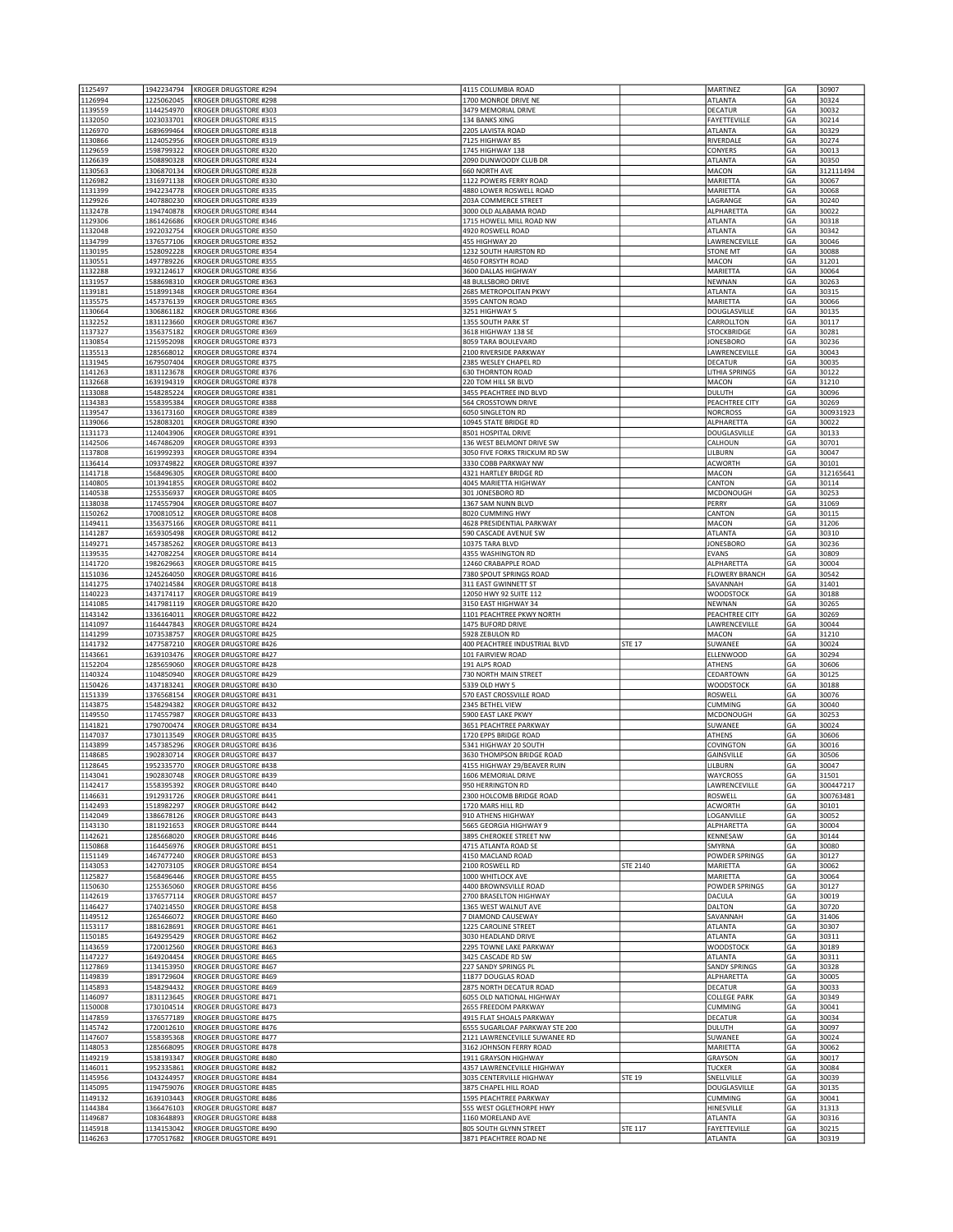| 1145146            | 1093749988               | <b>KROGER DRUGSTORE #492</b>                                 | 5664 JONESBORO ROAD                                  |                            | <b>LAKE CITY</b>                | GA        | 30260              |
|--------------------|--------------------------|--------------------------------------------------------------|------------------------------------------------------|----------------------------|---------------------------------|-----------|--------------------|
| 1145057            | 1972528651               | KROGER DRUGSTORE #493                                        | 1750 HUDSON BRIDGE ROAD                              |                            | <b>STOCKBRIDGE</b>              | GA        | 30281              |
| 1150541            | 1346274156               | KROGER DRUGSTORE #494                                        | 3300 HAMILTON MILL ROAD                              |                            | <b>BUFORD</b>                   | GA        | 30519              |
| 1146489            | 1659305464               | KROGER DRUGSTORE #495                                        | 12870 STATE HIGHWAY 9                                |                            | ALPHARETTA                      | GA        | 30004              |
| 1148445            | 1093749806               | KROGER DRUGSTORE #497                                        | 900 MARIETTA HWY                                     |                            | ROSWELL                         | GA        | 30075              |
| 1146388            | 1922023704               | KROGER DRUGSTORE #498                                        | 1690 POWDER SPRINGS ROAD                             |                            | MARIETTA                        | GA        | 30064              |
| 1145285            | 1902830896               | KROGER DRUGSTORE #609                                        | 495 JOHNNY MERCER BLVD                               |                            | SAVANNAH                        | GA        | 31410              |
| 1151733            | 1063446870               | KROGER DRUGSTORE #616                                        | 4815 RIDGE ROAD                                      |                            | DOUGLASVILLE                    | GA        | 30134              |
| 1153422            | 1417981226               | KROGER DRUGSTORE #636<br>KROGER DRUGSTORE #657               | 3093 STEVE REYNOLDS BLVD<br>2960 SHALLOWFORD ROAD    |                            | <b>DULUTH</b><br>MARIETTA       | GA        | 30096              |
| 1148851<br>1151341 | 1811921620<br>1154355964 | KROGER DRUGSTORE #667                                        | 1476 TURNER MCCALL BLVD                              |                            | ROME                            | GA<br>GA  | 30062<br>30161     |
| 1153369            | 1508890310               | KROGER DRUGSTORE #674                                        | 1100 HILLCREST PARKWAY                               |                            | <b>DUBLIN</b>                   | GA        | 31021              |
| 1125889            | 1477587350               | KROGER DRUGSTORE #979                                        | 1900 VICTORY DRIVE                                   |                            | SAVANNAH                        | GA        | 31404              |
| 1142633            | 1093749830               | KROGER DRUGSTORE#445                                         | 6678 COVINGTON HIGHWAY                               |                            | LITHONIA                        | GA        | 30058              |
| 1124926            | 1821013525               | <b>KROGER PHARMACY</b>                                       | 3959 A LAVISTA ROAD                                  |                            | <b>TUCKER</b>                   | GA        | 30084              |
| 1125536            | 1659305530               | <b>KROGER PHARMACY</b>                                       | 3330 PIEDMONT ROAD NE                                |                            | ATLANTA                         | GA        | 30305              |
| 1126172            | 1386678266               | <b>KROGER PHARMACY</b>                                       | 4550 JONESBORO ROAD                                  |                            | <b>UNION CITY</b>               | GA        | 30291              |
| 1126552            | 1699709410               | <b>KROGER PHARMACY</b>                                       | 115 RICHARD RUSSELL PKWY                             |                            | <b>WARNER ROBINS</b>            | GA        | 31088              |
| 1125512            | 1144254020               | <b>KROGER PHARMACY</b>                                       | 3855 BUFORD HIGHWAY                                  |                            | ATLANTA                         | GA        | 30329              |
| 1129508            | 1770517591               | <b>KROGER PHARMACY</b>                                       | 1205 N GLENWOOD ROAD                                 |                            | <b>DALTON</b>                   | GA        | 30721              |
| 1145766            | 1639103526               | <b>KROGER PHARMACY</b>                                       | 4498 CHAMBLEE DUNWOODY RD                            |                            | <b>DUNWOODY</b>                 | GA        | 30338              |
| 1129647            | 1689608408               | <b>KROGER PHARMACY</b>                                       | 3139 US HIGHWAY 278 NE                               |                            | COVINGTON                       | GA        | 30014              |
| 1128037            | 1043244866               | <b>KROGER PHARMACY</b>                                       | 2301 COLLEGE STATION ROAD                            |                            | ATHENS                          | GA        | 30605              |
| 1173842            | 1063073047               | KROGER PHARMACY #01100695                                    | 725 PONCE DE LEON AVE NE                             |                            | ATLANTA                         | GA        | 303064329          |
| 1160869<br>1153713 | 1982908687<br>1326072133 | KROGER PHARMACY #11-635<br>KROGER PHARMACY #449              | 505 DACULA RD<br>1227 ROCKBRIDGE ROAD                |                            | DACULA<br>STONE MOUNTAIN        | GA<br>GA  | 300192125<br>30087 |
| 1124180            | 1033143888               | KROGER PHARMACY #464                                         | 4875 FLOYD RD SW                                     |                            | MABLETON                        | GA        | 30126              |
| 1165148            | 1619397478               | KROGER PHARMACY #618                                         | 700 US HIGHWAY 29 N                                  |                            | ATHENS                          | GA        | 306011544          |
| 1162988            | 1629321823               | KROGER PHARMACY #619                                         | 1524 HIGHWAY 16 W                                    |                            | GRIFFIN                         | GA        | 302232046          |
| 1152812            | 1972537785               | KROGER PHARMACY #620                                         | 115 BILL WIGINGTON PKWY                              |                            | JASPER                          | GA        | 30143              |
| 1155919            | 1952592990               | KROGER PHARMACY #621                                         | 3700 SALEM RD                                        |                            | COVINGTON                       | GA        | 30016              |
| 1167863            | 1306202890               | KROGER PHARMACY #625                                         | 461 S COLUMBIA AVE                                   |                            | <b>RINCON</b>                   | GA        | 313269080          |
| 1169021            | 1780134403               | KROGER PHARMACY #626                                         | 2452 MOROSGO WAY                                     |                            | ATLANTA                         | GA        | 303243470          |
| 1172333            | 1699272765               | KROGER PHARMACY #627                                         | 5550 BETHELVIEW RD                                   |                            | CUMMING                         | GA        | 300406859          |
| 1125500            | 1043244890               | KROGER PHARMACY #629                                         | 125 MAIN STREET MARKET PL SE                         |                            | CARTERSVILLE                    | GA        | 301213307          |
| 1157521            | 1871757997               | KROGER PHARMACY #632                                         | 4025 WINDER HWY                                      |                            | <b>FLOWERY BRANCH</b>           | GA        | 30542              |
| 1153256            | 1699709402               | KROGER PHARMACY #634                                         | 8876 DALLAS ACWORTH HWY                              |                            | DALLAS                          | GA        | 30132              |
| 1155541            | 1912028267               | KROGER PHARMACY #638                                         | 1685 OLD PENDERGRASS ROAD                            |                            | <b>JEFFERSON</b>                | GA        | 30549              |
| 1159195            | 1912232927               | KROGER PHARMACY #641                                         | 774 HIGHWAY 96                                       |                            | <b>BONAIRE</b>                  | GA        | 31005              |
| 1168675            | 1710335443               | KROGER PHARMACY #644                                         | 435 LEWISTON RD                                      |                            | <b>GROVETOWN</b>                | GA        | 308134221          |
| 1153814            | 1265580880<br>1710040225 | KROGER PHARMACY #645<br>KROGER PHARMACY #647                 | 5720 OGEECHEE ROAD<br>1751 NEWNAN CROSSING BLVD EAST |                            | SAVANNAH<br>NEWNAN              | GA<br>GA  | 31419<br>30265     |
| 1155109<br>1163295 | 1467794768               | KROGER PHARMACY #653                                         | 8465 HOLCOMB BRIDGE RD                               |                            | JOHNS CREEK                     | GA        | 300228530          |
| 1144219            | 1265466007               | KROGER PHARMACY #670                                         | 378 MARKETPLACE PKWY                                 |                            | DAWSONVILLE                     | GA        | 30534              |
| 1168372            | 1043673650               | KROGER PHARMACY #672                                         | 800 GLENWOOD AVE SE                                  |                            | ATLANTA                         | GA        | 303161814          |
| 1153268            | 1093730871               | KROGER PHARMACY #673                                         | 457 NATHAN DEAN BLVD                                 |                            | DALLAS                          | GA        | 30132              |
| 1131236            | 1033143862               | KROGER PHARMACY #676                                         | 2801 WASHINGTON ROAD                                 |                            | <b>AUGUSTA</b>                  | GA        | 30909              |
| 1157115            | 1467623744               | KROGER PHARMACY #679                                         | 4753 ATLANTA HWY                                     |                            | LOGANVILLE                      | GA        | 300527307          |
| 1157874            | 1508019472               | KROGER PHARMACY #680                                         | 6766 HICKORY FLAT HWY                                |                            | CANTON                          | GA        | 30115              |
| 1164475            | 1669893491               | KROGER PHARMACY #682                                         | 1931 JESSE JEWELL PARKWAY                            |                            | GAINESVILLE                     | GA        | 30501              |
| 1160100            | 1093029183               | KROGER PHARMACY #687                                         | 6001 HWY 20                                          |                            | <b>SUGAR HILL</b>               | GA        | 30518              |
| 1157002            | 1134398621               | KROGER PHARMACY #688                                         | 53 EXCHANGE ST                                       |                            | RICHMOND HILL                   | GA        | 31324              |
|                    |                          |                                                              |                                                      |                            |                                 |           |                    |
| 1161760            | 1790067809               | KROGER PHARMACY #694                                         | 2809 N COLUMBIA ST                                   |                            | MILLEDGEVILLE                   | GA        | 310618465          |
| 1156428            | 1932393550               | KROGER PHARMACY #696                                         | 3094 WATSON BLVD                                     |                            | <b>WARNER ROBINS</b>            | GA        | 31099              |
| 1164499            | 1578985776               | KROGER PHARMACY #697                                         | 318 MALL BLVD STE 100                                |                            | SAVANNAH                        | GA        | 314064700          |
| 1161861            | 1518244482               | KROGER PHARMACY #699                                         | 3240 S COBB DR                                       |                            | SMYRNA                          | GA        | 300804194          |
| 1104152            | 1548364292               | LACEY DRUG COMPANY INC                                       | 4797 S MAIN ST                                       |                            | <b>ACWORTH</b>                  | GA        | 301015392          |
| 1134840            | 1477657898               | LACEYS MARIETTA PHARMACY                                     | 790 CHURCH ST STE 210                                |                            | MARIETTA                        | GA        | 300607289          |
| 1111296            | 1811924756               | LAKELAND DRUG COMPANY                                        | 42 W MAIN ST                                         |                            | LAKELAND                        | GA        | 316351197          |
| 1148887            | 1437281847               | LAKESIDE PHARMACY                                            | 1505 NORTHSIDE BLVD STE 1600                         |                            | CUMMING                         | GA        | 30041              |
| 1130979            | 1538170451               | LAMARS PHARMACY                                              | 905 S PIERCE ST                                      |                            | ALMA                            | GA        | 315103528          |
| 1109669<br>1170214 | 1164570099<br>1417463738 | LANE DRUG CO<br><b>LANIER PHARMACY</b>                       | 19427 E HARTFORD ST<br>3560 THOMPSON BRIDGE RD       |                            | <b>EDISON</b><br>GAINESVILLE    | GA<br> GA | 39846<br>305061518 |
| 1170187            | 1730695040               | LAWRENCE PHARMACY                                            | 631 BROAD ST SE                                      |                            | GAINESVILLE                     | GA        | 305013797          |
| 1153751            | 1376652099               | LEDFORD RX EXPRESS PHARMACY                                  | 1201 N MAIN ST                                       |                            | LAFAYETTE                       | GA        | 30728              |
| 1161518            | 1447541479               | LEE AND PICKELS DRUGSTORE                                    | 302 E SCREVEN ST                                     |                            | QUITMAN                         | GA        | 316432178          |
| 1173462            | 1588125785               | LEE AND PICKELS DRUGS-TROUPEVILLE                            | 19664 VALDOSTA HWY STE A                             |                            | VALDOSTA                        | GA        | 316028300          |
| 1174503            | 1609412584               | LEE-KING PHARMACY                                            | <b>18 CAVENDER STREET</b>                            |                            | NEWNAN                          | GA        | 30263              |
| 1173640            | 1043875594               | LIBERTY REGIONAL MEDICAL CENTER                              | 462 ELMA G MILES PKWY                                |                            | HINESVILLE                      | GA        | 313134000          |
| 1172357            | 1922531953               | LIFEBRITE COMMUNITY HOSPITAL OF EARLY                        | 11740 COLUMBIA ST                                    |                            | <b>BLAKELY</b>                  | GA        | 39823              |
| 1163396            | 1134563406               | LILBURN COMMUNITY PHARMACY                                   | 4025 LAWRENCEVILLE HWY NW STE D                      |                            | LILBURN                         | GA        | 300472876          |
| 1163966            | 1730520123               | LILY'S PHARMACY                                              | 11670 JONES BRIDGE RD STE E                          |                            | <b>JOHNS CREEK</b>              | GA        | 300052540          |
| 1166758            | 1518352897               | LITHIA SPRINGS PHARMACY<br>LIVE OAK PHARMACY                 | 6935 S. SWEETWATER RD.                               |                            | <b>LITHIA SPRINGS</b>           | GA        | 30122              |
| 1162077            | 1841561453               |                                                              | 98 E OAKLAND AVE                                     |                            | CAMILLA                         | GA        | 317301529          |
| 1154638<br>1153307 | 1770594319<br>1396852935 | LIVING WELL CENTRAL PHARMACY<br>LIVING WELL EXPRESS PHARMACY | 2976 HWY 76<br>824 G I MADDOX PKWY                   | UNIT A<br>STE <sub>B</sub> | CHATSWORTH<br><b>CHATSWORTH</b> | GA<br>GA  | 30705<br>30705     |
| 1163120            | 1629316047               | LIVING WELL PHARMACY                                         | 3736 MIKE PADGETT HWY                                |                            | <b>AUGUSTA</b>                  | GA        | 309060719          |
| 1151834            | 1255494951               | LIVING WELL PHARMACY                                         | 79 HWY 286                                           | UNIT A                     | <b>ETON</b>                     | GA        | 30724              |
| 1114850            | 1194843466               | <b>LMN PHARMACY INC</b>                                      | 501 MT PLEASANT RD                                   |                            | THOMSON                         | GA        | 30824              |
| 1113872            | 1174616890               | LO COST PHARMACY                                             | 612 E 69TH ST                                        |                            | SAVANNAH                        | GA        | 314054714          |
| 1161417            | 1326332016               | LOGANVILLE DRUGS                                             | 257 MAIN ST                                          |                            | LOGANVILLE                      | GA        | 300522676          |
| 1169689            | 1235668328               | LONGLEYS PHARMACY                                            | 785 CHICKAMAUGA AVE                                  |                            | <b>ROSSVILLE</b>                | GA        | 307411477          |
| 1154222            | 1053422428               | LONGSTREET CLINIC PC                                         | 725 JESSE JEWELL PKWY                                | STE 180                    | GAINESVILLE                     | GA        | 30501              |
| 1111462            | 1679588438               | LOUISVILLE DRUG COMPANY                                      | 101 E BROAD ST                                       |                            | LOUISVILLE                      | GA        | 30434              |
| 1150628            | 1922117282               | LOVVORN DRUG COMPANY LLC.                                    | 404 ALABAMA AVE                                      |                            | <b>BREMEN</b>                   | GA        | 30110              |
| 1137858            | 1548310535               | LUDOWICI DRUGS                                               | 11 W CYPRESS ST                                      |                            | LUDOWICI                        | GA        | 313160190          |
| 1122097            | 1942279278               | LULA PHARMACY & FOOTHILLS GIFT                               | 6102 BANKS ST                                        |                            | LULA<br><b>LUMBER CITY</b>      | GA        | 305540436          |
| 1120865            | 1497822076               | LUMBER CITY DRUGS                                            | 3316 E GOLDEN ISLES HWY<br>5390 FLOYD RD             |                            |                                 | GA        | 31549              |
| 1111551<br>1169336 | 1457427791<br>1881133064 | MABLETON PHARMACY & UNIFORMS<br>MACON PHARMACY               | 4683 LOG CABIN DR                                    |                            | <b>MABLETON</b><br>MACON        | GA<br>GA  | 30126<br>312046317 |
| 1109710            | 1992720221               | MADDEN'S PHARMACY, INC.                                      | 101 COLLEGE AVE                                      |                            | <b>ELBERTON</b>                 | GA        | 30635              |
| 1115016            | 1629111786               | MADDOX DRUGS                                                 | 1330 BIG A ROAD                                      |                            | TOCCOA                          | GA        | 305773812          |
| 1111929            | 1780792101               | MADISON DRUG COMPANY                                         | 213 N MAIN ST                                        |                            | <b>MADISON</b>                  | GA        | 306501312          |
| 1164451            | 1962823567               | MAKO PHARMACY                                                | 1525 E PARK PLACE BLVD STE 500                       |                            | <b>STONE MOUNTAIN</b>           | GA        | 300873404          |
| 1163411            | 1629412812               | MALCOLMS DISCOUNT PHARMACY                                   | 250 S PETERSON AVE                                   |                            | <b>DOUGLAS</b>                  | GA        | 31533              |
| 1162421            | 1306105325               | MARKETPLACE PHARMACY                                         | 9205 LAVONIA RD                                      |                            | CARNESVILLE                     | GA        | 305213203          |
| 1127073            | 1235291642               | MARK'S DISCOUNT DRUGS                                        | 10172 MAIN ST N                                      |                            | NAHUNTA                         | GA        | 315530865          |
| 1109405            | 1528018413               | MAX BROWN PHARMACY                                           | 809 N JEFFERSON ST                                   |                            | <b>DUBLIN</b>                   | GA        | 31021              |
| 1112185            | 1295849180               | MCCAYSVILLE DRUG CENTER INC                                  | 131 BLUE RIDGE DR                                    |                            | MCCAYSVILLE                     | GA        | 30555              |
| 1153927            | 1619953205               | MCCOOKS PHARMACY INC                                         | 23630 US HIGHWAY 80 E                                |                            | <b>STATESBORO</b>               | GA        | 304616019          |
| 1132214            | 1184841637               | MCDANIEL PHARMACY                                            | 195 EAST DYKES STREET                                |                            | <b>COCHRAN</b>                  | GA        | 310141619          |
| 1173979            | 1578118550               | MCELVEEN'S PHARMACY                                          | 1210 THOMPSON BRG RD                                 |                            | GAINESVILLE                     | GA        | 30501              |
| 1109289<br>1162104 | 1730124587<br>1093087090 | MCRAES PHARMACY<br>MEDICAL ARTS PHARMACY                     | 1002 WEST WARD ST.<br>1193 FORSYTH ST                |                            | <b>DOUGLAS</b><br>MACON         | GA<br>GA  | 31533<br>31201     |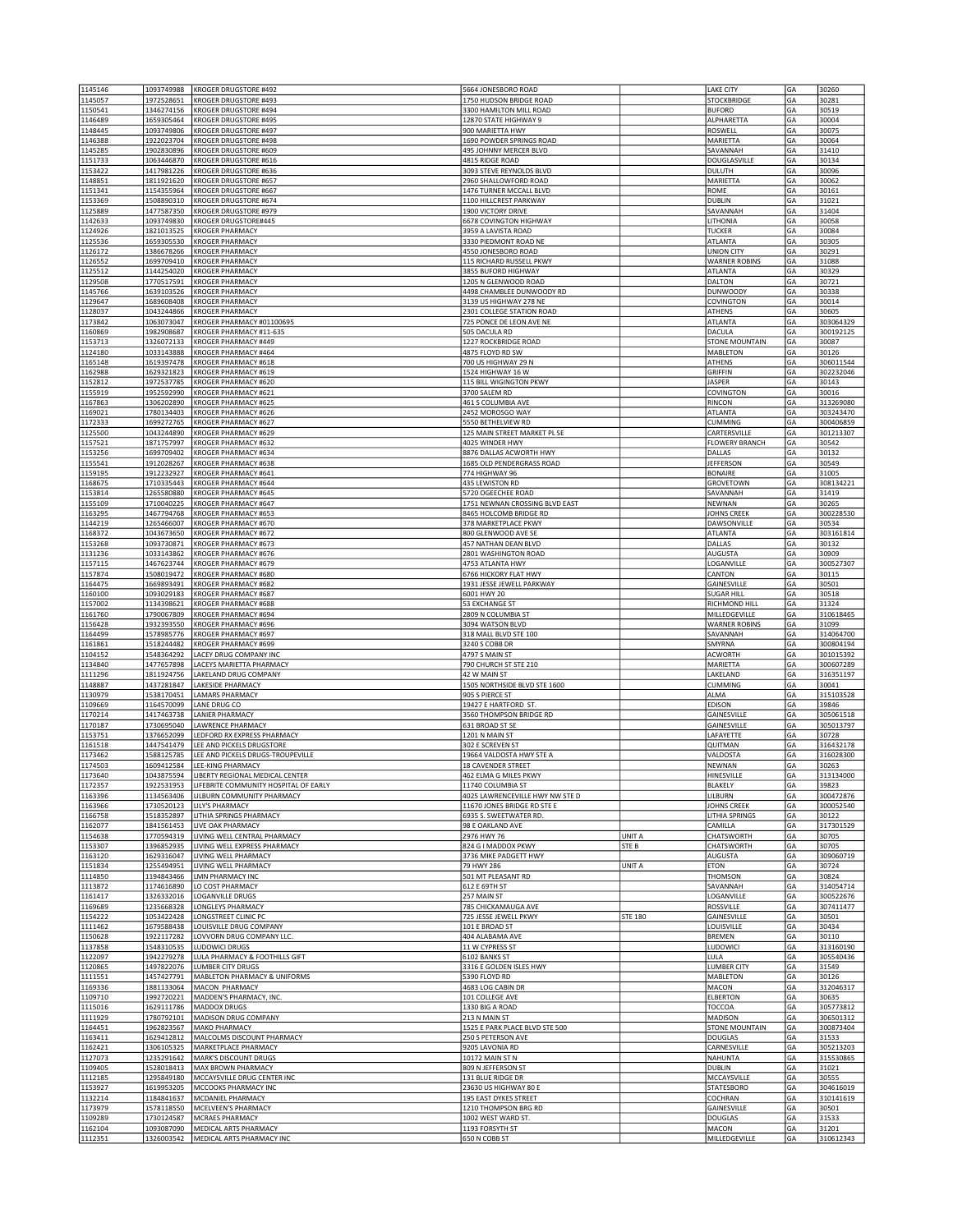| 1168310            |                          | 1245692862 MEDICAL ASSOCIATES PLUS PHARMACY                                                              | 501 E BROAD ST                                             |                                      | <b>WRENS</b>                         | GA        | 308331185              |
|--------------------|--------------------------|----------------------------------------------------------------------------------------------------------|------------------------------------------------------------|--------------------------------------|--------------------------------------|-----------|------------------------|
| 1165516            | 1700292968               | MEDICAL ASSOCIATES PLUS PHARMACY                                                                         | 2467 GOLDEN CAMP RD                                        |                                      | <b>AUGUSTA</b>                       | GA        | 309065515              |
| 1169134<br>1150046 | 1427592534<br>1669522645 | MEDICAL ASSOCIATES PLUS PHARMACY<br>MEDICAL CENTER PHARMACY                                              | 2050 WALTON WAY<br>132 VICTORY DR                          |                                      | AUGUSTA<br>SWAINSBORO                | GA<br>GA  | 309042305<br>30401     |
| 1149790            | 1992791974               | MEDICAL CENTER PHARMACY                                                                                  | 4700 WATERS AVE                                            |                                      | SAVANNAH                             | GA        | 31404                  |
| 1143510            | 1528049046               | MEDICAL CENTER PHARMACY                                                                                  | 2501 N PATTERSON ST                                        |                                      | VALDOSTA                             | GA        | 31602                  |
| 1109619            | 1598721086               | MEDICAL CENTER PRESCRIPTION SHOP                                                                         | 710 MEDICAL CENTER DR                                      |                                      | EASTMAN                              | GA        | 31023                  |
| 1123962            | 1154428993               | MEDICAL PARK PHARMACY<br>MEDICAL PARK PHARMACY                                                           | 2406 BELLEVUE RD                                           |                                      | <b>DUBLIN</b>                        | GA<br>GA  | 31021                  |
| 1127910<br>1155286 | 1033152392<br>1396802609 | MEDICAP PHARMACY                                                                                         | 2551 LIMESTONE PKWY<br>1 HIDDEN CREEK DR                   |                                      | GAINESVILLE<br><b>GUYTON</b>         | GA        | 305012061<br>31312     |
| 1146504            | 1730273145               | MEDICAP PHARMACY                                                                                         | 331 MIMS RD                                                |                                      | SYLVANIA                             | GA        | 30467                  |
| 1168699            | 1437508819               | <b>MEDICINE STOP</b>                                                                                     | 1544 WATSON BLVD                                           |                                      | <b>WARNER ROBINS</b>                 | GA        | 31093                  |
| 1126386            | 1114937752               | MEDI-SAVE PHARMACY                                                                                       | 800 S SLAPPEY BLVD                                         |                                      | ALBANY                               | GA        | 317012616              |
| 1111260<br>1173905 | 1790840619<br>1174177638 | MEDITHRIFT PHARMACY<br>MEDLINK PHARMACY - HABERSHAM                                                      | 324 W PATTON ST<br>396 HISTORIC HWY 441 N                  |                                      | LA FAYETTE<br><b>DEMOREST</b>        | GA<br>GA  | 307280791<br>30535     |
| 1167243            | 1801262720               | MEDLINK PHARMACY - WINDER                                                                                | 133 W ATHENS ST STE A                                      |                                      | WINDER                               | GA        | 306801785              |
| 1172143            | 1245732254               | MEDLINK PHARMACY- COLBERT                                                                                | 11 CHARLIE MORRIS ROAD                                     |                                      | COLBERT                              | GA        | 30628                  |
| 1173208            | 1881158616               | MEDLINK PHARMACY-GAINESVILLE                                                                             | 520 JESSE JEWELL PKWY SE                                   |                                      | GAINESVILLE                          | GA        | 305013779              |
| 1164273<br>1150767 | 1295165058<br>1841247996 | <b>METTER PHARMACY</b><br>MICHAELS PHARMACY                                                              | 705 S LEWIS ST<br>203 CENTRAL DR                           |                                      | METTER<br><b>EAST DUBLIN</b>         | GA<br> GA | 304395128<br>31027     |
| 1102401            | 1619044914               | MID-CITY PHARMACY                                                                                        | 196 E MAIN ST                                              |                                      | CANTON                               | GA        | 301142799              |
| 1138088            | 1215047501               | MIDTOWN PHARMACY                                                                                         | 2660 BUENA VISTA RD                                        | STE A                                | COLUMBUS                             | GA        | 319063945              |
| 1166431            | 1891741203               | MIDTOWN UROLOGY                                                                                          | 1924 PIEDMONT ROAD NE                                      |                                      | <b>ATLANTA</b>                       | GA        | 30324                  |
| 1131907<br>1162952 | 1326110107<br>1962755256 | MIKES MEDICAL PHARMACY<br>MIRROR LAKE DRUGS                                                              | 1377 PIO NONO AVENUE<br>895 DALLAS HWY                     |                                      | MACON<br><b>VILLA RICA</b>           | GA<br>GA  | 31204<br>301801237     |
| 1111006            | 1689624082               | MISTY'S PHARMACY                                                                                         | 149 NW BROAD ST                                            |                                      | JESUP                                | GA        | 31545                  |
| 1112565            | 1124168786               | MONTICELLO DRUGS                                                                                         | 679 WEST WASHINGTON STREET                                 |                                      | MONTICELLO                           | GA        | 31064                  |
| 1114949            | 1598858508               | MOONS PHARMACY INC                                                                                       | 717 2ND ST W                                               |                                      | <b>TIFTON</b>                        | GA        | 31794                  |
| 1173551            | 1487219192               | MORGAN MEDICAL CENTER PHARMACY                                                                           | 1740 LIONS CLUB RD                                         |                                      | <b>MADISON</b>                       | GA        | 306504762              |
| 1112870<br>1108845 | 1417914102<br>1689610594 | MORRIS DRUG CO<br>MOSELEY DRUG COMPANY                                                                   | 646 MAIN ST N<br>412 JOHNSON ST SE                         |                                      | PEARSON<br><b>DAWSON</b>             | GA<br>GA  | 31642<br>39842         |
| 1173020            | 1639644156               | MOUNT VERNON DRUG COMPANY                                                                                | 115 W SPRING ST                                            |                                      | <b>MOUNT VERNON</b>                  | GA        | 30445                  |
| 1159741            | 1639400070               | MOUNTAINVIEW PHARMACY                                                                                    | 1275 POWERS FERRY RD SE STE 170                            |                                      | MARIETTA                             | GA        | 300678600              |
| 1112907            | 1205915626               | MOYES DRUG STORE                                                                                         | 162 E RAILROAD ST SE                                       |                                      | PELHAM                               | GA        | 31779                  |
| 1172179<br>1130842 | 1912409475<br>1497772370 | MOYE'S PHARMACY - JACKSON<br>MOYES PHARMACY HAMPTON                                                      | 227 S MULBERRY ST<br>34 E MAIN ST S                        |                                      | <b>JACKSON</b><br><b>HAMPTON</b>     | GA<br>GA  | 302332058<br>30228     |
| 1140259            | 1477570364               | MOYES PHARMACY LOCUST GROVE                                                                              | 3798 HWY 42 S                                              |                                      | <b>LOCUST GROVE</b>                  | GA        | 30248                  |
| 1122465            | 1336166321               | MOYES PHARMACY MCDONOUGH                                                                                 | 62 KEYS FERRY STREET                                       |                                      | MCDONOUGH                            | GA        | 302533298              |
| 1127403            | 1669401758               | MOYES PHARMACY STOCKBRIDGE                                                                               | 4467 N HENRY BLVD                                          |                                      | <b>STOCKBRIDGE</b>                   | GA        | 30281                  |
| 1138115<br>1173400 | 1225101959<br>1083186720 | MURRAYVILLE PHARMACY<br>NAMASTE PHARMACY LLC                                                             | 5304 THOMPSON BRIDGE RD<br>4051 STONE MOUNTAIN HWY         | SUITE D101                           | MURRAYVILLE<br>LILBURN               | GA<br>GA  | 30564<br>30047         |
| 1166506            | 1346633963               | NEWNAN PLAZA PHARMACY LLC                                                                                | 775 POPLAR RD                                              | <b>SUITE 100</b>                     | <b>NEWNAN</b>                        | GA        | 302658301              |
| 1155527            | 1184748808               | NICHOLLS PHARMACY LLC                                                                                    | 1003 VAN STREAT HWY                                        |                                      | <b>NICHOLLS</b>                      | GA        | 31554                  |
| 1173222            | 1487128799               | NIDAY DRUG COMPANY                                                                                       | 2707 SOUTH MAIN ST                                         |                                      | <b>MOULTRIE</b>                      | GA        | 31768                  |
| 1112731<br>1108201 | 1447316682<br>1023192838 | NORCROSS PHARMACY<br>NORTH COLUMBUS PHARMACY                                                             | 2625 BEAVER RUIN RD<br>6490 VETERANS PKWY                  | <b>SUITE B</b>                       | <b>NORCROSS</b><br>COLUMBUS          | GA<br>GA  | 300713919<br>31909     |
| 1146186            | 1700891355               | NORTH DEKALB HEALTH CENTER PHARMACY                                                                      | 2695 BUFORD HWY NE                                         |                                      | <b>ATLANTA</b>                       | GA        | 303243278              |
| 1166950            | 1912388588               | NORTH FULTON PHARMACY                                                                                    | 501 S MAIN ST STE 103                                      |                                      | ALPHARETTA                           | GA        | 300097978              |
| 1158218            | 1912144460               | NORTH GEORGIA HEALTH CARE CENTER                                                                         | 6120 ALABAMA HWY                                           |                                      | RINGGOLD                             | GA        | 30736                  |
| 1167572            | 1861413197               | NORTH GEORGIA UROLOGY CENTER PC                                                                          | 1434 BROADRICK DR                                          |                                      | DALTON                               | GA        | 307203009              |
| 1119987<br>1168473 | 1124183355<br>1992169197 | NORTHEAST GEORGIA HEALTH SERVICES PHARMACY CORP<br>NORTHEAST GEORGIA MEDICAL CENTER PHARMACY - BRASELTON | 825 JESSE JEWELL PKWY<br>1515 RIVER PL STE 180             | SUITE D                              | GAINESVILLE<br><b>BRASELTON</b>      | GA<br>GA  | 305013899<br>305175603 |
|                    |                          |                                                                                                          |                                                            |                                      |                                      |           |                        |
| 1139775            | 1679572861               | NORTHSIDE ALPHARETTA PHARMACY                                                                            | 3400 A OLD MILTON PKWY                                     | <b>SUITE 140</b>                     | ALPHARETTA                           | GA        | 30005                  |
| 1173892            | 1295388981               | NORTHSIDE DRUGS                                                                                          | 1109 HWY 19 NORTH                                          |                                      | THOMASTON                            | GA        | 30286                  |
| 1135347            | 1639178213               | NORTHSIDE HOMECARE PHARMACY                                                                              | 1000 JOHNSON FERRY RD NE                                   |                                      | ATLANTA                              | GA        | 303421611              |
| 1171660            | 1356841159               | NORTHSIDE HOSPITAL HOME CARE PHARMACY - CHEROKEE                                                         | 450 NORTHSIDE CHEROKEE BLVD                                |                                      | CANTON                               | GA        | 301158015              |
| 1146009<br>1153876 | 1689660243<br>1417931973 | NORTHSIDE HOSPITAL PHARMACY AT MERIDIAN MARK<br>NORTHSIDE HOSPTIAL PHARMACY AT MEDICAL TOWER             | 5445 MERIDIAN MARK RD<br>5670 PEACHTREE DUNWOODY RD        | <b>SUITE 190</b><br><b>SUITE 810</b> | ATLANTA<br><b>ATLANTA</b>            | GA<br>GA  | 30342<br>30342         |
| 1156430            | 1528257102               | NORTHSIDE PHARMACY WALESKA                                                                               | 6824 REINHARDT COLLEGE PARKWAY                             |                                      | WALESKA                              | GA        | 30183                  |
| 1156896            | 1821275629               | NORTHWEST GEORGIA ONCOLOGY CENTERS, P.C.                                                                 | 340 KENNESTONE HOSPITAL BLVD                               | 2ND FLOOR                            | MARIETTA                             | GA        | 30060                  |
| 1112779            | 1609926500               | OCILLA PHARMACY                                                                                          | 121 E 4TH ST                                               |                                      | OCILLA<br>WATKINSVILLE               | GA<br>GA  | 317741542<br>30677     |
| 1169425<br>1157836 | 1508212390<br>1306097621 | OCONEE DRUGS<br>OCONEE VALLEY PHARMACY                                                                   | 1305 JENNINGS MILL RD STE 100<br>803 SOUTH MAIN STREET     |                                      | GREENSBORO                           | GA        | 30642                  |
| 1167510            | 1114307014               | OH PHARMACY                                                                                              | 10820 ABBOTTS BRIDGE RD                                    | <b>SUITE 240</b>                     | JOHNS CREEK                          | GA        | 30097                  |
| 1161455            | 1881998318               | OPEN GATE PHARMACY #3                                                                                    | 1714 MANCHESTER EXPY                                       |                                      | <b>COLUMBUS</b>                      | GA        | 31904                  |
| 1137442            | 1740484179               | OPEN GATE PHARMACY 1                                                                                     | 2051 10TH AVENUE                                           |                                      | COLUMBUS                             | GA        | 319011459              |
| 1166493<br>1158814 | 1982099636<br>1760618557 | OPEN GATE PHARMACY 2<br>ORTHOGEORGIA PHARMACY                                                            | 1807 C SOUTH LUMPKIN RD<br>3708 NORTHSIDE DR               |                                      | COLUMBUS<br>MACON                    | GA<br>GA  | 319032794<br>312102404 |
| 1172799            | 1457837296               | PACK PHARMACY LLC                                                                                        | 253 E OGLETHORPE BLVD                                      |                                      | ALBANY                               | GA        | 317052705              |
| 1173373            |                          | 1285104232 PARAGON INFUSION CARE. INC                                                                    | 5775 PEACHTREE DUNWOODY ROAD                               | SUITE D100-A                         | ATLANTA                              | GA        | 303421501              |
| 1169487            | 1962935098               | PCI PHARMACY                                                                                             | 3500 N DECATUR RD STE 108                                  |                                      | SCOTTDALE                            | GA        | 300796817              |
| 1154094<br>1173183 | 1376558916<br>1457833865 | PEACH ORCHARD DRUGS<br>PEACH PHARMACY                                                                    | 2529 PEACH ORCHARD RD<br>6033 HILLANDALE DR STE B          |                                      | AUGUSTA<br>LITHONIA                  | GA<br>GA  | 30906<br>300584839     |
| 1172751            | 1861978793               | PEACHFORD APOTHECARY                                                                                     | 2150 PEACHFORD ROAD                                        | STED                                 | <b>ATLANTA</b>                       | GA        | 30338                  |
| 1153220            | 1831268606               | PEACHTREE HEMATOLOGY-ONCOLOGY CONSULTANTS PC                                                             | 1800 HOWELL MILL RD                                        | <b>STE 775</b>                       | <b>ATLANTA</b>                       | GA        | 303182538              |
| 1164095            | 1992132567               | PEACHTREE PHARMACY<br>PEACHTREE PHARMACY & GIFTS, INC                                                    | 5270 PEACHTREE PKWY STE 114A<br>802 PEACHTREE ST           |                                      | PEACHTREE CORNERS                    | GA        | 300922508<br>304341450 |
| 1162293<br>1149156 | 1033484837<br>1043221682 | PEACHVIEW DRUGS                                                                                          | 525 FRANKLIN GTWY SE                                       |                                      | LOUISVILLE<br>MARIETTA               | GA<br>GA  | 30067                  |
| 1122958            | 1366573297               | PEMBROKE PHARMACY                                                                                        | 137 EAST BACON STREET                                      |                                      | PEMBROKE                             | GA        | 31321                  |
| 1169742            | 1730605734               | PEOPLE'S PHARMACY OF DECATUR                                                                             | 2496 COLUMBIA DR                                           |                                      | DECATUR                              | GA        | 300341769              |
| 1149889            | 1477512721               | PERRY DRUG COMPANY, INC.                                                                                 | 1036 A MACON RD                                            |                                      | PERRY                                | GA        | 31069                  |
| 1123621<br>1162192 | 1063627610<br>1023382314 | PHARMACY OF ASCHC INC<br>PHARMOORE PHARMACY                                                              | 1046 RIDGE AVE SW<br>3422 SIXES RD STE 106                 | ATTN: EVERETTE / PHARMA ATLANTA      | CANTON                               | GA<br> GA | 303151611<br>301148961 |
| 1172410            | 1679060685               | PHARMRX PHARMACY LLC                                                                                     | 137 E FELTON RD                                            |                                      | CARTERSVILLE                         | GA        | 301202143              |
| 1115369            | 1437214012               | PHILLIPS PHARMACY                                                                                        | 306 WEST FIRST STREET                                      |                                      | VIDALIA                              | GA        | 30474                  |
| 1106473            | 1902879265               | PHYSICIANS PHARMACY                                                                                      | 3875 AUSTELL RD                                            | <b>SUITE 302</b>                     | AUSTELL                              | GA        | 30106                  |
| 1140451<br>1143940 | 1366492456<br>1932159936 | PIEDMONT PHARMACY - FAMILY HEALTH<br>PIEDMONT PHARMACY - MIDTOWN                                         | 1800 10TH AVE STE G<br>710 CENTER ST #S241                 |                                      | COLUMBUS<br><b>COLUMBUS</b>          | GA<br>GA  | 319011513<br>31901     |
| 1141643            | 1851342984               | PIEDMONT PHARMACY - NORTH                                                                                | 5601 VETERANS PKWY                                         | <b>STE 1800</b>                      | COLUMBUS                             | GA        | 31904                  |
| 1161126            | 1881992873               | PIEDMONT PHARMACY INC                                                                                    | 4104 TATE ST NE                                            |                                      | COVINGTON                            | GA        | 30014                  |
| 1173018            | 1912476466               | PIHC PHARMACY                                                                                            | 523 CHURCH ST, SUITE B                                     |                                      | DECATUR                              | GA        | 30030                  |
| 1173032<br>1112983 | 1245709799<br>1720061989 | PIHC PHARMACY<br>PINEVIEW PHARMACY                                                                       | 3350 BRECKINRIDGE BLVD STE 200A<br>117 E COMMERCE ST       |                                      | DULUTH<br>PINEVIEW                   | GA<br>GA  | 300964959<br>31071     |
| 1112995            | 1457494007               | PLAINS PHARMACY RETAIL                                                                                   | 103 MAIN ST                                                |                                      | PLAINS                               | GA        | 317800160              |
| 1172903            | 1003391491               | PLATINUM PHARMACY                                                                                        | 935 W. LANIER AVENUE #1008                                 |                                      | FAYETTEVILLE                         | GA        | 30214                  |
| 1114545            | 1730123787               | PLAZA PHARMACY                                                                                           | 204 S MAIN ST                                              |                                      | <b>SWAINSBORO</b>                    | GA        | 304010909              |
| 1150995<br>1167914 | 1366545428<br>1770941007 | POLY-PLEX PHARMACY INC<br>POOLER PHARMACY                                                                | 2596 DONALD LEE HOLLOWELL PARKWAY NW<br>990 PINE BARREN RD | <b>SUITE 102</b>                     | <b>ATLANTA</b><br>POOLER             | GA<br>GA  | 30318<br>31322         |
| 1147392            | 1982798476               | POOLES PHARMACY                                                                                          | 660 WHITLOCK AVE NW STE G-1                                |                                      | MARIETTA                             | GA        | 300643174              |
| 1128734            | 1093860280               | POWELLS NORTHSIDE PHARMACY                                                                               | 440 CHARTER BLVD                                           | <b>SUITE 1107</b>                    | MACON                                | GA        | 31210                  |
| 1111828            | 1801881545               | POWELLS PHARMACY                                                                                         | 4839 BLOOMFIELD RD                                         |                                      | MACON                                | GA        | 312064399              |
| 1161811            | 1396025367               | PRATT STREET PHARMACY                                                                                    | 80 JESSE HILL JR DR SE RM GF024                            |                                      | <b>ATLANTA</b>                       | GA        | 303033031              |
| 1120031<br>1168548 | 1073606604<br>1114372448 | PREFERRED CHEROKEE PHARMACY DALTON<br>PREMIER DRUGSTORE                                                  | 1506 N THORNTON AVE SUITE A<br>8446 CAMPBELLTON ST         |                                      | <b>DALTON</b><br><b>DOUGLASVILLE</b> | GA<br>GA  | 30720<br>30134         |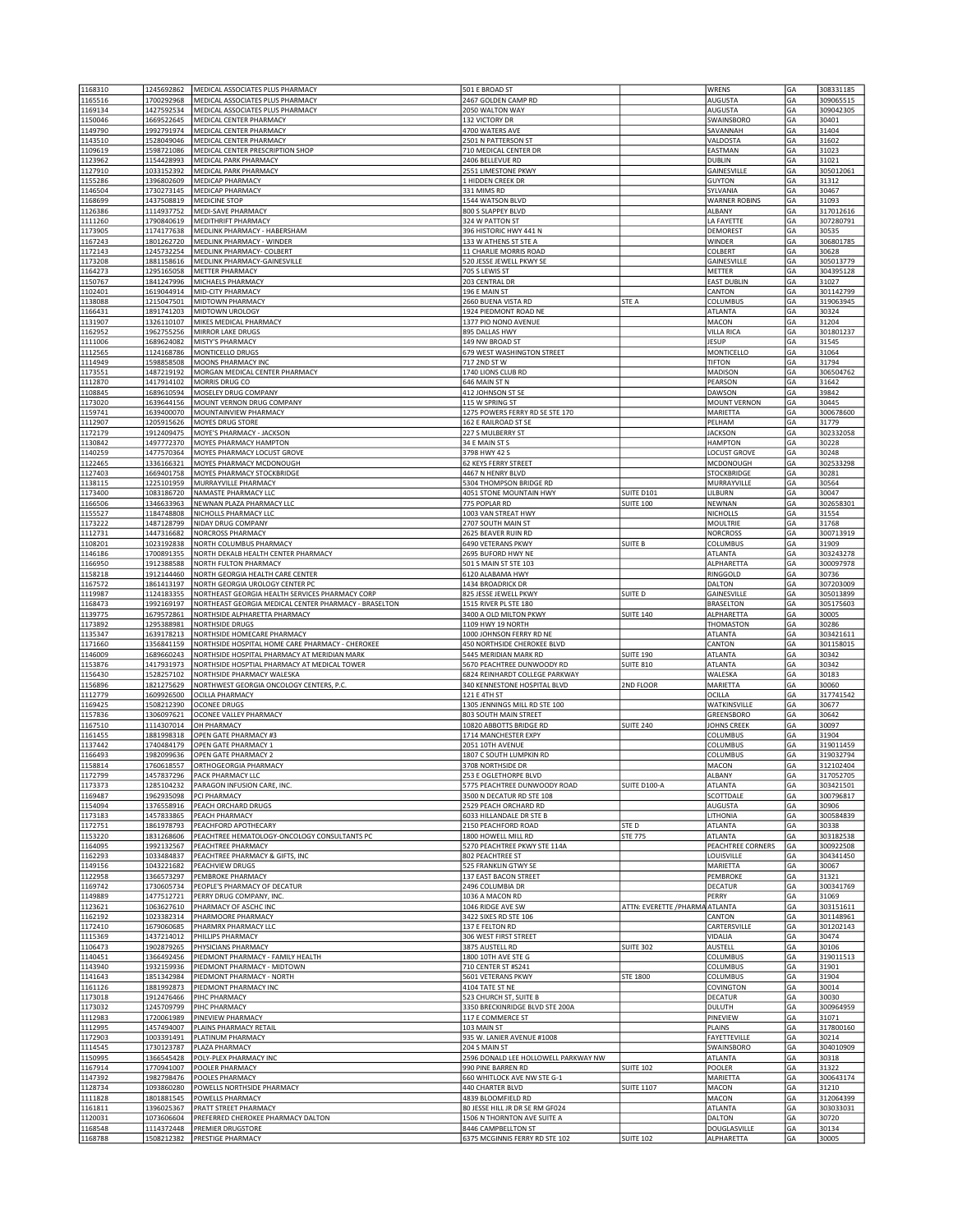| 1169273            | 1295278166               | <b>PRESTIGE PHARMACY</b>                                                        | 1551 JANMAR RD                                                        | <b>SUITE B</b>   | SNELLVILLE                             | GА       | 300785606              |
|--------------------|--------------------------|---------------------------------------------------------------------------------|-----------------------------------------------------------------------|------------------|----------------------------------------|----------|------------------------|
| 1115078<br>1113202 | 1154415214<br>1295829885 | PRICE PHARMACY<br>PRICE RINGGOLD DRUG                                           | 4655 HWY 136 W<br>7566 NASHVILLE ST                                   |                  | <b>TRENTON</b><br>RINGGOLD             | GA<br>GA | 307520099<br>30736     |
| 1174135            | 1417508789               | PRIMARY PEDIATRICS FAMILY PHARMACY                                              | 5300 BOWMAN ROAD                                                      | ROOM A           | MACON                                  | GA       | 31210                  |
| 1136820<br>1108770 | 1841214103               | PRIME PHARMACEUTICALS, LLC<br>PROFESSIONAL PHARMACY                             | 5505 PEACHTREE DUNWOODY RD                                            | <b>STE G-95</b>  | <b>ATLANTA</b><br>DALTON               | GA       | 303421797              |
| 1158838            | 1174610364<br>1942436027 | PROVIDENCE PHARMACY INC                                                         | 1100 BURLEYSON RD<br>180 W BROAD ST                                   | <b>SUITE A</b>   | <b>FAIRBURN</b>                        | GA<br>GA | 307203058<br>30213     |
| 1120550            | 1346510443               | PUTNAM GENERAL HOSPITAL                                                         | 101 LAKE OCONEE PKWY                                                  |                  | <b>EATONTON</b>                        | GA       | 310244330              |
| 1155440<br>1141439 | 1114019023<br>1558451955 | <b>QUICK RX DRUG</b><br><b>QUICK RX DRUGS</b>                                   | 1001 MEMORIAL LANE<br>100 GOSHEN RD                                   |                  | SAVANNAH<br>RINCON                     | GA<br>GА | 31410<br>31326         |
| 1126134            | 1821188228               | <b>QUICK RX DRUGS</b>                                                           | 504 N LAUREL ST                                                       |                  | SPRINGFIELD                            | GA       | 31329                  |
| 1117919            | 1851478978               | <b>QUICK RX DRUGS</b>                                                           | 911 E 65TH ST                                                         |                  | SAVANNAH                               | GA       | 31405                  |
| 1131755<br>1152824 | 1144328337<br>1366532764 | <b>QUICK RX DRUGS</b><br><b>QUICK RX DRUGS</b>                                  | 5204 AUGUSTA RD<br>110 MEDICAL PARK DR                                |                  | <b>GARDEN CITY</b><br>POOLER           | GА<br>GA | 31408<br>31322         |
| 1107007            | 1700927647               | RAINBOW DRUG STORE, INC                                                         | 4319 NEW JESUP HWY                                                    |                  | <b>BRUNSWICK</b>                       | GA       | 315201686              |
| 1118834<br>1103249 | 1225178650<br>1669407169 | RAINES PHARMACY<br>REAGANS PHARMACY INC                                         | 346 E WASHINGTON AVE<br>1600 MILSTEAD RD                              |                  | <b>ASHBURN</b><br>CONYERS              | GA<br>GA | 317145222<br>30012     |
| 1169401            | 1558802207               | RED APPLE INTERACTIVE PHARMACY                                                  | 1570 HOLCOMB BRIDGE RD STE 200                                        |                  | ROSWELL                                | GA       | 300762552              |
| 1152569            | 1437100393               | REGIONAL HOPE PHARMACY                                                          | 1831 5TH AVE STE 150                                                  |                  | COLUMBUS                               | GA       | 31904                  |
| 1150072<br>1163005 | 1932273307<br>1518211226 | REIDSVILLE PHARMACY<br>RELIABLE PHARMACY                                        | 246 A S MAIN ST<br>3999 AUSTELL RD STE 903                            |                  | REIDSVILLE<br>AUSTELL                  | GA<br>GA | 30453<br>301061160     |
| 1173525            | 1689133589               | REVUE PHARMACY                                                                  | 869 N MAIN ST STE 203                                                 |                  | ALPHARETTA                             | GA       | 300098372              |
| 1113137<br>1123683 | 1619945912<br>1225022916 | RHINE DRUG COMPANY<br>RICHMOND HILL PHARMACY                                    | 119 1ST STREET<br>2409 HWY 17                                         |                  | RHINE<br>RICHMOND HILL                 | GА<br>GA | 310770388<br>313241060 |
| 1143495            | 1730245796               | <b>RIGGINS PHARMACY</b>                                                         | 12240 AUGUSTA RD                                                      |                  | LAVONIA                                | GA       | 30553                  |
| 1174022            | 1801441860               | RITE CARE PHARMACY                                                              | 1996 CANDLER RD                                                       |                  | <b>DECATUR</b>                         | GA       | 300324225              |
| 1142075<br>1151199 | 1457454514<br>1285728329 | RIVER EDGE BEHAVIORAL HEALTH CENTER<br>RIVER ROAD PHARMACY AND GIFT             | 175 EMERY HWY<br>5100 RIVER RD                                        |                  | MACON<br>COLUMBUS                      | GA<br>GA | 31217<br>31904         |
| 1110294            | 1336218288               | RIVERSIDE PHARMACY INC                                                          | 935 GREEN ST NW                                                       |                  | GAINESVILLE                            | GA       | 30501                  |
| 1167825            | 1255796082               | RIVERSTONE PHARMACY                                                             | 101 RIVERSTONE VISTA STE 107                                          |                  | <b>BLUE RIDGE</b>                      | GA       | 305136684              |
| 1165112<br>1109215 | 1003238890<br>1326141375 | ROBERTA DRUGS<br>ROBERTS PHARMACY                                               | 4 WRIGHT AVE<br>803 N WILEY AVE                                       |                  | <b>ROBERTA</b><br>DONALSONVILLE        | GA<br>GA | 31078<br>39845         |
| 1169968            | 1730692377               | <b>ROBINS PHARMACY</b>                                                          | 150 S HOUSTON LAKE RD STE 300                                         |                  | <b>WARNER ROBINS</b>                   | GA       | 310889056              |
| 1174628<br>1161683 | 1841821816<br>1356620140 | ROCHELLE DRUG<br>ROME COMMUNITY PHARMACY                                        | 600 2ND AVENUE<br><b>501 E 2ND AVE</b>                                |                  | ROCHELLE<br><b>ROME</b>                | GA<br>GА | 31079<br>301613249     |
| 1172282            | 1871093328               | ROSE CITY PHARMACY                                                              | 616 S BROAD ST                                                        |                  | THOMASVILLE                            | GA       | 317925551              |
| 1116979            | 1487759635               | <b>ROSS DRUG</b>                                                                | 127 N MAIN ST                                                         |                  | SYLVANIA                               | GА       | 30467                  |
| 1172802<br>1101548 | 1356835821<br>1437240397 | ROSWELL PHARMACY<br><b>ROYSTON DRUG STORE</b>                                   | 11105 CRABAPPLE RD<br>26 FRANKLIN SPRINGS ST                          |                  | ROSWELL<br><b>ROYSTON</b>              | GA<br>GA | 300752403<br>30662     |
| 1132202            | 1992738686               | RX DRUG CENTER                                                                  | 1205 E SHOTWELL ST                                                    |                  | BAINBRIDGE                             | GA       | 39819                  |
| 1169564            | 1013447044<br>1467889352 | RX PLUS PHARMACY<br><b>RYALS DRUG STORE</b>                                     | 738 OLD NORCROSS RD STE A<br><b>12 S 2ND AVE</b>                      |                  | LAWRENCEVILLE<br><b>MCRAE</b>          | GA<br>GA | 300464318<br>310550209 |
| 1164083<br>1136553 | 1326255522               | S & W PHARMACY                                                                  | 1710 CLEVELAND HWY                                                    |                  | <b>DALTON</b>                          | GА       | 307210487              |
| 1171557            | 1306346788               | SALVEO INTEGRATIVE PHARMACY                                                     | 311 GWINNETT DR STE 250                                               |                  | LAWRENCEVILLE                          | GA       | 300465671              |
| 1169259<br>1167394 | 1316499437<br>1659749653 | SAM'S CLUB PHARMACY 10-7658<br>SAM'S CLUB PHARMACY 10-8158                      | 10100 CANAL CROSSING<br>9464 MAIN ST                                  |                  | <b>BRUNSWICK</b><br>WOODSTOCK          | GА<br>GA | 315256705<br>301883715 |
| 1148863            | 1649297987               | SAMS PHARMACY 10-4739                                                           | 1520 SCENIC HWY N                                                     |                  | SNELLVILLE                             | GA       | 300782130              |
| 1149093            | 1558388892               | SAMS PHARMACY 10-4780                                                           | 3383 BUFORD DRIVE                                                     |                  | <b>BUFORD</b>                          | GА       | 305194985              |
| 1160580<br>1150147 | 1427358126<br>1639196975 | SAMS PHARMACY 10-4789<br>SAMS PHARMACY 10-4802                                  | 310 FISCHER RD<br>4798 JIMMY LEE SMITH PKWY                           |                  | SHARPSBURG<br><b>HIRAM</b>             | GА<br>GA | 302772084<br>301412729 |
| 1149776            | 1811914153               | SAMS PHARMACY 10-4804                                                           | 1765 JONESBORO ROAD                                                   |                  | MCDONOUGH                              | GA       | 302535969              |
| 1154789<br>1151745 | 1639263791<br>1629095963 | SAMS PHARMACY 10-4820<br>SAMS PHARMACY 10-6204                                  | 15 MILL CREEK CIR<br>450 NORMAN DRIVE                                 |                  | POOLER<br>VALDOSTA                     | GA<br>GA | 313222151<br>316017708 |
| 1147328            | 1386661627               | SAMS PHARMACY 10-6409                                                           | 1940 MOUNTAIN INDUSTRIAL BLVD                                         |                  | <b>TUCKER</b>                          | GA       | 300846619              |
| 1161099            | 1548567894               | SAMS PHARMACY 10-6506                                                           | 1201 N WESTOVER BLVD                                                  |                  | ALBANY                                 | GA       | 317076600              |
| 1146528<br>1157280 | 1457378788<br>1003089657 | SAMS PHARMACY 10-6643<br>SAMS PHARMACY 10-6644                                  | 2901 A CLAIRMONT ROAD<br>3839 MUNDY MILL ROAD                         |                  | ATLANTA<br><b>OAKWOOD</b>              | GA<br>GA | 303291639<br>305663415 |
| 1145906            | 1639196967               | SAMS PHARMACY 10-6646                                                           | 10600 DAVIS DRIVE                                                     |                  | ALPHARETTA                             | GA       | 300044746              |
| 1159602<br>1147289 | 1730402413<br>1659398998 | SAMS PHARMACY 10-8115<br>SAMS PHARMACY 10-8166                                  | 596 BOBBY JONES EXPRESSWAY<br>3450 STEVE REYNOLDS BLVD                |                  | AUGUSTA<br><b>DULUTH</b>               | GA<br>GA | 309075300<br>300964510 |
| 1149601            | 1285651521               | SAMS PHARMACY 10-8194                                                           | 4365 ATLANTA HWY                                                      |                  | <b>BOGART</b>                          | GA       | 306222208              |
| 1154640            | 1831207182               | SAMS PHARMACY 10-8202                                                           | 1975 E MONTGOMERY XRD                                                 |                  | SAVANNAH                               | GА       | 314065036              |
| 1147316<br>1146530 | 1477570711<br>1366469694 | SAMS PHARMACY 10-8203<br>SAMS PHARMACY 10-8211                                  | 150 COBB PARKWAY SOUTH<br>6995 CONCOURSE PARKWAY                      |                  | MARIETTA<br>DOUGLASVILLE               | GA<br>GA | 300609209<br>301344551 |
| 1155248            | 1194880153               | SAMS PHARMACY 10-8213                                                           | 5448 WHITTLESEY BLVD STE A                                            |                  | COLUMBUS                               | GA       | 319097298              |
| 1150159<br>1147291 | 1548287881<br>1568489805 | SAMS PHARMACY 10-8225<br>SAMS PHARMACY 10-8287                                  | 4701 LOG CABIN DRIVE<br>7325 JONESBORO ROAD                           |                  | MACON<br><b>MORROW</b>                 | GA<br>GA | 312066318<br>302602950 |
| 1160390            | 1134436116               | <b>SANDERS DRUGS</b>                                                            | 61 FALLS RD                                                           |                  | TOCCOA                                 | GA       | 305771652              |
| 1169906            | 1710411327               | SANDERSVILLE DRUG CO.                                                           | 528 SPARTA RD                                                         |                  | SANDERSVILLE                           | GA       | 310821859              |
| 1133165<br>1110701 | 1861557639<br>1205891348 | <b>ISAWNEE DRUG CO</b><br>SCOTTIE DISCOUNT DRUGS                                | 2515 BUSINESS DR<br>20 N FOREST AVE                                   |                  | <b>CUMMING</b><br>HARTWELL             | GA<br>GA | 300284394<br>30643     |
| 1127465            | 1982669016               | SCOTTIE DISCOUNT DRUGS                                                          | 699 COOK ST                                                           |                  | <b>ROYSTON</b>                         | GA       | 30662                  |
| 1157583<br>1167231 | 1740436310<br>1891162954 | <b>SCOTTS PHARMACY</b><br><b>SCOTT'S PHARMACY</b>                               | 845 CURTIS PKWY SE<br>2205 E OGLETHORPE BLVD                          |                  | CALHOUN<br>ALBANY                      | GA<br>GA | 30701<br>317052939     |
| 1129421            | 1003884255               | SCOTTS PHARMACY#1                                                               | 635 PIO NONO AVE                                                      |                  | MACON                                  | GA       | 31204                  |
| 1109227            | 1982733267               | SEMINOLE HARTZOG PHARMACY                                                       | 111 E 2ND ST                                                          |                  | DONALSONVILLE                          | GA       | 39845                  |
| 1160794<br>1156810 | 1922309103<br>1215945787 | SENOIA DRUG CO INC<br><b>SGMC LANIER CAMPUS</b>                                 | 7285 HWY 16 EAST<br>116 WEST THIGPEN AVE                              | <b>SUITE A</b>   | SENOIA<br>LAKELAND                     | GA<br>GA | 30276<br>31635         |
| 1152280            | 1386748333               | SHANNON PHARMACY                                                                | 5855 NEW CALHOUN HWY                                                  |                  | <b>ROME</b>                            | GА       | 30161                  |
| 1173246<br>1107108 | 1992279855<br>1053389478 | SHELLMAN PHARMACY<br>SHERWOOD'S DRUG SHOP, INC.                                 | 75 W RAILROAD ST<br>4700 NELSON BROGDON BLVD                          | <b>SUITE 190</b> | SHELLMAN<br><b>BUFORD</b>              | GA       | 39886                  |
| 1157975            | 1003060609               | SHINNS PHARMACY                                                                 | 2790 LAWRENCEVILLE-SUWANEE ROAD                                       | <b>STE 150</b>   | SUWANEE                                | GA<br>GA | 30518<br>30024         |
| 1114519            | 1538195649               | SHOP RITE PHARMACY                                                              | 605 W MAIN ST                                                         |                  | <b>SWAINSBORO</b>                      | GA       | 30401                  |
| 1109645<br>1146059 | 1396807780<br>1780738245 | SHOPPERS PHARMACY<br>SILVER CREEK PHARMACY                                      | 303 SOUTH JEFFERSON AVENUE<br>4450 ROCKMART RD SE                     |                  | <b>EATONTON</b><br><b>SILVER CREEK</b> | GA<br>GА | 31024<br>301732438     |
| 1125459            | 1063432979               | SKRIP SHOPPE PHARMACY                                                           | 778 ATHENS RD                                                         |                  | LEXINGTON                              | GA       | 306480281              |
| 1100027            | 1891879995               | SMITH LOCKWOOD DRUGS AND JEWELRY                                                | 114 S MARBLE ST                                                       |                  | ROCKMART                               | GА       | 301532691              |
| 1127922<br>1168132 | 1952498255<br>1831559152 | SMITH-LOCKWOOD PHARMACY<br>SMITH'S PHARMACY                                     | 701-B HOGUE AVE<br>141 EIGHTH ST.                                     |                  | <b>ROCKMART</b><br>MCRAE HELENA        | GA<br>GA | 30153<br>31037         |
| 1103504            | 1053320853               | SMITHS PHARMACY AND HOME HEALTH                                                 | 10 N POPLAR ST                                                        |                  | <b>BUTLER</b>                          | GА       | 31006                  |
| 1114228<br>1155678 | 1841254794<br>1790995850 | SNELLS PHARMACY<br>SOCIAL CIRCLE PHARMACY AND SUPPLIES INC                      | 2295 OAK RD<br>1027A BATEMAN DR                                       |                  | SNELLVILLE<br><b>SOCIAL CIRCLE</b>     | GА<br>GA | 30078<br>30025         |
| 1165299            | 1033521570               | SOLEO HEALTH INC.                                                               | 3100 MEDLOCK BRIDGE ROAD                                              | <b>SUITE 200</b> | <b>NORCROSS</b>                        | GА       | 30071                  |
| 1169881            | 1285153288               | SOUTH EAST PHARMACY                                                             | 400 PARKER AVE N STE 500A                                             |                  | <b>BROOKLET</b>                        | GA       | 304159506              |
| 1162661<br>1147049 | 1346596574<br>1346263498 | SOUTHEASTERN REGIONAL MEDICAL CENTER RETAIL PHARMACY<br>SOUTHERN DRUG CO-DARIEN | 600 CELEBRATE LIFE PARKWAY<br>1001 NORTH WAY                          | RETAIL PHARMACY  | <b>NEWNAN</b><br>DARIEN                | GA<br>GA | 302658000<br>31305     |
| 1170012            | 1831602077               | SOUTHERN DRUG COMPANY                                                           | 4075 E FIRST ST                                                       |                  | <b>BLUE RIDGE</b>                      | GA       | 305134526              |
| 1172864<br>1162116 | 1053891887               | SOUTHERN HOMETOWN PHARMACY<br>SOUTHERN PHARMACY                                 | 546 W BACON ST<br><b>606 B BRANNEN ST</b>                             |                  | PEMBROKE<br><b>STATESBORO</b>          | GA<br>GA | 31321<br>30458         |
| 1136008            | 1083987457<br>1184795577 | SOUTHSIDE DISCOUNT DRUGS                                                        | 200 W ANDREWS ST                                                      |                  | MILLEDGEVILLE                          | GA       | 310613839              |
| 1131983            | 1457493801               | ST SIMONS DRUG COMPANY                                                          | 209 LONGVIEW PLZ                                                      | POB 20629        | ST SIMONS ISLAND                       | GA       | 31522                  |
| 1155589<br>1143609 | 1235257353<br>1396873527 | ST. FRANCIS OUTPATIENT PHARMACY<br>STAMPS HEALTH SERVICES PHARMACY              | 2300 A MANCHESTER EXPRESSWAY SUITE 01<br>740 FERST DRIVE NW SUITE 108 | ATTN: PHARMACY   | COLUMBUS<br><b>ATLANTA</b>             | GA<br>GA | 31904<br>303320470     |
| 1145071            | 1770510299               | STANS PHARMACY, INC                                                             | 438 W PARKER ST                                                       |                  | BAXLEY                                 | GA       | 31513                  |
| 1168156            | 1639530868               | <b>STATHAM CITY PHARMACY</b>                                                    | 333 JEFFERSON ST                                                      |                  | STATHAM                                | GA       | 306661710              |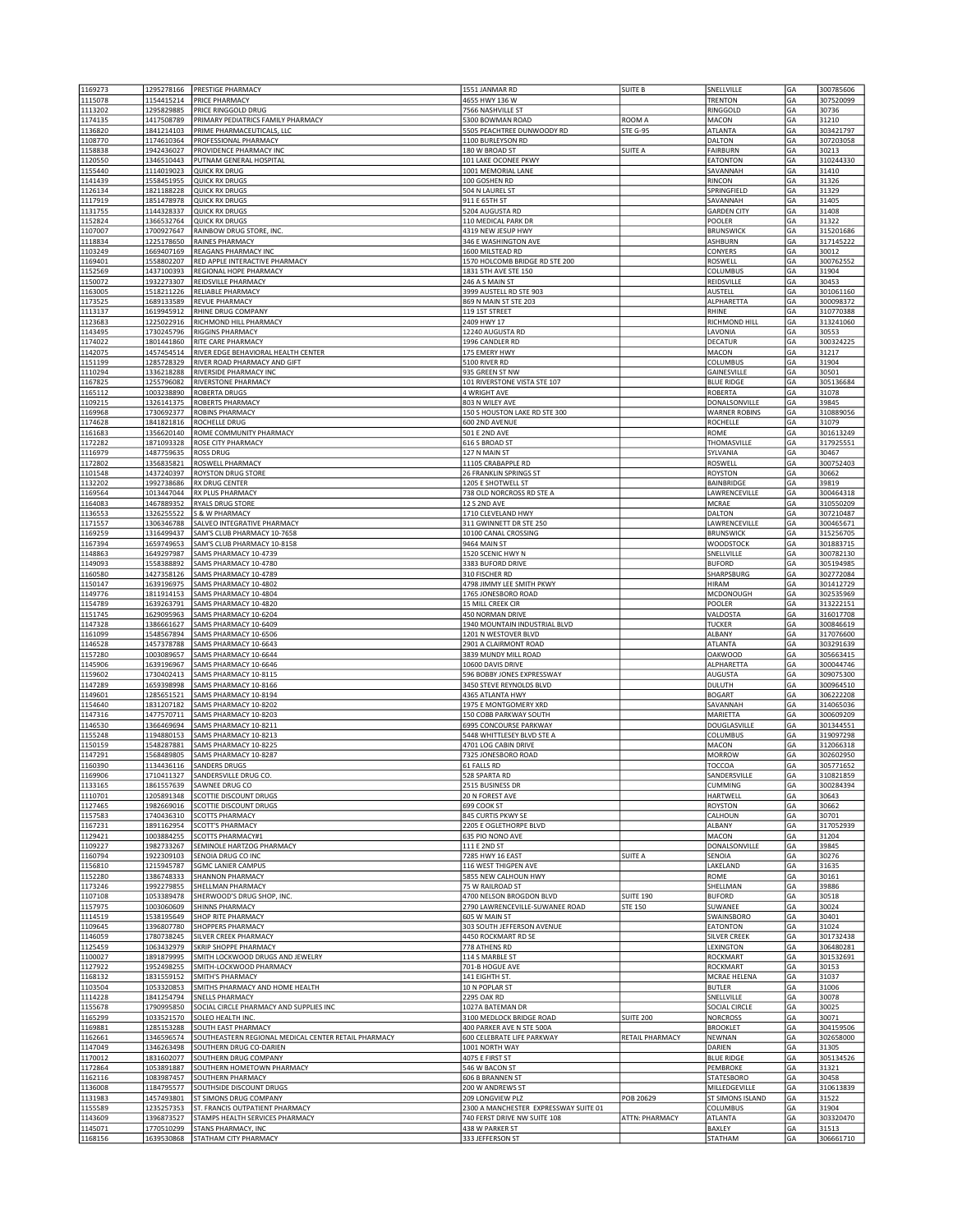| 1110369            | 1427162551               | STRICKLANDS PHARMACY                                         | 111 E BARNARD ST                                  |                   | GLENNVILLE                         | GA       | 30427                  |
|--------------------|--------------------------|--------------------------------------------------------------|---------------------------------------------------|-------------------|------------------------------------|----------|------------------------|
| 1101485            | 1205900677               | SULLIVAN DRUGS INC                                           | 9563 LAVONIA RD                                   |                   | CARNESVILLE                        | GA       | 30521                  |
| 1152456            | 1942325402               | SUMMIT CANCER CARE                                           | 836 E 65TH ST STE 4                               |                   | SAVANNAH                           | GA       | 314054491              |
| 1115939<br>1106423 | 1285699959<br>1962452003 | <b>SUMNER PHARMACY</b><br>SURREY CENTER PHARMACY             | 8691 N. MARCUS ST<br>483 HIGHLAND AVE             |                   | WRIGHTSVILLE<br><b>AUGUSTA</b>     | GA<br>GA | 31096<br>309093798     |
| 1156478            | 1184804445               | SUTTON FAMILY PHARMACY                                       | 3957 CLEVELAND HWY                                |                   | DALTON                             | GA       | 30721                  |
| 1174325            | 1376100016               | SUWANEE PHARMACY                                             | 2027 LAWRENCEVILLE SUWANEE RD STE 700             |                   | SUWANEE                            | GA       | 300242658              |
| 1115434            | 1750448874               | <b>SWAN PHARMACY INC</b>                                     | 48 N MAIN STREET                                  |                   | WADLEY                             | GA       | 30477                  |
| 1173638            | 1013575604               | TALLAPOOSA DRUGS                                             | 2066 US HIGHWAY 78                                |                   | TALLAPOOSA                         | GA       | 301761464              |
| 1127821            | 1013933258               | TAYLORSVILLE PHARMACY                                        | 105 CHURCH ST                                     |                   | TAYLORSVILLE                       | GA       | 301780146              |
| 1114672            | 1942226196               | <b>TEMPLE PHARMACY</b>                                       | 285 SAGE ST                                       |                   | TEMPLE                             | GA       | 301790608              |
| 1130044            | 1225087083               | THE APOTHECARY                                               | 227 WEST BROAD AVE                                |                   | <b>DOERUN</b>                      | GA       | 317440490              |
| 1143825            | 1720160666               | THE DRUG STORE                                               | 214 S MAIN ST                                     |                   | REIDSVILLE                         | GA       | 304530159              |
| 1149904            | 1811097587               | THE DRUG STORE                                               | 305 EAST LONG STREET                              |                   | CLAXTON                            | GA       | 30417                  |
| 1145716            | 1902922669<br>1932272770 | THE FAMILY HEALTH CENTER AT WEST END PHARMACY                | 868 YORK AVE SW<br>2607 PLANT AVENUE              |                   | ATLANTA                            | GA       | 30310<br>31501         |
| 1155096<br>1163651 | 1629418793               | THE MEDICINE CABINET<br>THE MEDICINE CABINET                 | 205 VERNON ST                                     |                   | WAYCROSS<br>LAGRANGE               | GA<br>GA | 30240                  |
| 1167875            | 1174980262               | THE MEDICINE CABINET                                         | 1194 WARM SPRINGS HWY                             |                   | MANCHESTER                         | GA       | 31816                  |
| 1169994            | 1710490891               | THE MEDICINE CABINET                                         | 1704 ROANOKE RD                                   |                   | LAGRANGE                           | GA       | 302403803              |
| 1162736            | 1720333743               | THE MEDICINE CABINET                                         | 300 MOOTY BRIDGE RD STE 112                       |                   | LAGRANGE                           | GA       | 302401881              |
| 1166037            | 1851798532               | THE MEDICINE CABINET - WARD STREET, LLC                      | 223 ASHLEY ST W                                   |                   | <b>DOUGLAS</b>                     | GA       | 315333501              |
| 1155565            | 1891829347               | THE MEDICINE CABINET OF ALMA, LLC                            | 102 S PIERCE ST                                   |                   | ALMA                               | GA       | 31510                  |
| 1106978            | 1497867337               | THE MEDICINE CABINET OF BRUNSWICK LLC                        | 2500 STARLING ST                                  | STE 102           | <b>BRUNSWICK</b>                   | GA       | 31520                  |
| 1151757            | 1598776437               | THE MEDICINE CABINET OF DOUGLAS, LLC                         | 722 SHIRLEY AVE                                   |                   | <b>DOUGLAS</b>                     | GA       | 31533                  |
| 1161075            | 1659676237               | THE MEDICINE CABINET OF DUBLIN LLC                           | 1819 RICE AVE                                     |                   | <b>DUBLIN</b>                      | GA       | 310210537              |
| 1150957            | 1861403727               | THE MEDICINE CABINET OF OCILLA                               | 615 NORTH IRWIN AVENUE                            |                   | <b>OCILLA</b>                      | GA       | 31774                  |
| 1115701            | 1861457004               | THE MEDICINE CABINET OF WAYCROSS - DOWNTOWN, LLC             | 620 TEBEAU ST                                     |                   | WAYCROSS                           | GA       | 31501                  |
| 1115206            | 1023171295               | THE MEDICINE SHOPPE                                          | 2921 N ASHLEY STREET                              |                   | VALDOSTA                           | GA       | 31602                  |
| 1142532            | 1376608133               | THE MEDICINE SHOPPE #1427                                    | 760 PAULDING PLAZA                                |                   | <b>DALLAS</b>                      | GA       | 30132                  |
| 1144877<br>1155793 | 1861526501<br>1548465263 | THE MEDICINE SHOPPE PHARMACY<br>THE MEDICINE SHOPPE PHARMACY | 7 JOHNSON DRIVE<br>3903 S COBB DR                 | <b>SUITE 103</b>  | DANIELSVILLE<br>SMYRNA             | GA<br>GA | 30633<br>30080         |
| 1159626            | 1073837167               | THE PHARMACY AT EMORY                                        | 1750 GAMBRELL DR NE STE T203                      |                   | ATLANTA                            | GA       | 303221013              |
| 1136616            | 1033582531               | THE PHARMACY AT EMORY MIDTOWN                                | 550 PEACHTREE ST NE                               |                   | <b>ATLANTA</b>                     | GA       | 303082247              |
| 1169386            | 1144761925               | THE PHARMACY AT PIGGLY WIGGLY ATHENS                         | 484 NORTH AVE                                     |                   | ATHENS                             | GA       | 306012255              |
| 1150882            | 1073572723               | THE PHARMACY CENTER                                          | 1100 JOHNSON FERRY RD                             | STE 107           | <b>SANDY SPRINGS</b>               | GA       | 30342                  |
| 1153232            | 1326007089               | THE PHARMACY CENTER                                          | 308 COLISEUM DR                                   |                   | MACON                              | GA       | 31217                  |
| 1167851            | 1063878775               | THE PHARMACY PLACE                                           | 2005 COMMERCE DR N                                |                   | PEACHTREE CITY                     | GA       | 302693538              |
| 1107196            | 1326081597               | THE PRESCRIPTION SHOP                                        | 1042 RED BUD RD NE                                |                   | CALHOUN                            | GA       | 307012081              |
| 1130715            | 1316989841               | THE PRESCRIPTION SHOPPE                                      | 1807 LEDO RD                                      |                   | ALBANY                             | GA       | 31707                  |
| 1162508            | 1952661399               | THE VILLAGE APOTHECARY, LLC                                  | 6801 RIVER RD BLDG 2 # 201                        |                   | COLUMBUS                           | GA       | 319043352              |
| 1114800            | 1417980426               | THOMAS DRUG STORE                                            | 816 GORDON AVE                                    |                   | THOMASVILLE                        | GA       | 317926611              |
| 1114812            | 1295784270               | THOMAS DRUG STORE                                            | 108 SOUTH BROAD STREET                            |                   | THOMASVILLE                        | GA       | 31792                  |
| 1142176            | 1750474193               | THOMAS DRUGS                                                 | 4105 C BUENA VISTA RD                             |                   | COLUMBUS                           | GA       | 31907                  |
| 1117185            | 1134140189               | <b>THOMAS DRUGS</b>                                          | 2704 JEFFERSON ST                                 |                   | AUSTELL                            | GA       | 30168                  |
| 1115953            | 1235277021               | THOMASTON PRESCRIPTION SHOP                                  | 500 W GORDON ST                                   |                   | THOMASTON                          | GA       | 30286                  |
| 1134927            | 1760534010               | THOMPSON'S PHARMACY                                          | 134 MILLARD FARMER IND. BLVD                      |                   | NEWNAN                             | GA       | 30263                  |
| 1117173<br>1162394 | 1043308752<br>1962777458 | THRIFTY MAC DISCOUNT DRUG INC<br>THRIVE COMPOUNDING PHARMACY | 218 S MAIN ST<br>3450 COBB PKWY NW STE 110        |                   | MADISON<br><b>ACWORTH</b>          | GA<br>GA | 30650<br>301018351     |
| 1163118            | 1922344498               | TIFTON DRUG COMPANY                                          | 602 LOVE AVE                                      |                   | <b>TIFTON</b>                      | GA       | 31794                  |
| 1156529            | 1457531006               | <b>TIMS PHARMACY</b>                                         | 130 MAGNOLIA LANE                                 |                   | CORNELIA                           | GA       | 30531                  |
| 1109342            | 1245337088               | TOMLINSON PHARMACY                                           | 108 ROWE ST                                       |                   | <b>DUBLIN</b>                      | GA       | 31021                  |
| 1167813            | 1932571882               | TOTAL CARE PHARMACY                                          | 149 EAST WALTON STREET                            |                   | <b>BACONTON</b>                    | GA       | 31716                  |
|                    |                          |                                                              |                                                   |                   | <b>WOODSTOCK</b>                   | GA       | 301895549              |
|                    |                          |                                                              |                                                   |                   |                                    |          |                        |
| 1161354<br>1153636 | 1831480078<br>1740380484 | TOWNE LAKE FAMILY PHARMACY LLC<br>TOWNE PHARMACY             | 2360 TOWNE LAKE PKWY STE 102<br>6014 HWY 21 SOUTH | STE P             | RINCON                             | GA       | 31326                  |
| 1160237            | 1639486491               | TRINITY PHARMACY                                             | 3565 MARTIN LUTHER KING JR DR SW STE 2            |                   | ATLANTA                            | GA       | 303311711              |
| 1115105            | 1447331442               | <b>TRION DRUGS</b>                                           | <b>49 HARRELL ST</b>                              |                   | TRION                              | GA       | 307531598              |
| 1167382            | 1598132292               | TRUMARX DRUGS                                                | 501 GORDON AVE                                    |                   | THOMASVILLE                        | GA       | 31792                  |
| 1139977            | 1871507335               | TRUSTEE DRUGS INC                                            | 381 FOREST PKWY                                   | <b>SUITE A</b>    | <b>FOREST PARK</b>                 | GA       | 302972187              |
| 1162445            | 1184895393               | <b>TURNER PHARMACY</b>                                       | 821 DIXIE ST                                      |                   | CARROLLTON                         | GA       | 301174415              |
| 1106079            | 1073598280               | <b>TUXEDO PHARMACY</b>                                       | 164 W WIEUCA RD                                   | STE <sub>7</sub>  | ATLANTA                            | GA       | 303423316              |
| 1137353            | 1265526057               | TWIN CITY DRUG CO                                            | 507 S. RAILROAD AVE                               |                   | <b>TWIN CITY</b>                   | GA       | 304710040              |
| 1159791            | 1346566387               | <b>U SAVE IT PHARMACY - ADEL</b>                             | 714 W 4TH ST                                      |                   | ADEL                               | GA       | 316202656              |
| 1110585            | 1013109149               | U SAVE IT PHARMACY - GRIFFIN                                 | 222 W POPLAR ST                                   |                   | GRIFFIN                            | GA       | 302243033              |
| 1173044            | 1518440403               | U SAVE IT PHARMACY - VALDOSTA                                | 2111 BEMISS ROAD                                  |                   | VALDOSTA                           | GA       | 31602                  |
| 1104405            | 1477552826               | U SAVE IT PHARMACY #1                                        | 400 N JEFFERSON STREET                            |                   | ALBANY                             | GA       | 31701                  |
| 1153787<br>1107730 | 1164413183<br>1003859737 | U SAVE IT PHARMACY #11<br>U SAVE IT PHARMACY #12             | 202 GUNN RD<br>321 HIGHWAY 441 N                  |                   | CENTERVILLE<br>CLAYTON             | GA<br>GA | 31028<br>30525         |
| 1103566            | 1275607707               | U SAVE IT PHARMACY #13                                       | 3576 PIO NONO AVE                                 |                   | MACON                              | GA       | 31206                  |
| 1122390            | 1225257595               | U SAVE IT PHARMACY #14                                       | 609 BLUEBIRD BLVD                                 |                   | <b>FORT VALLEY</b>                 | GA       | 310305082              |
| 1115915            | 1710957014               | <b>JU SAVE IT PHARMACY #16</b>                               | 18126 MAIN ST                                     |                   | <b>WOODBURY</b>                    | GA       | 30293                  |
| 1137000            | 1548269913               | <b>U SAVE IT PHARMACY #2</b>                                 | 2112 PALMYRA RD                                   |                   | ALBANY                             | GA       | 317011320              |
| 1163081            | 1942546130               | U SAVE IT PHARMACY #21                                       | 25 W JOHNSTON ST                                  |                   | <b>FORSYTH</b>                     | GA       | 310292208              |
| 1164817            | 1003232042               | <b>U SAVE IT PHARMACY #23</b>                                | 121 S COURT SQUARE                                |                   | GREENVILLE                         | GA       | 30222                  |
| 1138014            | 1417956889               | U SAVE IT PHARMACY #3                                        | 1315 DAWSON RD                                    |                   | ALBANY                             | GA       | 31707                  |
| 1140095            | 1295734663               | <b>U SAVE IT PHARMACY #4</b>                                 | 100 TABITHA ST                                    |                   | LEESBURG                           | GA       | 31763                  |
| 1142734            | 1558360933               | <b>U SAVE IT PHARMACY #5</b>                                 | 676 ALSTON ST                                     |                   | RICHLAND                           | GA       | 31825                  |
| 1145110            | 1225037609               | <b>U SAVE IT PHARMACY #7</b>                                 | 405 4TH AVE E                                     |                   | CORDELE                            | GA       | 31015                  |
| 1134371            | 1588663967               | U SAVE IT PHARMACY #8                                        | 101 W WHITE RD                                    |                   | <b>BYRON</b>                       | GA       | 31008                  |
| 1107158<br>1101550 | 1003815382<br>1174584346 | U SAVE IT PHARMACY #9<br>U SAVE IT PHARMACY COMMERCE         | 445 9TH AVE SE<br>1751 N ELM ST                   |                   | CAIRO<br>COMMERCE                  | GA<br>GA | 39828<br>305292316     |
| 1149877            | 1629077904               | <b>U SAVE IT PHARMACY NW</b>                                 | 2624 MEREDYTH DR                                  |                   | ALBANY                             | GA       | 317070206              |
| 1157937            | 1033362314               | U SAVE IT PHARMACY SOUTH ALBANY                              | 1310 NEWTON ROAD                                  |                   | ALBANY                             | GA       | 317013480              |
| 1162863            | 1841541869               | U SAVE IT PHARMACY-PINE MOUNTAIN                             | 145 N MAIN AVE                                    |                   | PINE MOUNTAIN                      | GA       | 318220833              |
| 1163459            | 1245675073               | UNADILLA DRUG COMPANY                                        | 413 SECOND ST                                     |                   | UNADILLA                           | GA       | 31091                  |
| 1115179            | 1467506212               | UNION PHARMACY                                               | 624 SIBLEY AVE                                    |                   | <b>UNION POINT</b>                 | GA       | 306691140              |
| 1153054            | 1376682849               | UNIVERSITY CANCER & BLOOD CENTER LLC                         | 3320 OLD JEFFERSON RD                             | BLDG 700A         | ATHENS                             | GA       | 30607                  |
| 1169285            | 1427013440               | UROLOGICAL ASSOC OF SAVANNAH                                 | 230 E DE RENNE AVE                                |                   | SAVANNAH                           | GA       | 314056736              |
| 1163271            | 1609814219               | VALLEY HEALTHCARE SYSTEM, INC.                               | 1600 FORT BENNING RD                              |                   | COLUMBUS                           | GA       | 319032834              |
| 1173614            | 1023673746               | VALUECARE PHARMACY                                           | 2020 EASTSIDE DR STE 206                          |                   | CONYERS                            | GA       | 300131955              |
| 1162166            | 1710250469               | VALURITE DISCOUNT PHARMACY                                   | 1006 PROFESSIONAL BLVD                            |                   | <b>DALTON</b>                      | GA       | 30720                  |
| 1160439            | 1366751752               | VICTORY WELLNESS PHARMACY                                    | 11348 TARA BLVD. SUITE 100                        |                   | <b>HAMPTON</b>                     | GA       | 302286277              |
| 1115395            | 1114969342               | VIDALIA PHARMACY INC                                         | 209 JACKSON ST                                    |                   | VIDALIA                            | GA       | 304742431              |
| 1161520            | 1619262433<br>1134538747 | VILLA RICA DRUGS<br>VILLAGE DRUG SHOP AT ADVANTAGE           | 222 W WILSON ST<br>240 MITCHELL BRIDGE RD         |                   | <b>VILLA RICA</b><br><b>ATHENS</b> | GA<br>GA | 301801807<br>30606     |
| 1165617<br>1101625 | 1194780684               | VILLAGE DRUG SHOP OF ATHENS                                  | 740 PRINCE AVE                                    |                   | <b>ATHENS</b>                      | GA       | 306065900              |
| 1133533            | 1710022207               | VILLAGE WALK PHARMACY                                        | 1 SKIDAWAY VILLAGE WALK                           |                   | SAVANNAH                           | GA       | 31411                  |
| 1141566            | 1699846618               | WAI KIU FAMCARE PHARMACY                                     | 5150 BUFORD HWY, NE                               | <b>SUITE B180</b> | DORAVILLE                          | GA       | 30340                  |
| 1157040            | 1932378114               | WALGREENS                                                    | 2744 WASHINGTON RD                                |                   | AUGUSTA                            | GA       | 309092218              |
| 1160148            | 1205140118               | WALGREENS                                                    | 6120 OLD NATIONAL HWY                             |                   | <b>COLLEGE PARK</b>                | GA       | 303494482              |
| 1171735            | 1417473810               | WALGREENS #17952                                             | 1232 HIGHWAY 74 SOUTH                             |                   | PEACHTREE CITY                     | GA       | 302693072              |
| 1171761            | 1851814438               | WALGREENS #18178                                             | 6950 BEAVER RUN ROAD                              |                   | MIDLAND                            | GA       | 318203714              |
| 1171177            | 1407379217               | WALGREENS #17562                                             | 910 SOUTH WALL STREET                             |                   | CALHOUN                            | GA       | 307012620              |
| 1154993            | 1477623692               | WALGREENS #10121                                             | 199 E CHURCH ST                                   |                   | JASPER                             | GA       | 301431301              |
| 1154551<br>1156048 | 1790702405<br>1336332550 | WALGREENS #10246<br>WALGREENS #10247                         | 5864 FAIRBURN RD<br>5075 ALABAMA HWY              |                   | <b>DOUGLASVILLE</b><br>RINGGOLD    | GA<br>GA | 301342301<br>307362435 |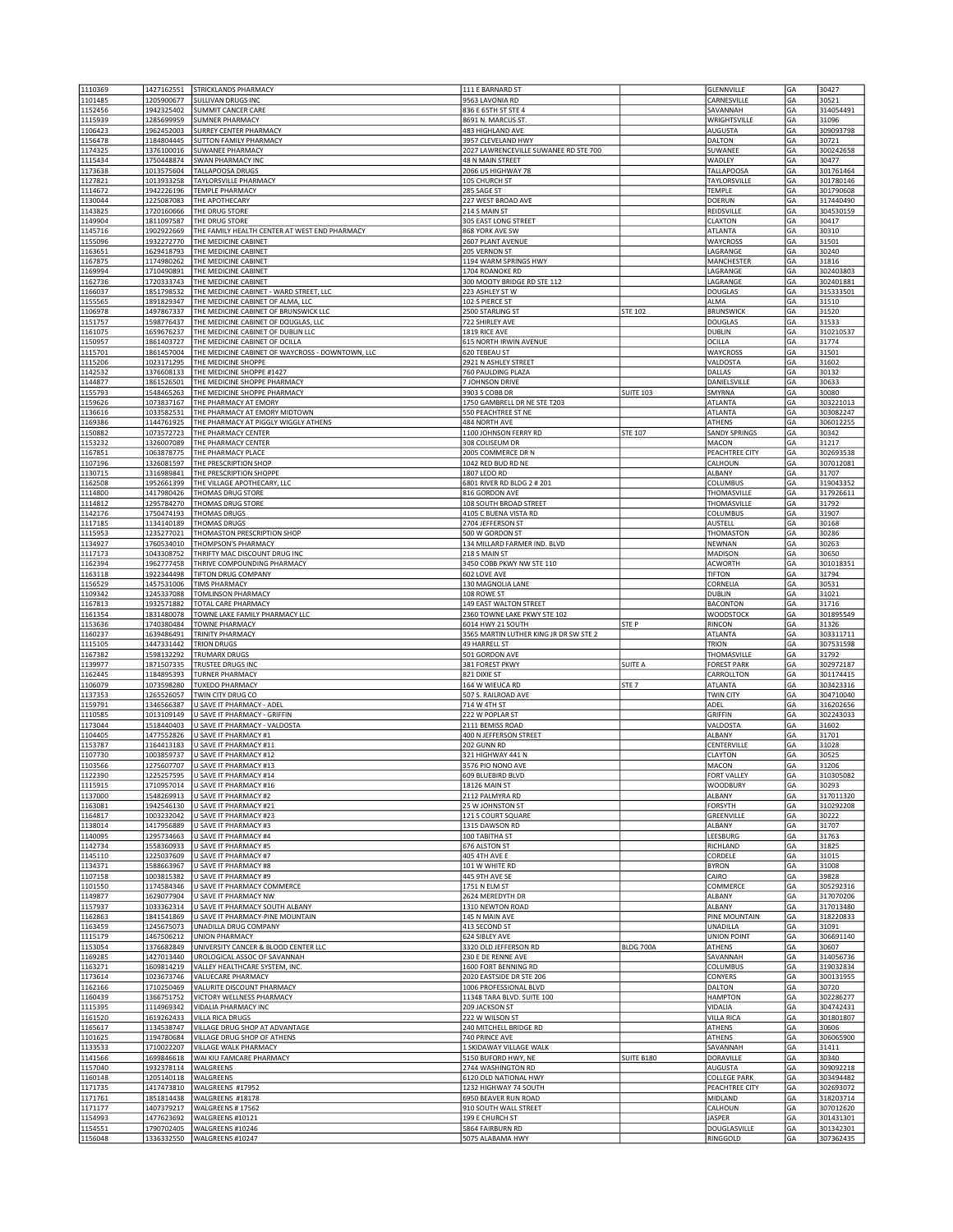| 1155200<br>1157379 | 1508992298<br>1366618480 | WALGREENS #10248<br>WALGREENS #10265 | 3505 CENTERVILLE HWY<br>4535 ROSWELL RD NE              |                  | SNELLVILLE<br><b>ATLANTA</b>            | GA<br>GA | 300396405<br>303423100 |
|--------------------|--------------------------|--------------------------------------|---------------------------------------------------------|------------------|-----------------------------------------|----------|------------------------|
| 1155642            | 1144438938               | WALGREENS #10266                     | 101 TORRAS DRIVE                                        |                  | <b>BRUNSWICK</b>                        | GA       | 315204430              |
| 1155313            | 1326176744               | WALGREENS #10422                     | 3658 ROSWELL RD NW                                      |                  | <b>ALTANTA</b>                          | GA       | 303424416              |
| 1156288<br>1156872 | 1689861189<br>1720266737 | WALGREENS #10423<br>WALGREENS #10457 | 3290 KEITH BRIDGE RD<br>5201 LAVISTA RD                 |                  | <b>CUMMING</b><br><b>TUCKER</b>         | GA<br>GA | 300413937<br>300843604 |
| 1157468            | 1831350214               | WALGREENS #10479                     | 1783 HIGHWAY 138                                        |                  | CONYERS                                 | GA       | 300131295              |
| 1158965<br>1156151 | 1396976130<br>1639363047 | WALGREENS #10506<br>WALGREENS #10528 | 2270 US HIGHWAY 17<br>4519 DALLAS ACWORTH HWY           |                  | RICHMOND HILL<br>DALLAS                 | GA<br>GA | 313243669<br>301327675 |
| 1158460            | 1790925691               | WALGREENS #10602                     | 4310 WASHINGTON RD                                      |                  | EVANS                                   | GA       | 308093957              |
| 1156682<br>1155971 | 1093997983<br>1275725541 | WALGREENS #10632<br>WALGREENS #10634 | 1602 N EXPRESSWAY<br>6035 ZEBULON RD                    |                  | <b>GRIFFIN</b><br>MACON                 | GA<br>GA | 302231269<br>312102032 |
| 1158989            | 1598996761               | WALGREENS #10635                     | 5701 OGEECHEE RD                                        |                  | SAVANNAH                                | GA       | 314059505              |
| 1156543            | 1528247012               | WALGREENS #10796                     | 2414 SYLVESTER RD                                       |                  | ALBANY                                  | GA       | 317052469              |
| 1156783<br>1155503 | 1245413244<br>1710192091 | WALGREENS #10797<br>WALGREENS #10798 | 300 N SLAPPEY BLVD<br>1101 N THIRD AVE                  |                  | ALBANY<br>CHATSWORTH                    | GA<br>GA | 317011406<br>307052025 |
| 1156290            | 1720275308               | WALGREENS #10799                     | 409 S COLUMBIA AVE                                      |                  | RINCON                                  | GA       | 313269080              |
| 1156175<br>1157494 | 1588859888<br>1043471915 | WALGREENS #10831<br>WALGREENS #10832 | 1410 E SHOTWELL ST<br>2350 N COLUMBIA ST                |                  | BAINBRIDGE<br>MILLEDGEVILLE             | GA<br>GA | 398194254<br>310612091 |
| 1156555            | 1205016771               | WALGREENS #10833                     | 615 LOVE AVE                                            |                  | <b>TIFTON</b>                           | GA       | 317944405              |
| 1158016<br>1157292 | 1053565812<br>1073788162 | WALGREENS #10854<br>WALGREENS #10856 | 2701 FAIRBURN RD<br>2060 HIGHWAY 40 E                   |                  | <b>DOUGLASVILLE</b><br>KINGSLAND        | GA<br>GA | 301352941<br>315486731 |
| 1156303            | 1508053018               | WALGREENS #10884                     | 1081 GA HIGHWAY 96                                      |                  | <b>WARNER ROBINS</b>                    | GA       | 310882507              |
| 1155882<br>1156834 | 1306046735<br>1083899587 | WALGREENS #10968<br>WALGREENS #11106 | 5000 FLOYD RD SW<br>733 E FORSYTH ST                    |                  | MARBLETON<br>AMERICUS                   | GA<br>GA | 301261608<br>317093718 |
| 1156985            | 1750559977               | WALGREENS #11107                     | 501 US HIGHWAY 84 E                                     |                  | CAIRO                                   | GA       | 398281852              |
| 1156579            | 1578743043               | WALGREENS #11166                     | 18 COLLEGE AVE                                          |                  | <b>ELBERTON</b>                         | GA       | 306351740              |
| 1157088<br>1158941 | 1184893893<br>1538399175 | WALGREENS #11348<br>WALGREENS #11488 | 2835 WATSON BLVD<br>2711 METROPOLITAN PKWY SW           |                  | <b>WARNER ROBINS</b><br>ATLANTA         | GA<br>GA | 310938511<br>303157913 |
| 1156391            | 1538356399               | WALGREENS #11490                     | 634 N CHURCH ST                                         |                  | THOMASTON                               | GA       | 302863612              |
| 1157204<br>1157545 | 1487826228<br>1346403045 | WALGREENS #11491<br>WALGREENS #11538 | 684 W BANKHEAD HWY<br>4210 AUGUSTA RD                   |                  | <b>VILLA RICA</b><br><b>GARDEN CITY</b> | GA<br>GA | 301801601<br>314082106 |
| 1157444            | 1235399742               | WALGREENS #11539                     | 319 S BOARD ST                                          |                  | MONROE                                  | GA       | 306552119              |
| 1157177<br>1158410 | 1245401967<br>1184863532 | WALGREENS #11661<br>WALGREENS #11685 | 602 PETERSON AVE S<br>201 PACIFIC AVE                   |                  | <b>DOUGLAS</b><br><b>BREMEN</b>         | GA<br>GA | 315335233<br>301102044 |
| 1157090            | 1912176868               | WALGREENS #11708                     | 390 S MAIN ST                                           |                  | SWAINBORO                               | GA       | 304013666              |
| 1158345            | 1649417171               | WALGREENS #11758                     | 6665 HIGHWAY 85                                         |                  | RIVERDALE                               | GA       | 302742346              |
| 1158244<br>1158028 | 1538305933<br>1982858718 | WALGREENS #11791<br>WALGREENS #11792 | 2100 N BROAD ST<br>102 S 1ST ST                         |                  | COMMERCE<br><b>JESUP</b>                | GA<br>GA | 305291700<br>315451171 |
| 1157393            | 1063679363               | WALGREENS #11793                     | 1100 BALL ST                                            |                  | PERRY                                   | GA       | 310693308              |
| 1157103<br>1157165 | 1649449596<br>1215108931 | WALGREENS #11794<br>WALGREENS #11940 | 11343 US HIGHWAY 319 N<br>274 W CLINTON ST              |                  | THOMASVILLE<br>GRAY                     | GA<br>GA | 317573419<br>310325430 |
| 1157470            | 1699935247               | WALGREENS #11994                     | 2225 E WALNUT AVE                                       |                  | DALTON                                  | GA       | 307214529              |
| 1157456            | 1386804896               | WALGREENS #11995                     | 668 MAIN ST                                             |                  | THOMPSON                                | GA       | 308247416              |
| 1157747<br>1157711 | 1023266921<br>1659528396 | WALGREENS #12106<br>WALGREENS #12107 | 3851 CHAPEL HILL RD<br>400 S LIBERTY ST                 |                  | <b>DOUGLASVILLE</b><br>WAYNESBORO       | GA<br>GA | 301357287<br>308301501 |
| 1157622            | 1437314556               | WALGREENS #12147                     | 575 DACULA RD                                           |                  | <b>DACULA</b>                           | GA       | 300192125              |
| 1159412<br>1158131 | 1609104702<br>1205071800 | WALGREENS #12262<br>WALGREENS #12319 | 2320 N DRUID HILLS RD NE<br>126 BROAD ST                |                  | <b>ATLANTA</b><br>HAWKINSVILLE          | GA<br>GA | 303293109<br>310364815 |
| 1158749            | 1144454273               | WALGREENS #12464                     | 335 HIGHWAY 441 S                                       |                  | <b>CLAYTON</b>                          | GA       | 305255454              |
| 1158369            | 1245478346               | WALGREENS #12502                     | 876 BIG A RD                                            |                  | TOCCOA                                  | GA       | 305776008              |
| 1158523<br>1161986 | 1528200235<br>1750659421 | WALGREENS #12553<br>WALGREENS #12554 | 266 E BROAD ST<br>100 S PEACHTREE PKWY                  |                  | CAMILLA<br>PEACHTREE CITY               | GA<br>GA | 317301926<br>302691705 |
| 1158472            | 1720229511               | WALGREENS #12621                     | 12955 BROWN BRIDGE RD                                   |                  | COVINGTON                               | GA       | 300162969              |
| 1159020<br>1160225 | 1376775874<br>1649587429 | WALGREENS #12726<br>WALGREENS #12754 | 10 E MAY ST<br>7869 VETERANS PKWY                       |                  | WINDER<br>COLUMBUS                      | GA<br>GA | 306801949<br>319091721 |
| 1163308            | 1457693004               | WALGREENS #12756                     | 2025 1ST AVE SE                                         |                  | <b>MOULTRIE</b>                         | GA       | 317885155              |
| 1159094            | 1952534455               | WALGREENS #12811                     | 5963 SPOUT SPRINGS RD                                   |                  | <b>FLOWERY BRANCH</b><br>ATHENS         | GA<br>GA | 305423452              |
| 1160047<br>1159056 | 1588976062<br>1457584559 | WALGREENS #12886<br>WALGREENS #12921 | 3355 LEXINGTON RD<br>3625 BATTLEFIELD PKWY              |                  | FORT OGLETHORPE                         | GA       | 306052450<br>307424001 |
| 1158333            | 1538306402               | WALGREENS #13641                     | 35 COLLIER RD NW                                        | <b>SUITE 100</b> | <b>ATLANTA</b>                          | GA       | 303091613              |
| 1162750<br>1160388 | 1063760908<br>1538478987 | WALGREENS #13760<br>WALGREENS #13873 | 3188 HIGHWAY 278 NE<br>2675 N DECATUR RD                |                  | COVINGTON<br><b>DECATUR</b>             | GA<br>GA | 300142300<br>300336131 |
| 1161544            | 1477847275               | WALGREENS #15131                     | 631 PROFESSIONAL DR STE 100                             |                  | LAWRENCEVILLE                           | GA       | 300463367              |
| 1163550<br>1164487 | 1962840967<br>1649692906 | WALGREENS #15180<br>WALGREENS #15333 | 101 N TENNESSEE ST<br>2493 TOBACCO RD                   |                  | CARTERSVILLE<br>HEPHZIBAH               | GA<br>GA | 301203211<br>308155951 |
| 1165415            | 1588078778               | WALGREENS #15592                     | 898 HORIZON SOUTH PKWY                                  |                  | <b>GROVETOWN</b>                        | GA       | 308133037              |
| 1164641<br>1163562 | 1528481025<br>1033557814 | WALGREENS #15611<br>WALGREENS #15913 | 2109 E VICTORY DR<br>2200 E OGLETHORPE BLVD             |                  | SAVANNAH<br>ALBANY                      | GA<br>GA | 314043917<br>317052940 |
| 1168409            | 1427411685               | WALGREENS #16088                     | 25 PEACHTREE ST SE                                      |                  | <b>ATLANTA</b>                          | GA       | 303033140              |
| 1153143            | 1669489654               | WALGREENS #1646                      | 23 S MARIETTA PKWY SW                                   |                  | MARIETTA                                | GA       | 300643288              |
| 1171595<br>1170935 | 1447774781<br>1649796384 | WALGREENS #17028<br>WALGREENS #17033 | 2125 HIGHWAY 155 NORTH<br>4692 RIDGE ROAD               |                  | MCDONOUGH<br><b>DOUGLASVILLE</b>        | GA<br>GA | 302524809<br>301346150 |
| 1170947            | 1992229553               | WALGREENS #17037                     | 2020 HOWELL MILL ROAD NORTHWEST                         |                  | <b>ATLANTA</b>                          | GA       | 303181732              |
| 1170252<br>1170961 | 1386168961<br>1508389370 | WALGREENS #17046<br>WALGREENS #17077 | 2 WEST MAIN STREET<br>12075 HIGHWAY 92                  |                  | CLAXTON<br><b>WOODSTOCK</b>             | GA<br>GA | 304171752<br>301884499 |
| 1170985            | 1316462906               | WALGREENS #17083                     | <b>633 NORTH MAIN STREET</b>                            |                  | CEDARTOWN                               | GA       | 301252359              |
| 1171278<br>1171608 | 1508380080<br>1437672219 | WALGREENS #17179<br>WALGREENS #17189 | 4391 ACEWORTH DALLAS RD NW<br>975 HIGHWAY 54 WEST       | <b>SUITE 200</b> | <b>ACWORTH</b><br>FAYETTEVILLE          | GA<br>GA | 301014334<br>30214     |
| 1171014            | 1912420712               | WALGREENS #17194                     | 3687 HIGHWAY 5                                          |                  | <b>DOUGLASVILLE</b>                     | GA       | 301352385              |
| 1170288            | 1144743931               | WALGREENS #17222                     | 730 SOUTH LEWIS STREET                                  |                  | METTER                                  | GA       | 304392235              |
| 1171038<br>1171040 | 1861915654<br>1558884353 | WALGREENS #17229<br>WALGREENS #17232 | 1101 RED BUD ROAD NE<br>1320 CLEVELAND HIGHWAY          |                  | CALHOUN<br>DALTON                       | GA<br>GA | 307019278<br>307218631 |
| 1171658            | 1033634324               | WALGREENS #17252                     | 3096 WASHINGTON RD                                      |                  | <b>EAST POINT</b>                       | GA       | 303444456              |
| 1171204<br>1171646 | 1154844975<br>1568988202 | WALGREENS #17271<br>WALGREENS #17278 | 140 FELTON DR<br>211 TEMPLE AVENUE                      | STE B            | <b>ROCKMART</b><br><b>NEWNAN</b>        | GA<br>GA | 301532012<br>302631328 |
| 1171103            | 1194240408               | WALGREENS #17282                     | 2323 CANTON HIGHWAY                                     |                  | <b>CUMMING</b>                          | GA       | 30040                  |
| 1170872            | 1861917478<br>1508380148 | WALGREENS #17337<br>WALGREENS #17421 | 201 E BROAD ST                                          |                  | GREENSBORO<br>SYLVANIA                  | GA<br>GA | 306421303<br>304671985 |
| 1170339<br>1171696 | 1356864144               | WALGREENS #17548                     | 305 WEST OGEECHEE STREET<br>100 WEST 3RD STREET         |                  | DONALSONVILLE                           | GA       | 398451506              |
| 1171189            | 1467975276               | WALGREENS #17568                     | 4442 JIMMY LEE SMITH PKWY                               |                  | <b>HIRAM</b>                            | GA       | 30141                  |
| 1171216<br>1171228 | 1053834895<br>1750804589 | WALGREENS #17686<br>WALGREENS #17697 | 954 JOE FRANK HARRIS PKWY<br>192 FIRST AVENUE           |                  | CARTERSVILLE<br><b>EAST ELLIJAY</b>     | GA<br>GA | 301202131<br>30539     |
| 1170389            | 1851815419               | WALGREENS #17732                     | 380 GENERAL DANIEL AVENUE NORTH                         |                  | DANIELSVILLE                            | GA       | 306330359              |
| 1170428            | 1790209385               | WALGREENS #17791                     | 2435 JEFFERSON ROAD                                     |                  | ATHENS                                  | GA       | 306071202              |
| 1170430<br>1170442 | 1619491297<br>1700309317 | WALGREENS #17795<br>WALGREENS #17805 | 3537 US HIGHWAY 84<br>1850 BARNETT SHOALS ROAD          |                  | <b>BLACKSHEAR</b><br>ATHENS             | GA<br>GA | 315162237<br>306053011 |
| 1170480            | 1780107334               | WALGREENS #17923                     | 2065 EXPERIMENT STATION ROAD                            |                  | WATKINSVILLE                            | GA       | 306775321              |
| 1171242            |                          | WALGREENS #17943                     | 363 BLUE RIDGE STREET                                   |                  | <b>BLAIRSVILLE</b>                      | GA       | 305141459<br>317011009 |
|                    | 1447774013               |                                      |                                                         |                  |                                         |          |                        |
| 1171747<br>1170529 | 1316460926<br>1275056848 | WALGREENS #17983<br>WALGREENS #18095 | 2425 NORTH SLAPPEY BOULEVARD<br>701 SOUTH PIERCE STREET |                  | ALBANY<br>ALMA                          | GA<br>GA | 315103217              |
| 1170555            | 1003330655               | WALGREENS #18173                     | 715 WEST FOURTH STREET                                  |                  | ADEL                                    | GA       | 316202607              |
| 1170620<br>1171785 | 1033632625<br>1114440708 | WALGREENS #18185<br>WALGREENS #18188 | 402 S VETERANS BLVD<br>1655 ZEBULON ROAD                |                  | GLENNVILLE<br>GRIFFIN                   | GA<br>GA | 304271772<br>302235155 |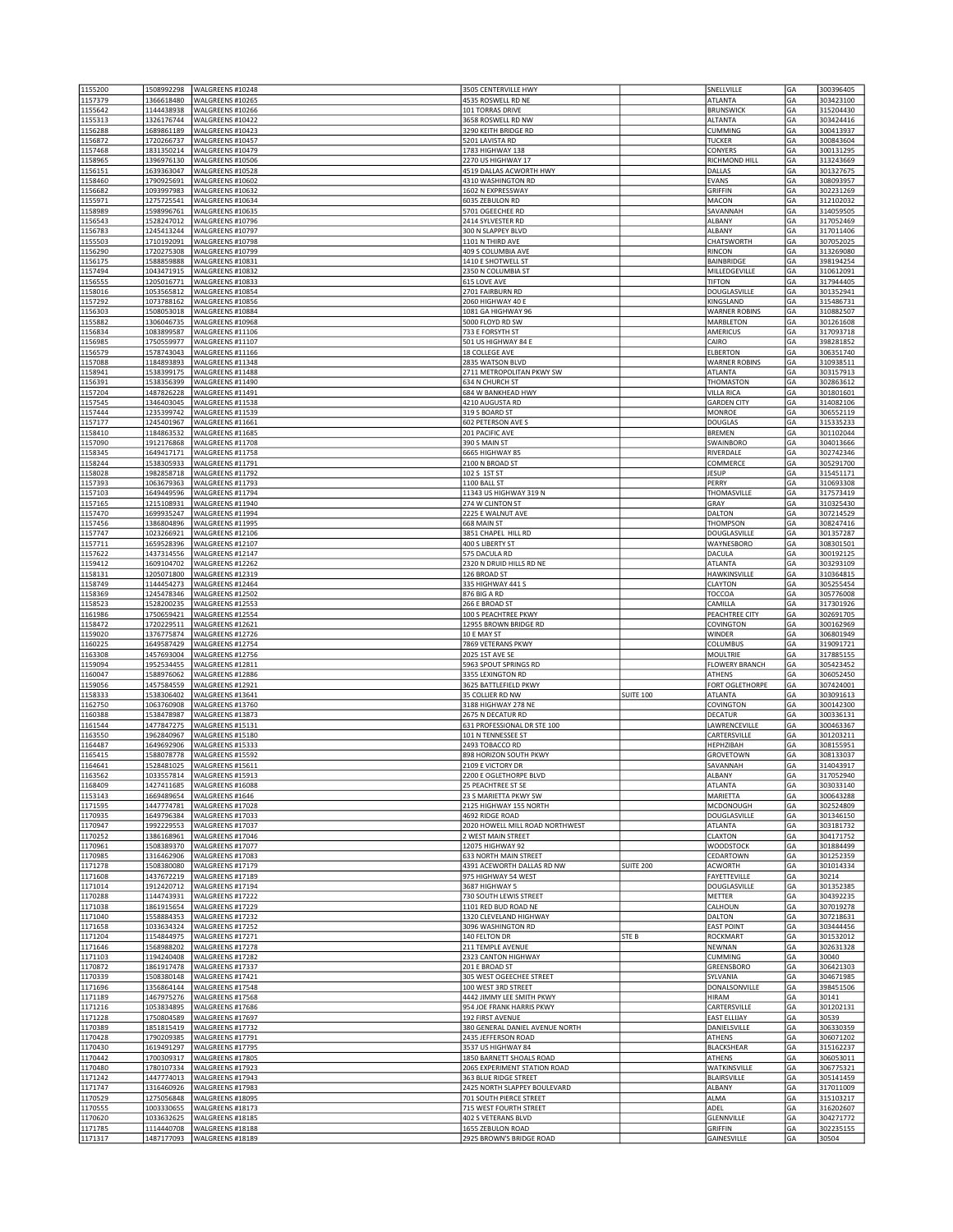|                    | 1528581121               | WALGREENS #18205                                | 566 EAST MAIN STREET                                |                     | DAHLONEGA                            | GA        | 305330530              |
|--------------------|--------------------------|-------------------------------------------------|-----------------------------------------------------|---------------------|--------------------------------------|-----------|------------------------|
| 1171355            | 1568985174               | WALGREENS #18233                                | 1100 HAMMOND DRIVE                                  |                     | <b>ATLANTA</b>                       | GA        | 303288198              |
| 1171379            | 1912420514               | WALGREENS #18250                                | 379 NORTH MAIN STREET                               |                     | CLEVELAND                            | GA        | 305281127              |
| 1171381<br>1170581 | 1346763950<br>1417470022 | WALGREENS #18288<br>WALGREENS #18291            | 3320 THOMPSON BRIDGE ROAD<br>402 SOUTH DAVIS STREET |                     | GAINESVILLE<br>NASHVILLE             | GA<br>GA  | 30506<br>316392441     |
| 1170593            | 1033633664               | WALGREENS #18329                                | 191 NORTH CHURCH STREET                             |                     | HOMERVILLE                           | GA        | 316342449              |
| 1170606            | 1588188114               | WALGREENS #18341                                | 1038 WEST HIGHWAY 80                                |                     | POOLER                               | GA        | 313222114              |
| 1171418            | 1205350840               | WALGREENS #18402                                | 131 SOUTH MAIN STREET                               |                     | HIAWASSEE                            | GA        | 305469308              |
| 1170632            | 1043735350               | WALGREENS #19011                                | 859 FRANKLIN SPRINGS STREET                         |                     | <b>ROYSTON</b>                       | GA        | 306621527              |
| 1170656            | 1427573096<br>1871017442 | WALGREENS #19024                                | 1505 WALTON WAY                                     |                     | <b>AUGUSTA</b>                       | GA        | 30901<br>303054147     |
| 1171420<br>1170707 | 1528582137               | WALGREENS #19047<br>WALGREENS #19147            | 2345 PEACHTREE ROAD<br>162 OCILLA HIGHWAY           | <b>BUILDING C</b>   | ATLANTA<br>FITZGERALD                | GA<br> GA | 317505705              |
| 1171898            | 1861918591               | WALGREENS #19322                                | 405 SOUTH HILL STREET                               |                     | <b>GRIFFIN</b>                       | GA        | 30224                  |
| 1170733            | 1497279988               | WALGREENS #19407                                | 2000 VETERANS BOULEVARD.                            |                     | <b>DUBLIN</b>                        | GA        | 31021                  |
| 1170745            | 1659895142               | WALGREENS #19428                                | 13387 JONES STREET                                  |                     | LAVONIA                              | GA        | 305531164              |
| 1171507            | 1972028645               | WALGREENS #19561                                | 1235 WASHINGTON STREET                              |                     | CLARKESVILLE                         | GA        | 305230369              |
| 1170808<br>1171951 | 1063936391<br>1033633441 | WALGREENS #19629<br>WALGREENS #19700            | 4600 HABERSHAM STREET<br>100 SOUTH HIGHWAY I 29     |                     | SAVANNAH<br>HOGANSVILLE              | GA<br>GA  | 31405<br>302301142     |
| 1170834            | 1841716586               | WALGREENS #19735                                | 3650 WHEELER ROAD                                   |                     | <b>AUGUSTA</b>                       | GA        | 309096520              |
| 1171963            | 1114442795               | WALGREENS #19780                                | 120 CURRY STREET NORTHEAST                          |                     | PELHAM                               | GA        | 317791311              |
| 1170858            | 1013431436               | WALGREENS #19793                                | 2803 WRIGHTSBORO ROAD                               | SUITE <sub>17</sub> | <b>AUGUSTA</b>                       | GA        | 309093917              |
| 1171533            | 1003330424               | WALGREENS #19823                                | 2498 CUMBERLAND PARKWAY SOUTH EAST                  |                     | ATLANTA                              | GA        | 303394502              |
| 1171975<br>1171987 | 1295259620<br>1699290999 | WALGREENS #19828<br>WALGREENS #19839            | 305 WEST MAIN STREET<br>650 EAST WASHINGTON AVENUE  |                     | MANCHESTER<br>ASHBURN                | GA<br>GA  | 318161656<br>317145316 |
| 1171999            | 1407370042               | WALGREENS #19880                                | 301 SOUTH BROAD STREET                              |                     | THOMASVILLE                          | GA        | 317925546              |
| 1172016            | 1407371008               | WALGREENS #19939                                | 211 WEST COLLEGE STREET                             |                     | COLQUITT                             | GA        | 398373403              |
| 1171545            | 1417471095               | WALGREENS #19973                                | 189 QUALITY FOODS SHOPPING CENTER                   |                     | CORNELIA                             | GA        | 305315788              |
| 1170884            | 1467976894               | WALGREENS #19997                                | 4242 NORTH SECOND STREET                            |                     | <b>FOLKSTON</b>                      | GA        | 315373008              |
| 1151909            | 1316952427               | WALGREENS #2171                                 | 700 E DERENNE AVE                                   |                     | SAVANNAH                             | GA        | 314056716              |
| 1151783<br>1158888 | 1780699892<br>1609002294 | WALGREENS #2359<br>WALGREENS #2454              | 5373 PEACHTREE INDUSTRIAL BLVD<br>3116 HIGHWAY 34 E |                     | CHAMBLEE<br>NEWNAN                   | GA<br> GA | 303412139<br>302651342 |
| 1151985            | 1104832559               | WALGREENS #2455                                 | 2580 SANDY PLAINS RD                                |                     | MARIETTA                             | GA        | 300665798              |
| 1147594            | 1023023223               | WALGREENS #5336                                 | 5320 MEMORIAL DR                                    |                     | STONE MOUNTAIN                       | GA        | 300833201              |
| 1146441            | 1942215140               | WALGREENS #5337                                 | 2988 SHALLOWFORD RD                                 |                     | MARIETTA                             | GA        | 300663033              |
| 1148318            | 1295740496               | WALGREENS #5368                                 | 11509 ABERCORN ST                                   |                     | SAVANNAH                             | GA        | 314191901              |
| 1147190<br>1149916 | 1679588875<br>1699782672 | WALGREENS #5446                                 | 2990 FIVE FORKS TRICKUM RD                          |                     | LAWRENCEVILLE                        | GA        | 300445872<br>300663833 |
| 1146821            | 1851306054               | WALGREENS #5447<br>WALGREENS #5485              | 3299 CANTON RD<br>2779 COBB PKWY                    |                     | MARIETTA<br>KENNESAW                 | GA<br> GA | 30152                  |
| 1148394            | 1831104033               | WALGREENS #5580                                 | 2035 CANDLER RD                                     |                     | <b>DECATUR</b>                       | GA        | 300325508              |
| 1147431            | 1114932316               | WALGREENS #5605                                 | 695 W CROSSVILLE RD                                 |                     | <b>ROSWELL</b>                       | GA        | 300752500              |
| 1147126            | 1760497960               | WALGREENS #5758                                 | 4371 S COBB DR SE                                   |                     | SMYRNA                               | GA        | 300806376              |
| 1148370            | 1013922210               | WALGREENS #5759                                 | 585 DEKALB INDUSTRIAL WAY                           |                     | DECATUR                              | GA        | 300337428              |
| 1147443<br>1148899 | 1093722076<br>1225043433 | WALGREENS #5760<br>WALGREENS #5811              | 3003 OLD ALABAMA RD<br>4120 AUSTELL ROAD            |                     | ALPHARETTA<br>AUSTELL                | GA<br>GA  | 300228594<br>301061841 |
| 1148356            | 1639186612               | WALGREENS #5896                                 | 1556 LAWRENCEVILLE HWY                              |                     | LAWRENCEVILLE                        | GA        | 30044                  |
| 1148407            | 1740295948               | WALGREENS #5897                                 | 1070 RICHARD D SAILORS PKWY                         |                     | POWDER SPRINGS                       | GA        | 301275221              |
| 1147253            | 1588679781               | WALGREENS #5898                                 | 5455 LAWRENCEVILLE HWY NW                           |                     | LILBURN                              | GA        | 300475926              |
| 1148382            | 1922013127               | WALGREENS #5899                                 | 181 S CLAYTON ST                                    |                     | LAWRENCEVILLE                        | GA        | 300465716              |
| 1149740            | 1881601862               | WALGREENS #5901                                 | 2390 S COBB DR SE                                   |                     | SMYRNA                               | GA        | 300801359              |
| 1147948<br>1147366 | 1902813983<br>1205841400 | WALGREENS #5902<br>WALGREENS #5903              | 2670 COBB PKWY SE<br>4395 KIMBALL BRIDGE RD         |                     | SMYRNA<br>ALPHARETTA                 | GA<br>GA  | 300803014<br>300224409 |
| 1147621            | 1841205044               | WALGREENS #5954                                 | 1247 W WALNUT AVE                                   |                     | DALTON                               | GA        | 307203958              |
| 1148344            | 1104831304               | WALGREENS #5989                                 | 2705 BUFORD HWY                                     |                     | DULUTH                               | GA        | 300962833              |
| 1147354            | 1396750592               | WALGREENS #5990                                 | 2075 LAWRENCEVILLE SUWANEE RD                       |                     | SUWANEE                              | GA        | 300242645              |
|                    |                          |                                                 |                                                     |                     |                                      |           |                        |
| 1148572            | 1659386852               | WALGREENS #6032                                 | 595 PIEDMONT AVE STE 100                            |                     | ATLANTA                              | GA        | 303082480              |
| 1148798            | 1295740405               | WALGREENS #6088                                 | 2365 BUFORD DR                                      |                     | LAWRENCEVILLE                        | GA        | 30043                  |
| 1148940            | 1134134349               | WALGREENS #6098                                 | 125 JOHNNY MERCER BLVD                              |                     | SAVANNAH                             | GA        | 314102118              |
| 1148801<br>1151872 | 1104831312<br>1407861511 | WALGREENS #6138<br>WALGREENS #6185              | 2065 S HAIRSTON RD<br>2220 HEWATT RD                |                     | DECATUR<br>SNELLVILLE                | GA<br>GA  | 300352504<br>300394021 |
| 1149207            | 1689689895               | WALGREENS #6201                                 | 2351 DAWSON RD                                      |                     | ALBANY                               | GA        | 317072435              |
| 1148229            | 1487669685               | WALGREENS #6202                                 | 6771 COVINGTON HWY                                  |                     | LITHONIA                             | GA        | 300584813              |
| 1149536            | 1033124243               | WALGREENS #6204                                 | 7530 ROSWELL RD                                     |                     | ATLANTA                              | GA        | 303504837              |
| 1147998            | 1669487864               | WALGREENS #6205                                 | 2945 PANOLA ROAD                                    |                     | LITHONIA                             | GA        | 300382313              |
| 1148647<br>1147669 | 1548277528<br>1750396958 | WALGREENS #6206<br>WALGREENS #6207              | 2444 DALLAS HWY SW<br>5985 PEACHTREE PKWY           |                     | MARIETTA<br><b>NORCROSS</b>          | GA<br>GA  | 300642529<br>300922818 |
| 1148813            | 1316952526               | WALGREENS #6208                                 | 204 JONESBORO RD                                    |                     | MCDONOUGH                            | GA        | 302533720              |
| 1148306            | 1811904899               | WALGREENS #6209                                 | 1855 HUDSON BRIDGE RD                               |                     | STOCKBRIDGE                          | GA        | 302815000              |
| 1148635            | 1477568673               | WALGREENS #6276                                 | 6590 SUGARLOAF PKWY                                 |                     | DULUTH                               | GA        | 300977435              |
| 1148990<br>1150565 | 1568478949               | WALGREENS #6325<br>1417964495   WALGREENS #6326 | 5230 DALLAS HWY                                     |                     | POWDER SPRINGS<br>COLUMBUS           | GA        | 30127                  |
| 1149029            | 1952316168               | WALGREENS #6327                                 | 3700 MACON RD<br>4808 BUENA VISTA                   |                     | COLUMBUS                             | GA<br>GA  | 319072248<br>319075014 |
| 1149017            | 1043225253               | WALGREENS #6328                                 | 2510 WYNNTON RD                                     |                     | COLUMBUS                             | GA        | 319062184              |
| 1148003            | 1578578779               | WALGREENS #6330                                 | 2464 ROSWELL RD                                     |                     | MARIETTA                             | GA        | 300624954              |
| 1149942            | 1487669818               | WALGREENS #6371                                 | 880 HIGHWAY 85 SO                                   |                     | FAYETTEVILLE                         | GA        | 30214                  |
| 1149598<br>1148762 | 1942215157<br>1386659589 | WALGREENS #6372<br>WALGREENS #6373              | 780 N GLYNN ST<br>5707 VETERANS PKWY                |                     | FAYETTEVILLE<br><b>COLUMBUS</b>      | GA<br>GA  | 302141193<br>319049003 |
| 1148609            | 1568477768               | WALGREENS #6374                                 | 649 SHALLOWFORD RD NW                               |                     | GAINESVILLE                          | GA        | 305044146              |
| 1149396            | 1972510956               | WALGREENS #6394                                 | 3900 WASHINGTON RD                                  |                     | MARTINEZ                             | GA        | 309072322              |
| 1149043            | 1861407074               | WALGREENS #6395                                 | 4470 COLUMBIA RD                                    |                     | MARTINEZ                             | GA        | 309074263              |
| 1149308            | 1306851514               | WALGREENS #6461                                 | 1762 MARS HILL RD NW                                |                     | <b>ACWORTH</b>                       | GA        | 301018091              |
| 1149269            | 1497760607               | WALGREENS #6481                                 | 3584 WESLEY CHAPEL RD                               |                     | <b>DECATUR</b>                       | GA        | 300345215              |
| 1149384<br>1149168 | 1215942420<br>1770598989 | WALGREENS #6560<br>WALGREENS #6561              | 3888 VINEVILLE AVE<br>1880 WATSON BLVD              |                     | <b>MACON</b><br><b>WARNER ROBINS</b> | GA<br>GA  | 312041865<br>310933612 |
| 1149764            | 1851306062               | WALGREENS #6632                                 | 3204 PEACH ORCHARD RD                               |                     | <b>AUGUSTA</b>                       | GA        | 309064862              |
| 1149310            | 1063429041               | WALGREENS #6638                                 | 2500 OLD NORCROSS RD                                |                     | LAWRENCEVILLE                        | GA        | 300442100              |
| 1151074            | 1205843299               | WALGREENS #6699                                 | 1090 PEACHTREE INDUSTRIAL BLVD                      |                     | SUWANEE                              | GA        | 300241920              |
| 1149079            | 1154338135               | WALGREENS #6809                                 | 3033 JOHNSON FERRY RD<br>5675 JONESBORO RD          |                     | MARIETTA                             | GA        | 300625678              |
| 1150135<br>1150313 | 1588679799<br>1205841418 | WALGREENS #6897<br>WALGREENS #6899              | 2815 N ASHLEY ST                                    |                     | <b>LAKE CITY</b><br>VALDOSTA         | GA<br>GA  | 302603804<br>316021806 |
| 1150717            | 1841205051               | WALGREENS #6950                                 | 1280 GRAY HWY                                       |                     | MACON                                | GA        | 312111921              |
| 1150933            | 1669487872               | WALGREENS #6999                                 | 173 S MAIN ST                                       |                     | ALPHARETTA                           | GA        | 300091993              |
| 1151163            | 1144235250               | WALGREENS #7001                                 | 5296 JIMMY CARTER RD                                |                     | <b>NORCROSS</b>                      | GA        | 300931603              |
| 1151822            | 1932116928               | WALGREENS #7068                                 | 4075 CHEROKEE ST NW                                 |                     | KENNESAW                             | GA        | 301441278              |
| 1152026<br>1150692 | 1225043334<br>1932114147 | WALGREENS #7134<br>WALGREENS #7167              | 110 HAWTHORNE AVE<br>5511 A CHAMBLEE DUNWOODY       |                     | ATHENS<br><b>DUNWOODY</b>            | GA<br>GA  | 306062814<br>303387167 |
| 1150971            | 1417962523               | WALGREENS #7199                                 | 701 MARTHA BERRY BLVD NW                            |                     | ROME                                 | GA        | 301651637              |
| 1150476            | 1508873589               | WALGREENS #7229                                 | 4305 MERCER UNIVERSITY DR                           |                     | MACON                                | GA        | 312064117              |
| 1150894            | 1750396966               | WALGREENS #7337                                 | 590 THORNTON RD                                     |                     | <b>LITHIA SPRINGS</b>                | GA        | 301221574              |
| 1150945            | 1235146218               | WALGREENS #7338                                 | 6090 LAKE ACWORTH DRIVE NW                          |                     | <b>ACWORTH</b>                       | GA        | 301015005              |
| 1150654<br>1151101 | 1023023231<br>1326053430 | WALGREENS #7340<br>WALGREENS #7394              | 120 MARIETTA HIGHWAY<br>3740 CASCADE RD SW          |                     | CANTON<br>ATLANTA                    | GA<br>GA  | 301142303<br>303312108 |
| 1151113            | 1114934106               | WALGREENS #7395                                 | 6410 W JOHNS CROSSING                               |                     | <b>DULUTH</b>                        | GA        | 300971507              |
| 1153179            | 1497760508               | WALGREENS #7396                                 | 6111 HICKORY FLAT HIGHWAY                           |                     | CANTON                               | GA        | 301157396              |
| 1150755<br>1155969 | 1326055302<br>1134311384 | WALGREENS #7478<br>WALGREENS #7502              | 2781 LAVISTA RD<br>1490 PLEASANT HILL RD            |                     | <b>DECATUR</b><br><b>DULUTH</b>      | GA<br>GA  | 300331713<br>300964674 |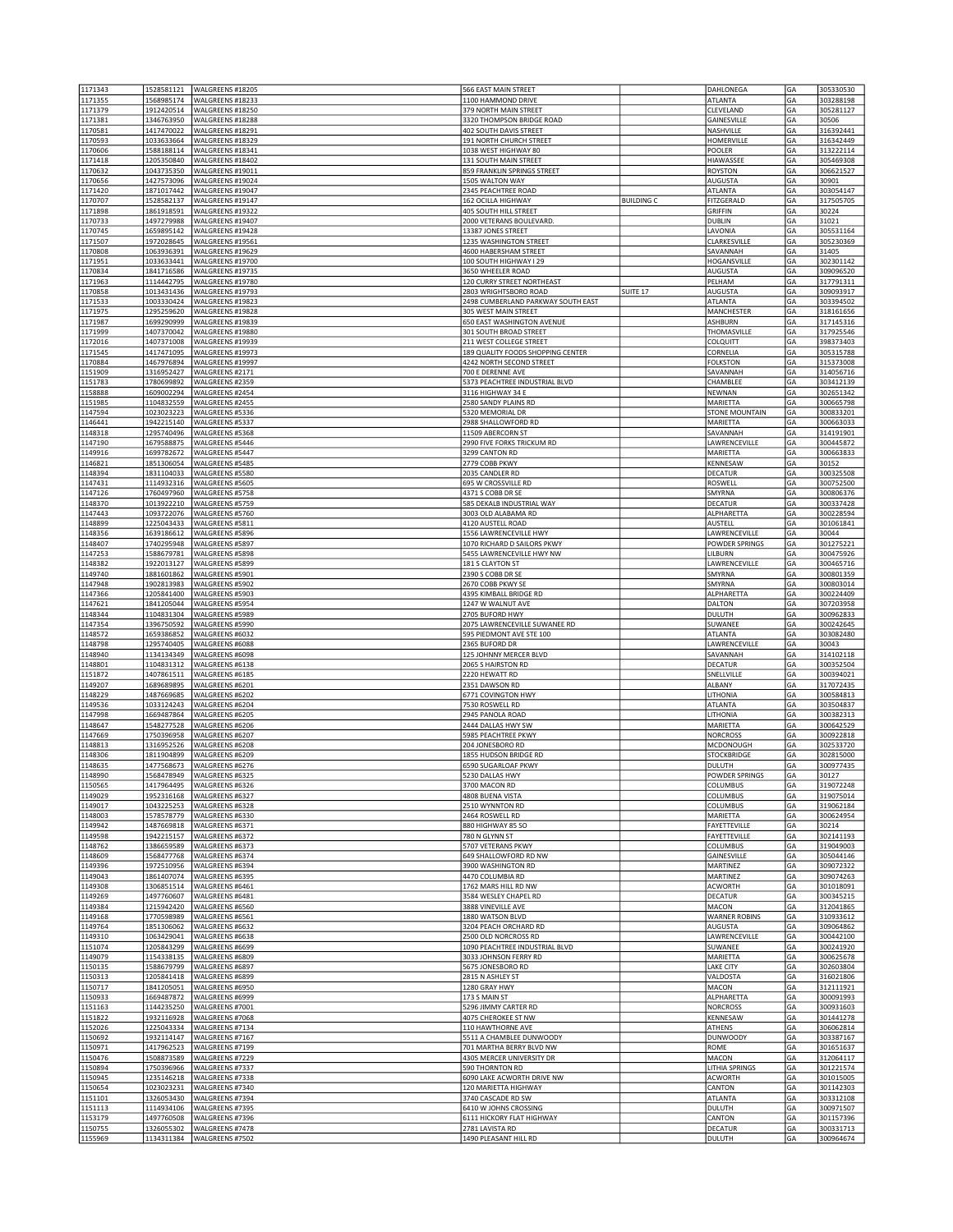| 1152038            | 1134134240               | WALGREENS #7526                                      | 2975 DELK RD SE                                    | MARIETTA                         | GA        | 300675318              |
|--------------------|--------------------------|------------------------------------------------------|----------------------------------------------------|----------------------------------|-----------|------------------------|
| 1152040            | 1043225154               | WALGREENS #7546                                      | 2075 GRAYSON HWY                                   | GRAYSON                          | GA        | 300171242              |
| 1151288            | 1053326165               | WALGREENS #7567                                      | 1228 BATTLEFIELD PKWY                              | FORT OGLETHORPE                  | GA        | 307424008              |
| 1151315            | 1962417071               | WALGREENS #7608                                      | 5435 FIVE FORKS TRICKUM RD SW                      | <b>STONE MOUNTAIN</b>            | GA        | 300873045              |
| 1156202<br>1151151 | 1164617452<br>1235144346 | WALGREENS #7741<br>WALGREENS #7742                   | 2154 JOHNSON FERRY RD NE<br>1510 MILSTEAD RD NE    | ATLANTA<br>CONYERS               | GA<br>GA  | 303192558<br>300128030 |
| 1151795            | 1598770604               | WALGREENS #7764                                      | 4360 BELLS FERRY RD NW                             | KENNESAW                         | GA        | 301441354              |
| 1151555            | 1023025012               | WALGREENS #7772                                      | 672 FURYS FERRY RD                                 | MARTINEZ                         | GA        | 309078945              |
| 1151529            | 1871508986               | WALGREENS #7820                                      | 794 S PARK ST                                      | CARROLLTON                       | GA        | 301173826              |
| 1153737            | 1942215058               | WALGREENS #7848                                      | 4575 ALTAMA AVE                                    | <b>BRUNSWICK</b>                 | GA        | 31520                  |
| 1152723            | 1861407975               | WALGREENS #7946                                      | 1650 BUFORD HWY                                    | CUMMING                          | GA        | 300416585              |
| 1152165            | 1952316069               | WALGREENS #7958                                      | 2630 BRASELTON HWY                                 | <b>BUFORD</b>                    | GA        | 305195215              |
| 1151959            | 1841207834               | WALGREENS #7960                                      | 1065 DULUTH HWY                                    | LAWRENCEVILLE                    | GA        | 300435216              |
| 1156036<br>1155197 | 1538352588<br>1538290135 | WALGREENS #7994<br>WALGREENS #7995                   | 2595 PEACHTREE PKWY<br>4765 REDAN RD               | <b>CUMMING</b><br>STONE MOUNTAIN | GA<br>GA  | 300417223<br>300884550 |
| 1153155            | 1689689796               | WALGREENS #9155                                      | 3414 MUNDY MILL RD                                 | GAINESVILLE                      | GA        | 305078215              |
| 1153193            | 1215942321               | WALGREENS #9257                                      | 613 NORTHSIDE DR E                                 | STATESBORO                       | GA        | 304582194              |
| 1153333            | 1124033238               | WALGREENS #9271                                      | 7935 TARA BLVD                                     | <b>JONESBORO</b>                 | GA        | 302362205              |
| 1154070            | 1669420030               | WALGREENS #9272                                      | 1733 MACLAND RD SW                                 | MARIETTA                         | GA        | 300644109              |
| 1153941            | 1154336279               | WALGREENS #9277                                      | 1740 MEMORIAL DR                                   | WAYCROSS                         | GA        | 315011044              |
| 1153749            | 1851306963               | WALGREENS #9303                                      | 2893 PEACHTREE RD NE                               | ATLANTA                          | GA        | 30305                  |
| 1154727            | 1396825972               | WALGREENS #9305                                      | 1800 BAYTREE RD                                    | VALDOSTA                         | GA        | 316023552              |
| 1153004            | 1750398749               | WALGREENS #9451                                      | 5510 WINDWARD PKWY<br>855 VETERANS MEMORIAL HWY SE | ALPHARETTA                       | GA        | 300043889              |
| 1153129<br>1155692 | 1770598880<br>1588865034 | WALGREENS #9452<br>WALGREENS #9494                   | 4397 SUDDERTH RD                                   | MABLETON<br><b>SUGAR HILL</b>    | GA<br> GA | 301262733<br>305188794 |
| 1154107            | 1437170784               | WALGREENS #9501                                      | 1056 EAGLES LANDING PKWY                           | <b>STOCKBRIDGE</b>               | GA        | 302815012              |
| 1154880            | 1922152891               | WALGREENS #9620                                      | 3800 PRINCETON LAKES PKWY SW                       | <b>ALTANTA</b>                   | GA        | 303315580              |
| 1154032            | 1063427185               | WALGREENS #9621                                      | 315 FAIRVIEW RD                                    | ELLENWOOD                        | GA        | 302942634              |
| 1154309            | 1427003755               | WALGREENS #9622                                      | 115 VERNON ST                                      | LAGRANGE                         | GA        | 302403109              |
| 1157127            | 1770753329               | WALGREENS #9623                                      | 896 HIGHWAY 81 E                                   | MCDONOUGH                        | GA        | 302522914              |
| 1154549            | 1245255546               | WALGREENS #9629                                      | 4398 ATLANTA HWY                                   | LOGANVILLE                       | GA        | 300523722              |
| 1153181            | 1306851415               | WALGREENS #9630                                      | 4617 JONESBORO RD                                  | <b>UNION CITY</b>                | GA        | 302912048              |
| 1153939            | 1679588784               | WALGREENS #9643                                      | 102 RUSSELL PKWY                                   | <b>WARNER ROBINS</b>             | GA        | 310886165              |
| 1153888            | 1760497879               | WALGREENS #9706                                      | 472 S ENOTA DR NE                                  | GAINESVILLE                      | GA        | 305012548              |
| 1155539            | 1770798308               | WALGREENS #9749                                      | 940 TOWNE LAKE PKWY<br>3228 WRIGHTSBORO RD         | <b>WOODSTOCK</b>                 | GA        | 301891601              |
| 1154183<br>1154044 | 1881639706<br>1972518090 | WALGREENS #9789<br>WALGREENS #9849                   | 1024 16TH AVENUE                                   | AUGUSTA<br>CORDELE               | GA<br> GA | 309092937<br>310151538 |
| 1154195            | 1295779577               | WALGREENS #9890                                      | 1 MILLARD FARMER INDUSTRIAL BLVD                   | NEWNAN                           | GA        | 302631078              |
| 1155870            | 1518158302               | WALGREENS #9981                                      | 101 PROMINENCE POINT PKWY                          | CANTON                           | GA        | 301149009              |
| 1161568            | 1386930071               | WALGREENS 11686                                      | 303 CHARLIE WATTS DR                               | DALLAS                           | GA        | 301574907              |
| 1168966            | 1770031049               | WALGREENS 11757                                      | 3925 PEACHTREE RD NE                               | <b>BROOKHAVEN</b>                | GA        | 303195256              |
| 1170377            | 1285157974               | WALGREENS 17706                                      | 3200 NORTH OAK STREET EXTENSION                    | VALDOSTA                         | GA        | 316056473              |
| 1128811            | 1972546125               | WALKER PHARMACY AND GIFTS, INC                       | 2425 NORTHSIDE DR W                                | <b>STATESBORO</b>                | GA        | 304584420              |
| 1150363            | 1003863523               | WALKER PHARMACY MARKET DISTRICT                      | 1198 MERCHANTS WAY                                 | STATESBORO                       | GA        | 30458                  |
| 1132428            | 1104843523               | WALMART PHARMACY 10-0003                             | 30983 HWY 441 SOUTH                                | COMMERCE                         | GA        | 305296655              |
| 1133254            | 1205853520               | WALMART PHARMACY 10-0459                             | 10300 INDUSTRIAL BLVD NE                           | COVINGTON                        | GA        | 300141477              |
| 1132315            | 1295752616               | WALMART PHARMACY 10-0494                             | 1025 HIGHWAY 34 E                                  | NEWNAN                           | GA        | 302656803              |
| 1132098<br>1142873 | 1386661791<br>1457379927 | WALMART PHARMACY 10-0510<br>WALMART PHARMACY 10-0518 | 400 SHALLOWFORD RD NW<br>1550 RIVERSTONE PWKY      | GAINESVILLE<br>CANTON            | GA<br>GA  | 305044152<br>301142918 |
| 1137480            | 1821015140               | WALMART PHARMACY 10-0520                             | 440 ATLANTA HWY NW                                 | WINDER                           | GA        | 306807826              |
| 1134509            | 1932126257               | WALMART PHARMACY 10-0548                             | 630 COLLINS HILL RD                                | LAWRENCEVILLE                    | GA        | 300464453              |
| 1137048            | 1386661601               | WALMART PHARMACY 10-0555                             | 2423 HWY 80 W                                      | <b>DUBLIN</b>                    | GA        | 310210930              |
| 1128974            | 1760409171               | WALMART PHARMACY 10-0556                             | 2425 MEMORIAL DRIVE                                | WAYCROSS                         | GA        | 315016337              |
| 1132721            | 1750308177               | WALMART PHARMACY 10-0575                             | 12182 HWY 92                                       | WOODSTOCK                        | GA        | 301884885              |
| 1137959            | 1831116169               | WALMART PHARMACY 10-0588                             | 2825 LEDO ROAD                                     | ALBANY                           | GA        | 317071287              |
| 1131767            | 1013934421               | WALMART PHARMACY 10-0593                             | 1450 BOWENS MILL RD SE                             | <b>DOUGLAS</b>                   | GA        | 315331500              |
| 1131779            | 1922025337               | WALMART PHARMACY 10-0594                             | 125 PAVILLION PARKWAY                              | <b>FAYETTEVILLE</b>              | GA        | 302144098              |
| 1138432            | 1477570703               | WALMART PHARMACY 10-0605                             | 1955 E MONTGOMERY XRD                              | SAVANNAH                         | GA        | 314065036              |
| 1141580            | 1649297979               | WALMART PHARMACY 10-0606<br>WALMART PHARMACY 10-0614 | 4725 HIGHWAY 80 E                                  | SAVANNAH<br>LA GRANGE            | GA        | 314102921              |
| 1141655<br>1132860 | 1467479790<br>1669499083 | WALMART PHARMACY 10-0615                             | 803 NEW FRANKLIN RD<br>101 MARKET PLACE BLVD       | CARTERSVILLE                     | GA<br>GA  | 302401827<br>30121     |
| 1132872            | 1578580999               | WALMART PHARMACY 10-0618                             | 4166 JIMMY LEE SMITH PKWY                          | HIRAM                            | GA        | 30141                  |
| 1137961            | 1740207075               | WALMART PHARMACY 10-0635                             | 6000 OGEECHEE ROAD                                 | SAVANNAH                         | GA        | 31419                  |
| 1137795            | 1922025253               | WALMART PHARMACY 10-0639                             | 150 ALTAMA CONNECTOR                               | <b>BRUNSWICK</b>                 | GA        | 31525                  |
| 1135878            | 1740207067               | WALMART PHARMACY 10-0658                             | 2510 REDMOND CIRCLE                                | ROME                             | GA        | 30165                  |
| 1140499            | 1821015157               | WALMART PHARMACY 10-0669                             | 2545 E WALNUT AVE                                  |                                  |           | 30721                  |
| 1128823            | 1851318265               |                                                      |                                                    | DALTON                           | GA        |                        |
| 1131781            |                          | WALMART PHARMACY 10-0686                             | 120 BENJAMIN H HILL DR SW                          | FITZGERALD                       | GA        | 31750                  |
|                    | 1831116243               | WALMART PHARMACY 10-0722                             | 1735 S HWY 27                                      | CARROLLTON                       | GA        | 30117                  |
| 1135208            | 1295752517               | WALMART PHARMACY 10-0727                             | 1585 ROME HIGHWAY                                  | CEDARTOWN                        | GA        | 30125                  |
| 1131844            | 1659398063               | WALMART PHARMACY 10-0745                             | 5600 N. HENRY BLVD.                                | <b>STOCKBRIDGE</b>               | GA        | 30281                  |
| 1137238            | 1003833328               | WALMART PHARMACY 10-0754                             | 147 NORTHSIDE DR E                                 | <b>STATESBORO</b>                | GA        | 30458                  |
| 1137656<br>1129801 | 1013934348               | WALMART PHARMACY 10-0756                             | 13427 HWY 27                                       | <b>TRION</b>                     | GA        | 30753                  |
| 1137567            | 1205853611<br>1295752525 | WALMART PHARMACY 10-0758<br>WALMART PHARMACY 10-0780 | 1711 E LAMAR STREET<br>2050 WEST SPRING ST         | AMERICUS<br><b>MONROE</b>        | GA<br>GA  | 31709<br>30655         |
| 1137579            | 1104843432               | WALMART PHARMACY 10-0787                             | 7050 HIGHWAY 85                                    | RIVERDALE                        | GA        | 30274                  |
| 1137529            | 1730106055               | WALMART PHARMACY 10-0836                             | 6586 HIGHWAY 40 E                                  | <b>ST MARYS</b>                  | GA        | 315584039              |
| 1167281            | 1851775787               | WALMART PHARMACY 10-0840                             | 515 N HOUSTON RD                                   | <b>WARNER ROBINS</b>             | GA        | 310938844              |
| 1129255            | 1376561803               | WALMART PHARMACY 10-0843                             | 165 US HIGHWAY 19 N                                | CAMILLA                          | GA        | 317301408              |
| 1138444            | 1548288012               | WALMART PHARMACY 10-0855                             | 4735 JONESBORO ROAD                                | <b>UNION CITY</b>                | GA        | 30291                  |
| 1137973            | 1639197106               | WALMART PHARMACY 10-0856                             | 404 HIGHWAY 27 N BYP                               | <b>BREMEN</b>                    | GA        | 301101950              |
| 1129457            | 1679590087               | WALMART PHARMACY 10-0858                             | 361 8TH AVENUE NE                                  | CAIRO                            | GA        | 39828                  |
| 1129798            | 1396762704               | WALMART PHARMACY 10-0862                             | 751 W OGLETHORPE HWY                               | <b>HINESVILLE</b>                | GA        | 31313                  |
| 1129469<br>1138418 | 1588681993<br>1568489896 | WALMART PHARMACY 10-0864<br>WALMART PHARMACY 10-0878 | 3109 EAST 1ST STREET<br>1500 MARKETPLACE BLVD.     | VIDALIA<br><b>CUMMING</b>        | GA<br>GA  | 30474<br>30041         |
| 1129887            | 1114944527               | WALMART PHARMACY 10-0889                             | 15328 US 19 SOUTH                                  | THOMASVILLE                      | GA        | 31792                  |
| 1130068            | 1023035433               | WALMART PHARMACY 10-0899                             | 340 NORMAN DRIVE                                   | VALDOSTA                         | GA        | 316017713              |
| 1140134            | 1386661619               | WALMART PHARMACY 10-0907                             | 180 N LEE ST                                       | FORSYTH                          | GA        | 31029                  |
| 1166835            | 1487033973               | WALMART PHARMACY 10-0920                             | 3009 RUSSELL PKWY                                  | <b>WARNER ROBINS</b>             | GA        | 310888657              |
| 1136464            | 1568489888               | WALMART PHARMACY 10-0932                             | 1569 NORTH EXPRESSWAY                              | <b>GRIFFIN</b>                   | GA        | 30223                  |
| 1140312            | 1912924242               | WALMART PHARMACY 10-0937                             | 2795 CHASTAIN MEADOWS PKWY NW                      | MARIETTA                         | GA        | 30066                  |
| 1130361            | 1932126349               | WALMART PHARMACY 10-0952                             | 641 VETERANS PARKWAY SOUTH                         | <b>MOULTRIE</b>                  | GA        | 31788                  |
| 1130587            | 1750308169               | WALMART PHARMACY 10-1006                             | 1215 EAST 16TH                                     | CORDELE                          | GA        | 31015                  |
| 1130575            | 1841217254               | WALMART PHARMACY 10-1011                             | 434 SOUTH COLUMBIA AVE                             | RINCON                           | GA        | 31326                  |
| 1131197<br>1131060 | 1285652719<br>1669499075 | WALMART PHARMACY 10-1018<br>WALMART PHARMACY 10-1024 | 1099 INDIAN DRIVE<br>414 SO. MAIN ST.              | EASTMAN<br>SWAINSBORO            | GA<br>GA  | 31023<br>30401         |
| 1131591            | 1295752608               | WALMART PHARMACY 10-1047                             | 6065 JONESBORO ROAD                                | <b>MORROW</b>                    | GA        | 30260                  |
| 1131604            | 1104843515               | WALMART PHARMACY 10-1061                             | 136 EAST JARMAN ST.                                | HAZLEHURST                       | GA        | 31539                  |
| 1140211            | 1194742429               | WALMART PHARMACY 10-1070                             | 88 HIGHLAND XING                                   | ELLIJAY                          | GA        | 305406052              |
| 1131577            | 1578580981               | WALMART PHARMACY 10-1072                             | 1830 US-82                                         | <b>TIFTON</b>                    | GA        | 317938164              |
| 1147455            | 1003833344               | WALMART PHARMACY 10-1076                             | 1401 GRAY HIGHWAY                                  | MACON                            | GA        | 31211                  |
| 1131856            | 1568489979               | WALMART PHARMACY 10-1111                             | 1572 ANDERSON HWY                                  | HARTWELL                         | GA        | 30643                  |
| 1131589            | 1487671897               | WALMART PHARMACY 10-1112                             | 855 NORTH CHURCH ST.                               | THOMASTON                        | GA        | 30286                  |
| 1137985<br>1137581 | 1659398980<br>1720006299 | WALMART PHARMACY 10-1121<br>WALMART PHARMACY 10-1122 | 2592 NO. COLUMBIA ST.<br>3886 HIGHWAY 17           | MILLEDGEVILLE<br>EASTANOLLEE     | GA<br>GA  | 31061<br>30538         |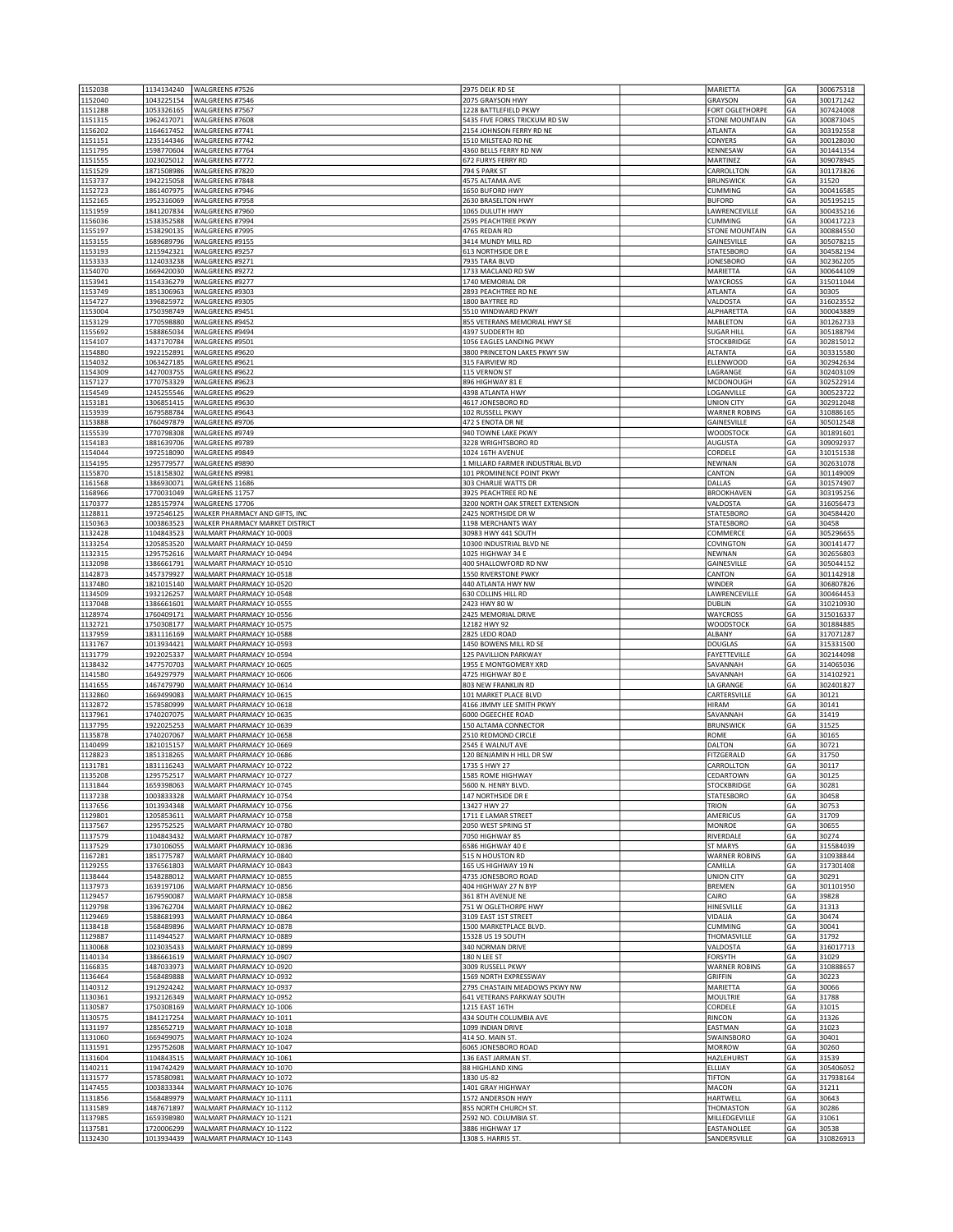| 1131868            | 1477570885               | WALMART PHARMACY 10-1153                                          | 6020 HARRISON ROAD                            | MACON                              | GA        | 31206              |
|--------------------|--------------------------|-------------------------------------------------------------------|-----------------------------------------------|------------------------------------|-----------|--------------------|
| 1132567            | 1841217262               | WALMART PHARMACY 10-1181                                          | 1785 COBB PARKWAY SOUTH                       | MARIETTA                           | GA        | 30060              |
| 1132442            | 1922025345               | WALMART PHARMACY 10-1184                                          | 1825 ROCKBRIDGE RD                            | <b>STONE MOUNTAIN</b>              | GA        | 30087              |
| 1133040            | 1487671806               | WALMART PHARMACY 10-1215                                          | 450 W BELMONT DR                              | CALHOUN                            | GA        | 30701              |
| 1133052            | 1396762613               | WALMART PHARMACY 10-1227                                          | 260 BOBBY JONES EXPRESSWAY                    | AUGUSTA                            | GA        | 30907              |
| 1134369            | 1114944436               | WALMART PHARMACY 10-1293                                          | 3209 DEANS BRIDGE RD                          | AUGUSTA                            | GA        | 30906              |
| 1134939            | 1578580890               | WALMART PHARMACY 10-1311                                          | 5448 B WHITTLESEY BLVD                        | COLUMBUS                           | GA        | 31909              |
| 1134434            | 1023035342               | WALMART PHARMACY 10-1314                                          | 3795 BUFORD DRIVE                             | <b>BUFORD</b>                      | GA        | 30519              |
| 1134523            | 1750308078               | WALMART PHARMACY 10-1338                                          | 3515 VICTORY DRIVE                            | COLUMBUS                           | GA        | 319077804          |
| 1134511            | 1841217163               | WALMART PHARMACY 10-1340                                          | 5401 FAIRINGTON ROAD                          | LITHONIA<br><b>MADISON</b>         | GA        | 30038              |
| 1134941<br>1134890 | 1487671707<br>1669499984 | WALMART PHARMACY 10-1363<br>WALMART PHARMACY 10-1367              | 1681 EATONTON ROAD<br>2720 WATSON BLVD        | <b>WARNER ROBINS</b>               | GA<br> GA | 30650<br>31093     |
| 1135311            | 1104843424               | WALMART PHARMACY 10-1373                                          | 4004 LAWRENCEVILLE HWY NW                     | LILBURN                            | GA        | 30047              |
| 1135715            | 1922025246               | WALMART PHARMACY 10-1400                                          | 1911 EPPS BRIDGE PKWY                         | ATHENS                             | GA        | 30606              |
| 1135323            | 1245258714               | WALMART PHARMACY 10-1403                                          | 250 FURNITURE DR                              | CORNELIA                           | GA        | 30531              |
| 1136123            | 1659398972               | WALMART PHARMACY 10-1458                                          | 3040 BATTLEFIELD PKWY                         | FORT OGLETHORPE                    | GA        | 30742              |
| 1135335            | 1013934330               | WALMART PHARMACY 10-1488                                          | 7001 CONCOURSE PKWY                           | DOUGLASVILLE                       | GA        | 30134              |
| 1135866            | 1831116151               | WALMART PHARMACY 10-1578                                          | 970 MANSELL ROAD                              | <b>ROSWELL</b>                     | GA        | 30076              |
| 1135993            | 1154349629               | WALMART PHARMACY 10-1586                                          | 1133 E WEST CONNECTOR                         | AUSTELL                            | GA        | 301061779          |
| 1136868            | 1477570794               | WALMART PHARMACY 10-1658                                          | 2205 HARRISON ROAD SE                         | THOMSON                            | GA        | 30824              |
| 1137151            | 1194742411               | WALMART PHARMACY 10-1701                                          | 955 ELBERT STREET                             | <b>ELBERTON</b>                    | GA        | 30635              |
| 1137404            | 1912924234               | WALMART PHARMACY 10-1720                                          | 1550 SCENIC HIGHWAY                           | SNELLVILLE                         | GA        | 30078              |
| 1137531            | 1649297961               | WALMART PHARMACY 10-1766                                          | 3100 JOHNSON FERRY ROAD                       | MARIETTA                           | GA        | 30062              |
| 1140552            | 1730106063               | WALMART PHARMACY 10-2154                                          | 2635 PLEASANT HILL ROAD                       | <b>DULUTH</b>                      | GA        | 30096              |
| 1141984            | 1376560607               | WALMART PHARMACY 10-2360                                          | 4725 ASHFORD-DUNWOODY                         | ATLANTA (N                         | GA        | 30338              |
| 1167483<br>1142885 | 1235513318<br>1285651513 | WALMART PHARMACY 10-2465<br>WALMART PHARMACY 10-2475              | 3697 WINDSOR SPRING RD<br>1436 DOGWOOD DRIVE  | HEPHZIBAH<br>CONYERS               | GA<br>GA  | 308157192<br>30013 |
| 1143407            | 1093732323               | WALMART PHARMACY 10-2513                                          | 270 WAL-MART WAY                              | DAHLONEGA                          | GA        | 30533              |
| 1145437            | 1720005051               | WALMART PHARMACY 10-2584                                          | 4375 LAWRENCEVILLE HWY                        | TUCKER                             | GA        | 30084              |
| 1145312            | 1811914146               | WALMART PHARMACY 10-2615                                          | 3274 INNER PERIMETER ROAD                     | VALDOSTA                           | GA        | 31602              |
| 1145300            | 1902823230               | WALMART PHARMACY 10-2630                                          | 1100 NORTH FIRST ST                           | <b>JESUP</b>                       | GA        | 31545              |
| 1165996            | 1982008165               | WALMART PHARMACY 10-2699                                          | 1435 THOMPSON BRIDGE RD                       | <b>GAINESVILLE</b>                 | GA        | 305011766          |
| 1165960            | 1457756223               | WALMART PHARMACY 10-2731                                          | 2892 BROWNS BRIDGE RD                         | GAINESVILLE                        | GA        | 305045657          |
| 1146770            | 1184641417               | WALMART PHARMACY 10-2732                                          | 600 CARROLLTON VILLA RICA HWY                 | <b>VILLA RICA</b>                  | GA        | 30180              |
| 1146213            | 1548287873               | WALMART PHARMACY 10-2733                                          | 1009 ST. PATRICKS DRIVE                       | PERRY                              | GA        | 31069              |
| 1147378            | 1194742437               | WALMART PHARMACY 10-2753                                          | 1455 HWY 441 SOUTH                            | CLAYTON                            | GA        | 30525              |
| 1146542            | 1275550501               | WALMART PHARMACY 10-2754                                          | 1500 NORTH LIBERTY ST                         | WAYNESBORO                         | GA        | 30830              |
| 1165972            | 1619371499               | WALMART PHARMACY 10-2773                                          | 955 LAFAYETTE PKWY                            | LAGRANGE                           | GA        | 302413582          |
| 1165732            | 1568861953               | WALMART PHARMACY 10-2801                                          | 108 S WESTOVER BLVD                           | ALBANY                             | GA        | 317070604          |
| 1146794            | 1740207083               | WALMART PHARMACY 10-2811                                          | 4375 LEXINGTON ROAD                           | ATHENS                             | GA        | 30605              |
| 1165984            | 1205230562               | WALMART PHARMACY 10-2840                                          | 11 GLYNN PLZ                                  | <b>BRUNSWICK</b>                   | GA        | 315203641          |
| 1165744            | 1588063911               | WALMART PHARMACY 10-2858                                          | 349 BRAMPTON AVE                              | <b>STATESBORO</b>                  | GA        | 304580832          |
| 1146782            | 1801813134               | WALMART PHARMACY 10-2860                                          | 160 POOLER PARKWAY                            | POOLER                             | GA        | 31322              |
| 1151618            | 1184641425<br>1467479709 | WALMART PHARMACY 10-2890                                          | 5955 ZEBULON ROAD<br>5200 WINDWARD PARKWAY    | MACON (N)                          | GA<br>GA  | 31201<br>30004     |
| 1149283<br>1147847 | 1912924259               | WALMART PHARMACY 10-2941<br>WALMART PHARMACY 10-2988              | 2625 NO. HWY 27                               | ALPHARETTA<br>LA FAYETTE           | GA        | 30728              |
| 1163055            | 1689918468               | WALMART PHARMACY 10-3008                                          | 835 MARTIN LUTHER KING JR DR NW               | <b>ATLANTA</b>                     | GA        | 30314              |
| 1163524            | 1184062846               | WALMART PHARMACY 10-3067                                          | 4975 JIMMY CARTER BLVD                        | <b>NORCROSS</b>                    | GA        | 300933535          |
| 1165439            | 1710399795               | WALMART PHARMACY 10-3069                                          | 3101 ROSWELL RD                               | MARIETTA                           | GA        | 300627621          |
| 1163536            | 1346688009               | WALMART PHARMACY 10-3070                                          | 5025 WINTERS CHAPEL RD                        | <b>DUNWOODY</b>                    | GA        | 303601700          |
| 1163461            | 1023350329               | WALMART PHARMACY 10-3071                                          | 3201 TUCKER NORCROSS RD                       | <b>TUCKER</b>                      | GA        | 300842150          |
| 1162546            | 1417218645               | WALMART PHARMACY 10-3072                                          | 2912 MAIN ST W                                | SNELLVILLE                         | GA        | 300783148          |
| 1162332            | 1821356130               | WALMART PHARMACY 10-3074                                          | 3059 LAWRENCEVILLE HWY                        | LAWRENCEVILLE                      | GA        | 30044              |
| 1167344            | 1912375809               | WALMART PHARMACY 10-3118                                          | 2525 N DECATUR RD                             | <b>DECATUR</b>                     | GA        | 300336126          |
| 1163447            | 1053755314               | WALMART PHARMACY 10-3188                                          | 5935 MEMORIAL DR                              | STONE MOUNTAIN                     | GA        | 300833429          |
|                    |                          |                                                                   |                                               |                                    |           |                    |
| 1148522            | 1821015165               | WALMART PHARMACY 10-3201                                          | 135 WILLOW LANE                               | MCDONOUGH                          | GA        | 30253              |
| 1148534            | 1730106071               | WALMART PHARMACY 10-3205                                          | 1100 THORNTON ROAD                            | <b>LITHIA SPRINGS</b>              | GA        | 30122              |
| 1152951            | 1265459507               | WALMART PHARMACY 10-3388                                          | 1400 LAWRENCEVILLE HIGHWAY                    | LAWRENCEVILLE                      | GA        | 30044              |
| 1153826            | 1376560623               | WALMART PHARMACY 10-3389                                          | 3435 CENTERVILLE HIGHWAY                      | SNELLVILLE                         | GA        | 30039              |
| 1155224            | 1922163138               | WALMART PHARMACY 10-3401                                          | 6149 OLD NATIONAL HIGHWAY                     | <b>COLLEGE PARK</b>                | GA        | 30349              |
| 1154791            | 1700970860               | WALMART PHARMACY 10-3402                                          | 1400 HUDSON BRIDGE ROAD                       | <b>STOCKBRIDGE</b>                 | GA        | 30281              |
| 1153838            | 1285651539               | WALMART PHARMACY 10-3403                                          | 3615 CHARLES HARDY PKWY                       | DALLAS                             | GA        | 30157              |
| 1150161            | 1457378796               | WALMART PHARMACY 10-3461                                          | 2717 HIGHWAY 54 WEST                          | PEACHTREE CITY                     | GA        | 30269              |
| 1149651            | 1902823248               | WALMART PHARMACY 10-3462                                          | 3245 LAWRENCEVILLE SUWANEE RD                 | SUWANEE                            | GA        | 30024              |
| 1149473            | 1649298126               | WALMART PHARMACY 10-3471                                          | 3105 N COBB PARKWAY                           | KENNESAW                           | GA        | 30152              |
| 1158890<br>1149485 | 1649407552<br>1376560615 | WALMART PHARMACY 10-3485<br>WALMART PHARMACY 10-3570              | 2257 HWY 515<br>4469 WASHINGTON RD            | <b>BLAIRSVILLE</b><br><b>EVANS</b> | GA<br>GA  | 30512<br>308093807 |
| 1157230            | 1023295078               | WALMART PHARMACY 10-3609                                          | 2940 ANVIL BLOCK RD                           | ELLENWOOD                          | GA        | 302942403          |
| 1154943            | 1790874386               | WALMART PHARMACY 10-3611                                          | 6520 EARNEST BARRETT PARKWAY                  | MARIETTA                           | GA        | 30064              |
| 1155236            | 1659436863               | WALMART PHARMACY 10-3621                                          | 1871 CHAMBLEE TUCKER RD                       | CHAMBLEE                           | GA        | 30341              |
| 1155577            | 1518184597               | WALMART PHARMACY 10-3627                                          | 3875 MUNDY MILL ROAD                          | <b>OAKWOOD</b>                     | GA        | 30566              |
| 1165910            | 1902200827               | WALMART PHARMACY 10-3635                                          | 1155 BATTLEFIELD PKWY                         | FORT OGLETHORPE                    | GA        | 307423960          |
| 1154056            | 1093732349               | WALMART PHARMACY 10-3709                                          | 2427 GRESHAM ROAD SE                          | <b>ATLANTA</b>                     | GA        | 30316              |
| 1156911            | 1538346580               | WALMART PHARMACY 10-3710                                          | 3580 MEMORIAL DRIVE                           | <b>DECATUR</b>                     | GA        | 30032              |
| 1163827            | 1952743445               | WALMART PHARMACY 10-3741                                          | 1105 RESEARCH CENTER ATLANTA DR SW            | <b>ATLANTA</b>                     | GA        | 303318592          |
| 1154955            | 1578653549               | WALMART PHARMACY 10-3748                                          | 3826 COBB PKWY NW                             | <b>ACWORTH</b>                     | GA        | 301014022          |
| 1154068            | 1356369839               | WALMART PHARMACY 10-3750                                          | 502 BOOTH ROAD                                | <b>WARNER ROBINS</b>               | GA        | 31088              |
| 1154804            | 1619061777               | WALMART PHARMACY 10-3775                                          | 1801 HOWELL MILL ROAD NW                      | <b>ATLANTA</b>                     | GA        | 30318              |
| 1154816            | 1538253695               | WALMART PHARMACY 10-3786                                          | 3250 SARDIS CHURCH ROAD                       | <b>BUFORD</b><br>DAWSONVILLE       | GA        | 30519              |
| 1154513<br>1164538 | 1265450746<br>1639590508 | WALMART PHARMACY 10-3874<br>WALMART PHARMACY 10-4144              | 156 POWER CENTER DRIVE<br>3338 WRIGHTSBORO RD | <b>AUGUSTA</b>                     | GA<br>GA  | 30534<br>309092811 |
| 1164677            | 1104240886               | WALMART PHARMACY 10-4185                                          | 2395 PEACHTREE PKWY                           | <b>CUMMING</b>                     | GA        | 300417227          |
| 1156923            | 1699953059               | WALMART PHARMACY 10-4200                                          | 6475 GATEWAY RD                               | <b>COLUMBUS</b>                    | GA        | 31909              |
| 1166001            | 1730583659               | WALMART PHARMACY 10-4206                                          | 300 S BELAIR RD                               | AUGUSTA                            | GA        | 30907              |
| 1156961            | 1609058346               | WALMART PHARMACY 10-4283                                          | 2801 AIRPORT THRUWAY                          | COLUMBUS                           | GA        | 31909              |
| 1155779            | 1194926642               | WALMART PHARMACY 10-4409                                          | 1801 NATHAN DEAN BYPASS                       | <b>ROCKMART</b>                    | GA        | 30153              |
| 1167623            | 1497139950               | WALMART PHARMACY 10-4421                                          | 7400 BLACKMON RD                              | COLUMBUS                           | GA        | 319094480          |
| 1167495            | 1619347564               | WALMART PHARMACY 10-4426                                          | 1042 MANCHESTER EXPY                          | COLUMBUS                           | GA        | 319046571          |
| 1156935            | 1992981328               | WALMART PHARMACY 10-4436                                          | 5455 ATLANTA HWY                              | ALPHARETTA                         | GA        | 300042928          |
| 1163877            | 1750714762               | WALMART PHARMACY 10-4472                                          | 8424 MALL PARKWAY                             | LITHONIA                           | GA        | 300382979          |
| 1167736            | 1962872762               | WALMART PHARMACY 10-4517                                          | 2586 N SLAPPEY BLVD                           | ALBANY                             | GA        | 317011012          |
| 1167748            | 1881065449               | WALMART PHARMACY 10-4519                                          | 801-A EAST GENERAL STEWART WAY                | HINESVILLE                         | GA        | 31313              |
| 1167091            | 1699154187               | WALMART PHARMACY 10-4525                                          | 1422 W OGLETHORPE HWY STE A                   | HINESVILLE                         | GA        | 313135645          |
| 1167356            | 1770965634               | WALMART PHARMACY 10-4527                                          | 1630 PLANT AVE                                | <b>WAYCROSS</b>                    | GA        | 315015247          |
| 1167293<br>1167635 | 1215310800<br>1962873521 | WALMART PHARMACY 10-4528<br>WALMART PHARMACY 10-4530              | 98 WEST WALNUT AVE<br>10530 ABERCORN ST       | DALTON<br>SAVANNAH                 | GA<br>GA  | 30720<br>314191140 |
| 1160578            | 1285934935               | WALMART PHARMACY 10-4556                                          | 14030 ABERCORN ST                             | SAVANNAH                           | GA        | 314191935          |
| 1162065            | 1154691723               | WALMART PHARMACY 10-4558                                          | 4200 SALEM RD                                 | COVINGTON                          | GA        | 300164533          |
| 1158799            | 1740415835               | WALMART PHARMACY 10-4616                                          | 260 DONALD E THURMOND PKWY                    | CLEVELAND                          | GA        | 305287185          |
| 1161924            | 1265700231               | WALMART PHARMACY 10-5010                                          | 1030 DELTA BLVD                               | <b>ATLANTA</b>                     | GA        | 303541989          |
| 1151707            | 1801813142               | WALMART PHARMACY 10-5151                                          | 825 CARTERSVILLE HIGHWAY SE                   | ROME                               | GA        | 30161              |
| 1151543            | 1275550519               | WALMART PHARMACY 10-5173                                          | 815 SHUGART ROAD                              | <b>DALTON</b>                      | GA        | 30720              |
| 1167320            | 1497137368               | WALMART PHARMACY 10-5198                                          | 1810 TIFT AVE N                               | <b>TIFTON</b>                      | GA        | 317943542          |
| 1151620<br>1167647 | 1992722235               | WALMART PHARMACY 10-5252<br>1043681604   WALMART PHARMACY 10-5267 | 4221 ATLANTA HIGHWAY<br>3130 ATLANTA HWY      | LOGANVILLE<br>ATHENS               | GA<br>GA  | 30052<br>306066977 |